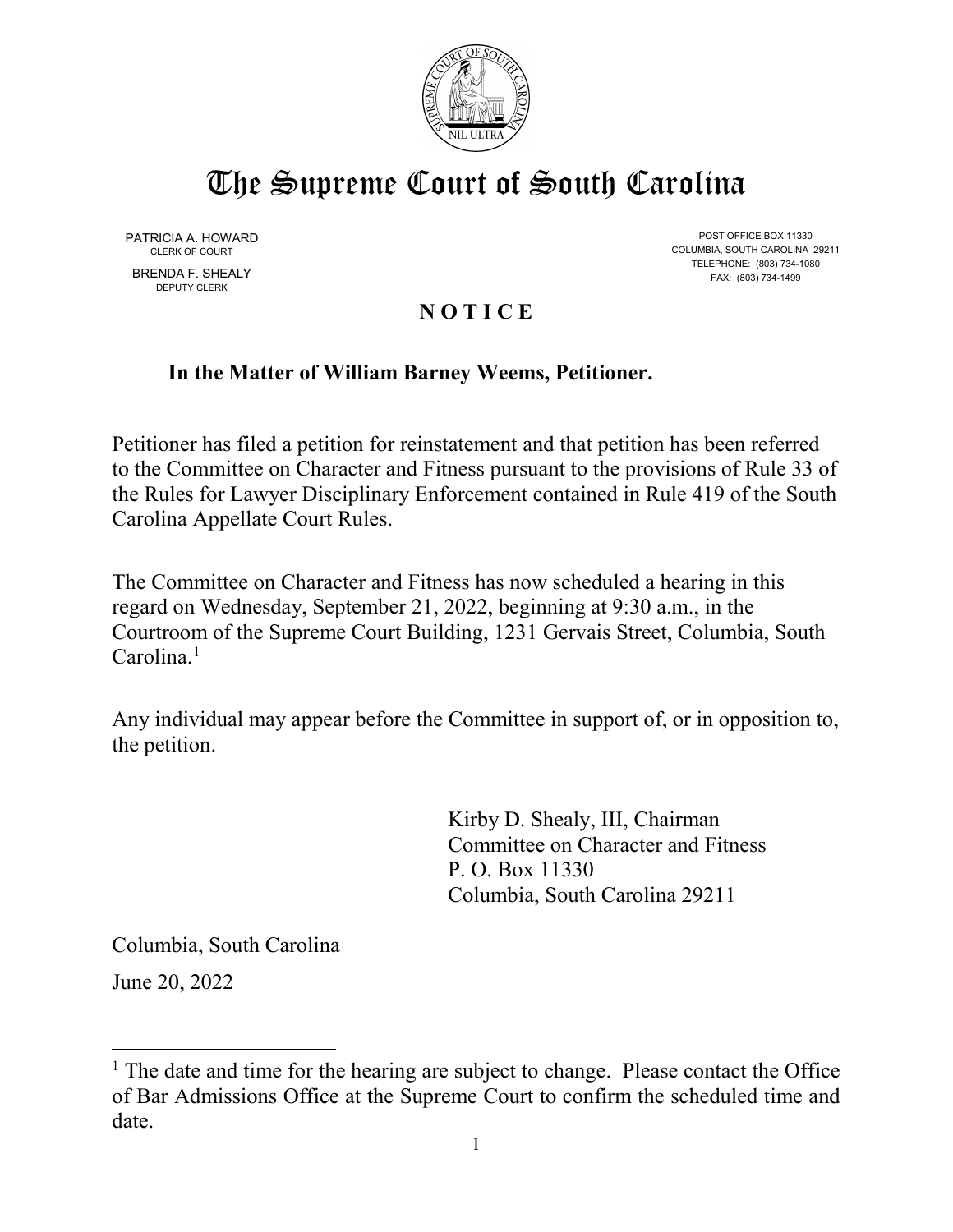

# **OPINIONS OF THE SUPREME COURT AND COURT OF APPEALS OF SOUTH CAROLINA**

**ADVANCE SHEET NO. 22 June 22, 2022 Patricia A. Howard, Clerk Columbia, South Carolina www.sccourts.org**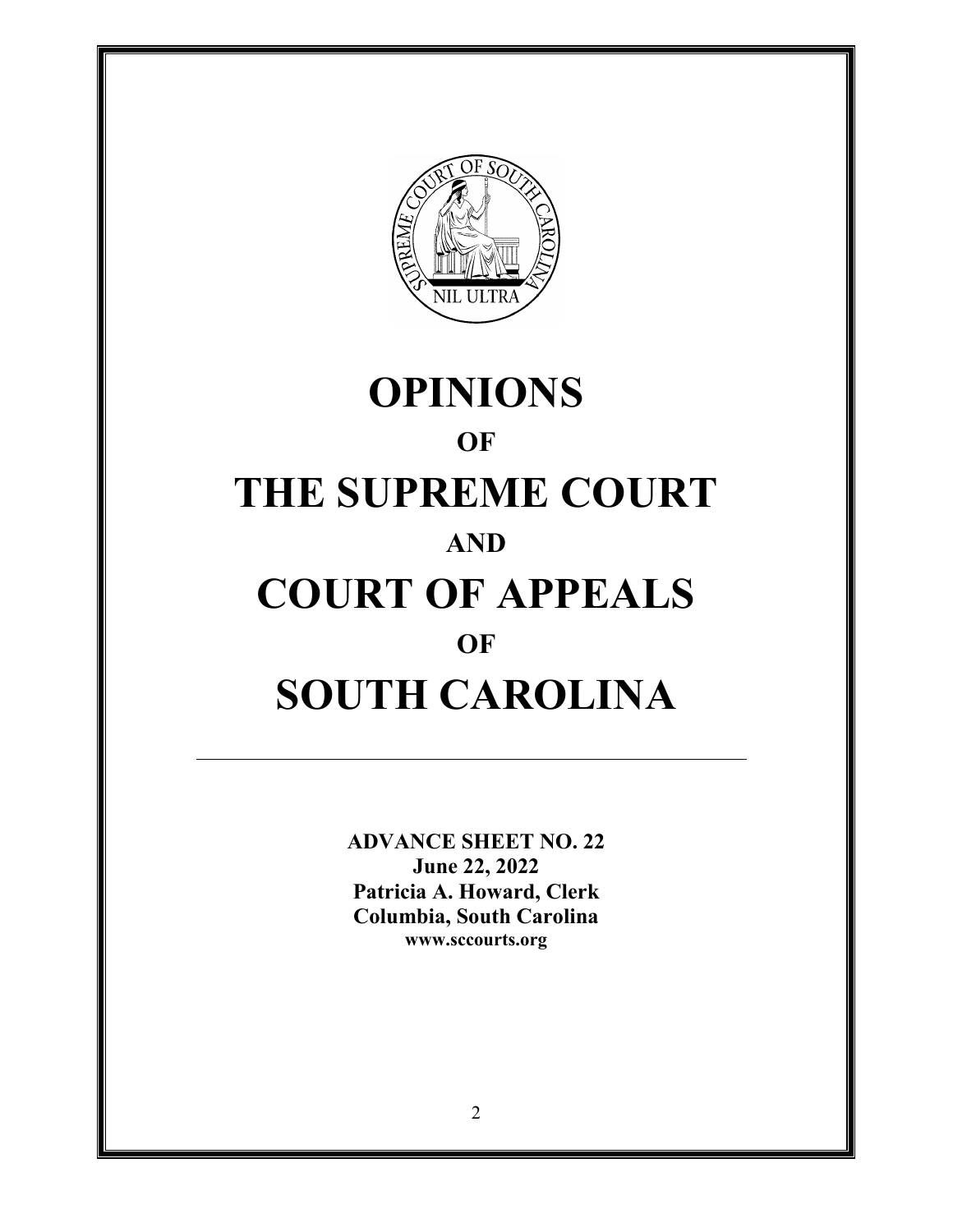# **CONTENTS**

# **THE SUPREME COURT OF SOUTH CAROLINA**

#### **PUBLISHED OPINIONS AND ORDERS**

Order – [In the Matter of Richard Alexander Murdaugh](#page-12-0) 13

## **UNPUBLISHED OPINIONS**

None

#### **PETITIONS - UNITED STATES SUPREME COURT**

| $28074 - State v. Kelvin Jones$                               | Pending |
|---------------------------------------------------------------|---------|
| 2020-000919 – Sharon Brown v. Cherokee County School District | Pending |
| $2021 - 001460$ – Randolph Ashford v. State                   | Pending |

#### **EXTENSION TO FILE PETITION - UNITED STATES SUPREME COURT**

28081 – Steven Louis Barnes v. State Granted until 07/02/2022

#### **PETITIONS FOR REHEARING**

28095 – The Protestant Episcopal Church v. The Episcopal Church Pending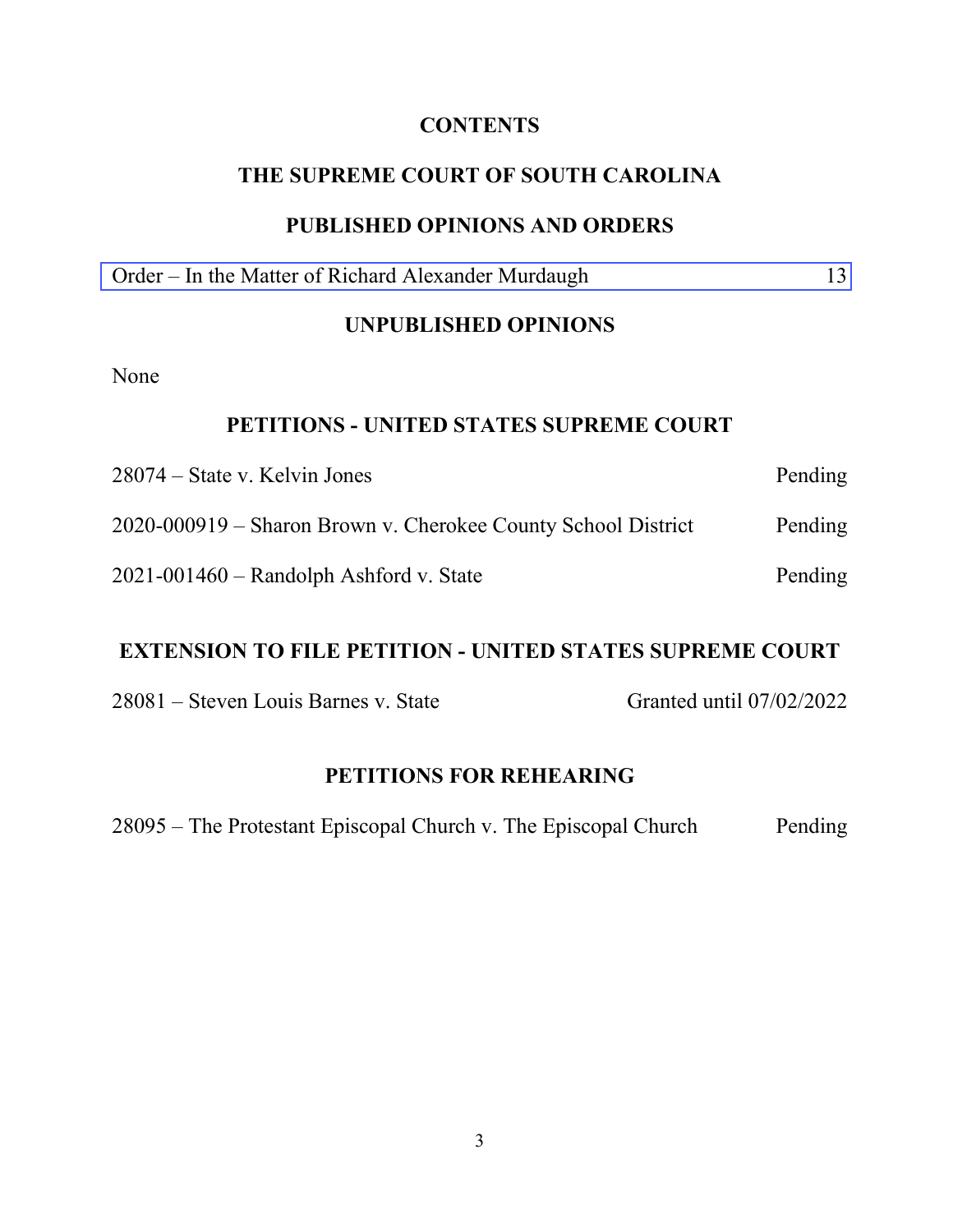# **THE SOUTH CAROLINA COURT OF APPEALS**

# **PUBLISHED OPINIONS**

| $5902 -$ Larry Tyler v. The State                   |  |
|-----------------------------------------------------|--|
| (Withdrawn, Substituted, and Refiled June 22, 2022) |  |
|                                                     |  |

[5919 – The State v. Zantravious R. Hall](#page-33-0) 34

#### **UNPUBLISHED OPINIONS**

2022-UP-269 – Steven M. Bernard v. 3 Chisolm Street

2022-UP-270 – Latarsha Docena-Guerrero v. Government Employees Ins. Co.

# **PETITIONS FOR REHEARING**

| 5902 – Larry Tyler v. State                                         | Granted 06/22/2022 |
|---------------------------------------------------------------------|--------------------|
| 5906 – Isaac D. Brailey v. Michelin, N.A.                           | Pending            |
| $5909$ – James Millholland #367569 v. SCDC                          | Pending            |
| 5912 – State v. Lance Antonio Brewton                               | Pending            |
| 5914 – State v. Tammy D. Brown                                      | Pending            |
| 2022-UP-096 – Samuel Paulino v. Diversified Coatings, Inc.          | Pending            |
| 2022-UP-169 – Richard Ladson v. THI of South Carolina at Charleston | Pending            |
| 2022-UP-171 - SCDSS v. Lacie Smith                                  | Pending            |
| 2022-UP-180 – Berkley T. Feagin v. Cambria C. Feagin                | Pending            |
| 2022-UP-183 – Raymond A. Wedlake v. Scott Bashor                    | Pending            |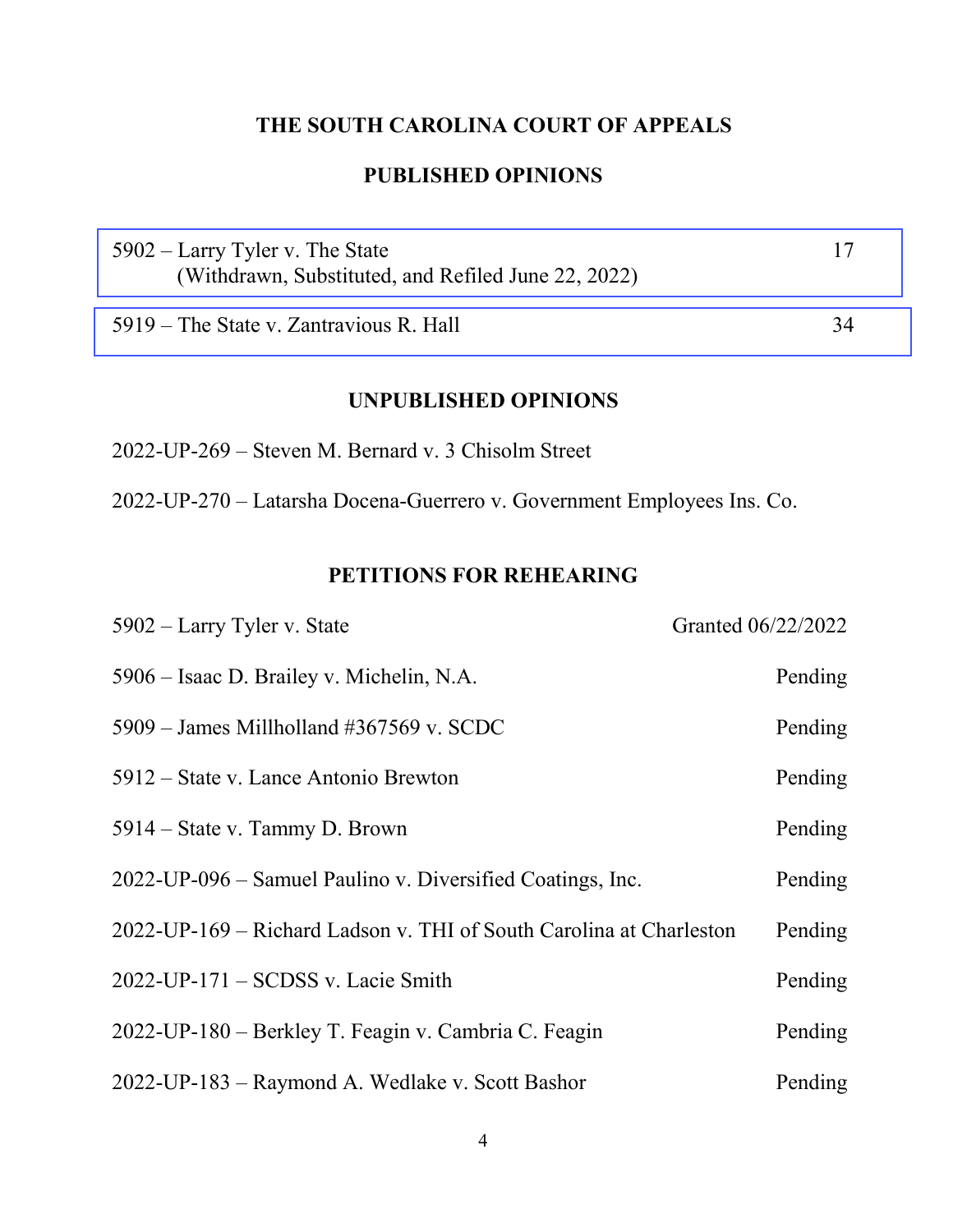| 2022-UP-184 – Raymond Wedlake v. Woodington Homeowners | Pending |
|--------------------------------------------------------|---------|
| 2022-UP-186 – William B. Justice v. State              | Pending |
| 2022-UP-189 – State v. Jordan M. Hodge                 | Pending |
| 2022-UP-196 - SCDSS v. Woodrow Shannon                 | Pending |
| 2022-UP-197 – State v. Kenneth W. Carlisle             | Pending |
| 2022-UP-205 - Katkams Ventures, LLC v. No Limit, LLC   | Pending |
| 2022-UP-207 – Floyd Hargrove v. Anthony Griffis, Sr.   | Pending |
| 2022-UP-209 – State v. Dustin L. Hooper                | Pending |
| 2022-UP-212 - Daniel Amor v. Pamela Amor               | Pending |
| 2022-UP-213 – Dr. Gregory May v. Advanced Cardiology   | Pending |
| 2022-UP-214 – Alison Meyers v. Shiram Hospitality, LLC | Pending |
| 2022-UP-228 – State v. Rickey D. Tate                  | Pending |
| 2022-UP-229 – Adele Pope v. Estate of James Brown (3)  | Pending |
| 2022-UP-239 - State v. James D. Busby                  | Pending |

# **PETITIONS – SUPREME COURT OF SOUTH CAROLINA**

| 5738 – The Kitchen Planners v. Samuel E. Friedman      | Pending |
|--------------------------------------------------------|---------|
| 5769 – Fairfield Waverly v. Dorchester County Assessor | Pending |
| 5776 – State v. James Heyward                          | Pending |
| $5782$ – State v. Randy Wright                         | Pending |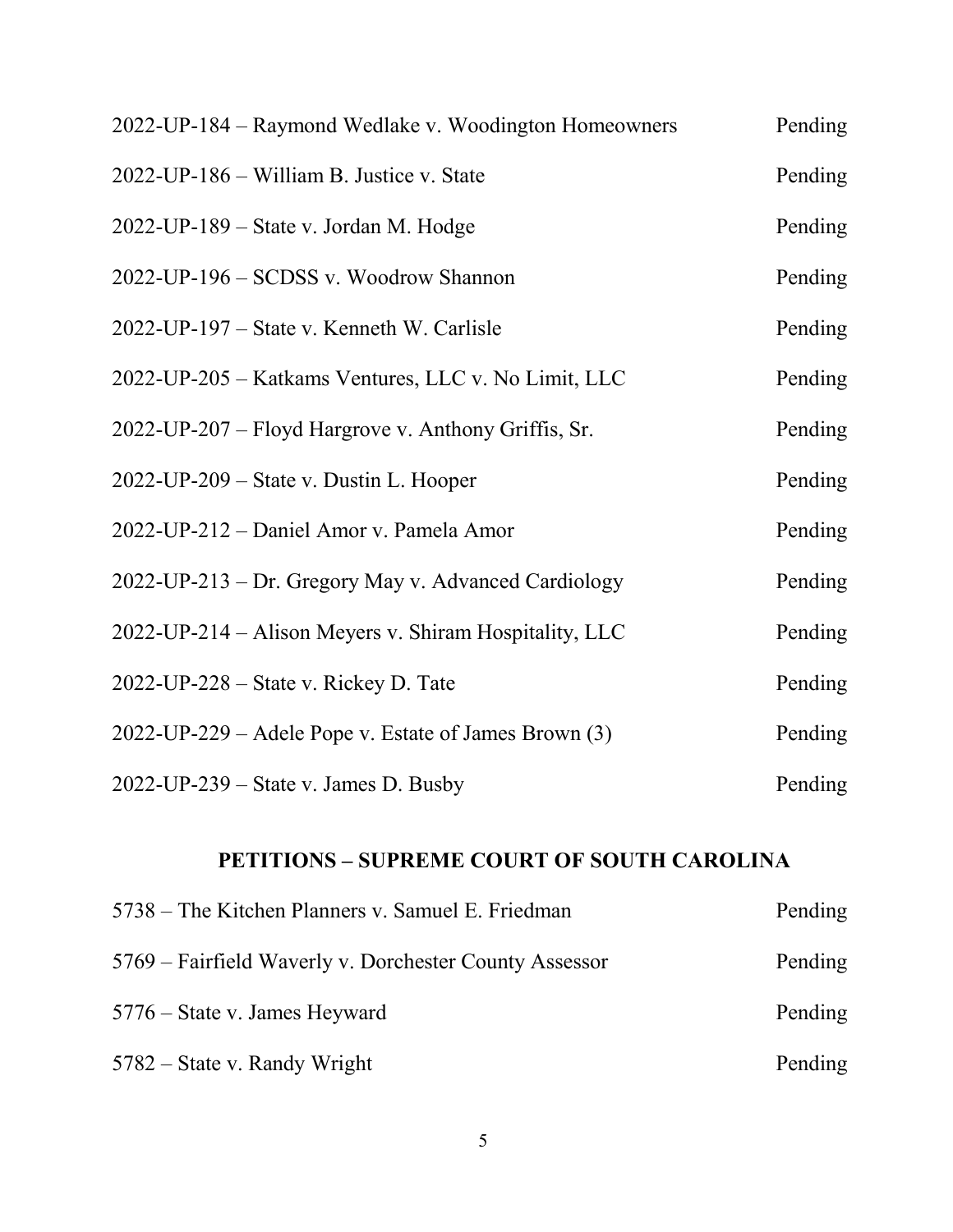| 5794 – Sea Island Food v. Yaschik Development (2)             | Pending |
|---------------------------------------------------------------|---------|
| 5816 – State v. John E. Perry, Jr.                            | Pending |
| 5818 – Opternative v. SC Board of Medical Examiners           | Pending |
| 5821 – The Estate of Jane Doe 202 v. City of North Charleston | Pending |
| 5822 – Vickie Rummage v. BGF Industries                       | Pending |
| 5824 – State v. Robert Lee Miller, III                        | Pending |
| 5826 – Charleston Development v. Younesse Alami               | Pending |
| 5827 – Francisco Ramirez v. May River Roofing, Inc.           | Pending |
| 5829 – Thomas Torrence #094651 v. SCDC                        | Pending |
| 5832 – State v. Adam Rowell                                   | Pending |
| 5834 – Vanessa Williams v. Bradford Jeffcoat                  | Pending |
| 5835 – State v. James Caleb Williams                          | Pending |
| 5838 – Elizabeth Hope Rainey v. SCDSS                         | Pending |
| 5839 – In the Matter of Thomas Griffin                        | Pending |
| 5840 – Daniel Lee Davis v. ISCO Industries, Inc.              | Pending |
| 5841 – State v. Richard Passio, Jr.                           | Pending |
| 5843 – Quincy Allen #6019 v. SCDC                             | Pending |
| 5844 – Deutsche Bank v. Patricia Owens                        | Pending |
| 5845 – Daniel O'Shields v. Columbia Automotive                | Pending |
| 5846 - State v. Demontay M. Payne                             | Pending |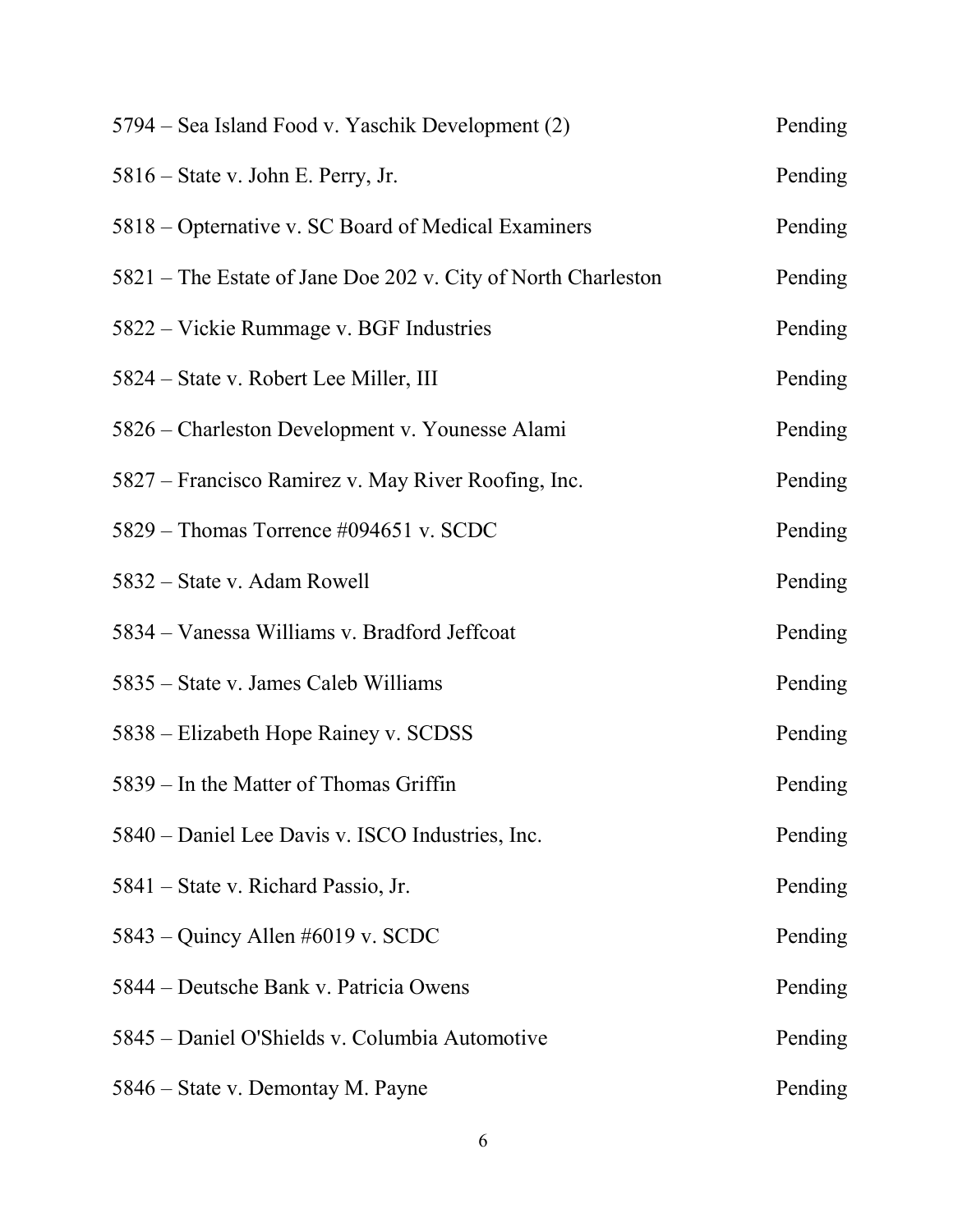| 5849 – SC Property and Casualty Guaranty Fund v. Second Injury Fund | Pending |
|---------------------------------------------------------------------|---------|
| 5850 – State v. Charles Dent                                        | Pending |
| 5851 – State v. Robert X. Geter                                     | Pending |
| 5853 – State v. Shelby Harper Taylor                                | Pending |
| 5854 – Jeffrey Cruce v. Berkeley Cty. School District               | Pending |
| 5855 – SC Department of Consumer Affairs v. Cash Central            | Pending |
| 5856 – Town of Sullivan's Island v. Michael Murray                  | Pending |
| 5858 – Beverly Jolly v. General Electric Company                    | Pending |
| 5859 – Mary P. Smith v. Angus M. Lawton                             | Pending |
| 5860 – Kelaher, Connell & Conner, PC v. SCWCC                       | Pending |
| 5861 – State v. Randy Collins                                       | Pending |
| 5863 - State v. Travis L. Lawrence                                  | Pending |
| 5864 – Treva Flowers v. Bang N. Giep, M.D.                          | Pending |
| 5865 – S.C. Public Interest Foundation v. Richland County           | Pending |
| 5866 – Stephanie Underwood v. SSC Seneca Operating Co.              | Pending |
| 5867 – Victor M. Weldon v. State                                    | Pending |
| 5868 – State v. Tommy Lee Benton                                    | Pending |
| 5870 – Modesta Brinkman v. Weston & Sampson Engineers, Inc.         | Pending |
| 5871 – Encore Technology Group, LLC v. Keone Trask and Clear Touch  | Pending |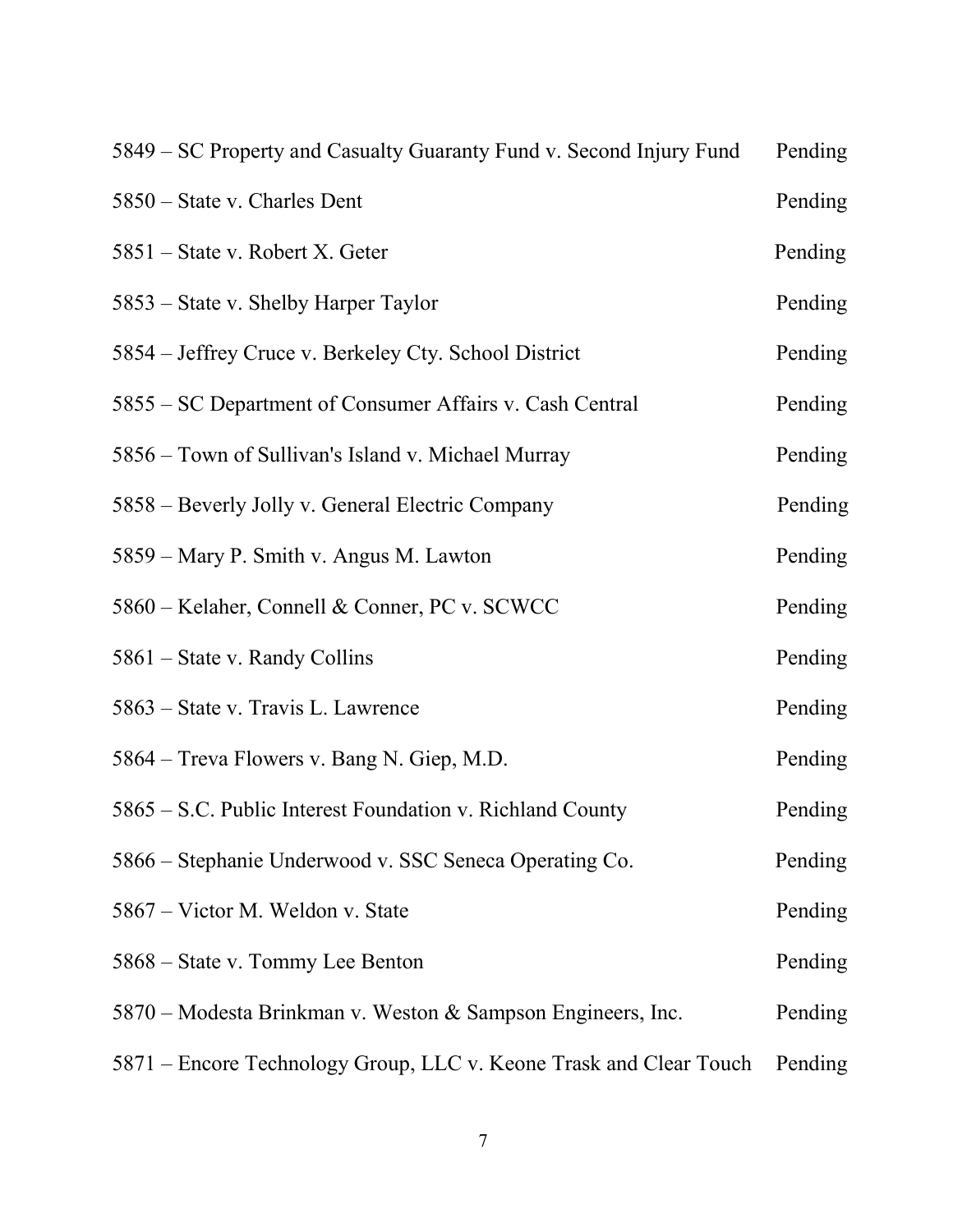| 5874 – Elizabeth Campione v. Willie Best                           | Pending |
|--------------------------------------------------------------------|---------|
| 5875 – State v. Victoria L. Sanchez                                | Pending |
| 5877 – Travis Hines v. State                                       | Pending |
| 5878 – State v. Gregg Pickrell                                     | Pending |
| 5880 – Stephen Wilkinson v. Redd Green Investments                 | Pending |
| 5882 – Donald Stanley v. Southern State Police                     | Pending |
| 5884 – Frank Rish, Sr. v. Kathy Rish                               | Pending |
| 5885 - State v. Montrell Lamont Campbell                           | Pending |
| 5888 – Covil Corp. v. Pennsylvania National Mut. Ins. Co.          | Pending |
| 5891 – Dale Brooks v. Benore Logistics System, Inc.                | Pending |
| 5892 – State v. Thomas Acker                                       | Pending |
| 5900 – Donald Simmons v. Benson Hyundai, LLC                       | Pending |
| 5904 – State v. Eric E. English                                    | Pending |
| 2021-UP-105 - Orveletta Alston v. Conway Manor, LLC                | Pending |
| 2021-UP-121 – State v. George Cleveland, III                       | Pending |
| 2021-UP-141 - Evelyn Hemphill v. Kenneth Hemphill                  | Pending |
| $2021$ -UP-147 – Gavin V. Jones v. State                           | Pending |
| 2021-UP-161 – Wells Fargo Bank, N.A. v. Albert Sanders (2)         | Pending |
| 2021-UP-167 – Captain's Harbour v. Jerald Jones (2)                | Pending |
| 2021-UP-171 – Anderson Brothers Bank v. Dazarhea Monique Parson(3) | Pending |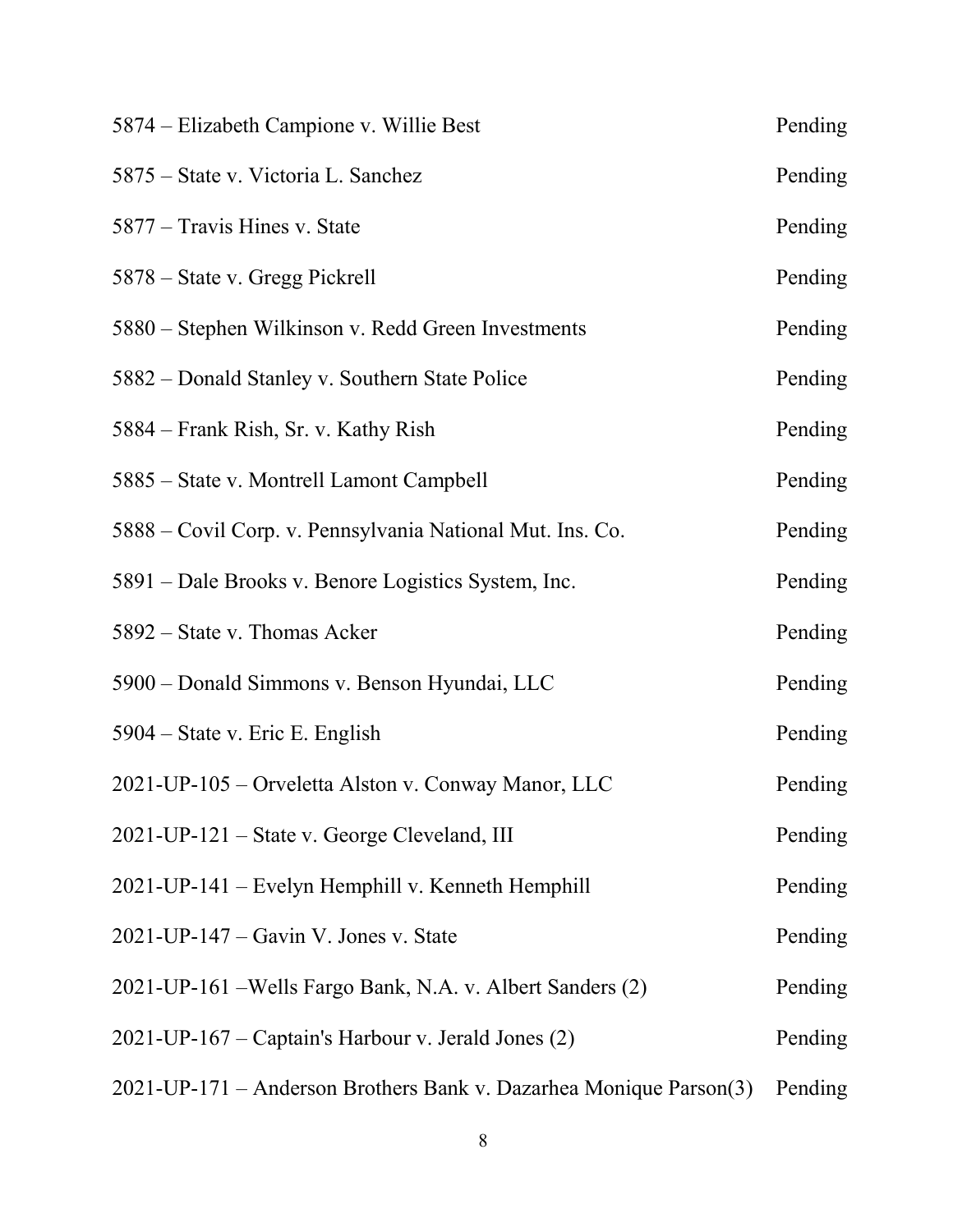| 2021-UP-182 – State v. William Lee Carpenter                                | Pending |
|-----------------------------------------------------------------------------|---------|
| 2021-UP-196 – State v. General T. Little                                    | Pending |
| $2021$ -UP-229 – Peter Rice v. John Doe                                     | Pending |
| 2021-UP-230 – John Tomsic v. Angel Tomsic                                   | Pending |
| 2021-UP-242 – G. Allen Rutter v. City of Columbia                           | Pending |
| 2021-UP-247 – Michael A. Rogers v. State                                    | Pending |
| 2021-UP-252 – Betty Jean Perkins v. SCDOT                                   | Pending |
| $2021$ -UP-254 – State v. William C. Sellers                                | Pending |
| $2021$ -UP-259 – State v. James Kester                                      | Pending |
| 2021-UP-272 – Angela Bain v. Denise Lawson                                  | Pending |
| 2021-UP-273 – SCDHEC v. Davenport                                           | Pending |
| $2021$ -UP-275 – State v. Marion C. Wilkes                                  | Pending |
| 2021-UP-277 – State v. Dana L. Morton                                       | Pending |
| 2021-UP-278 – State v. Jason Franklin Carver                                | Pending |
| 2021-UP-279 – State v. Therron R. Richardson                                | Pending |
| 2021-UP-280 – Carpenter Braselton, LLC v. Ashley Roberts                    | Pending |
| 2021-UP-281 – In the Matter of the Estate of Harriet Kathleen<br>Henry Tims | Pending |
| 2021-UP-283 – State v. Jane Katherine Hughes                                | Pending |
| 2021-UP-288 - Gabriel Barnhill v. J. Floyd Swilley                          | Pending |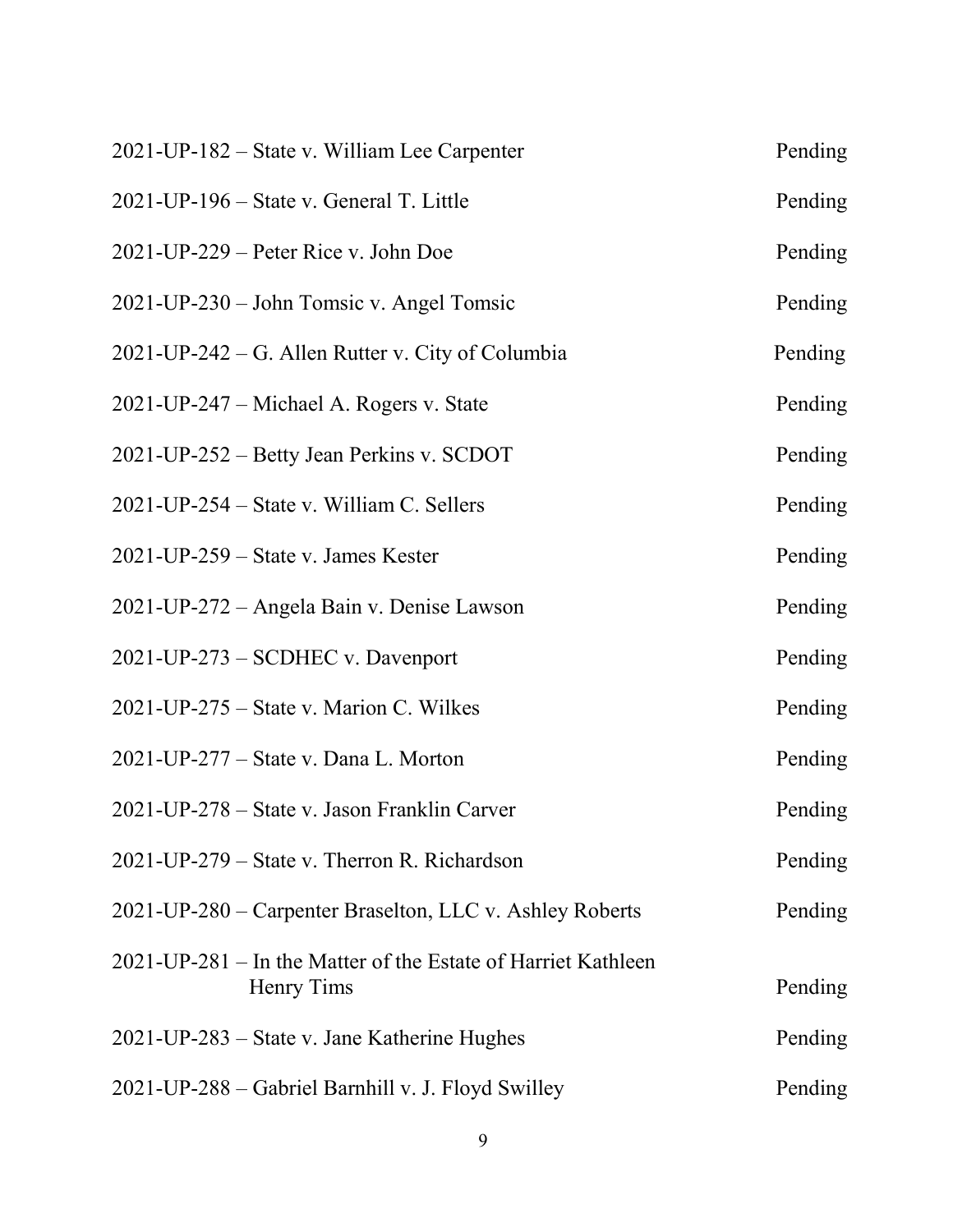| 2021-UP-289 – Hicks Unlimited v. UniFirst Corporation             | Pending |
|-------------------------------------------------------------------|---------|
| 2021-UP-293 - Elizabeth Holland v. Richard Holland                | Pending |
| 2021-UP-298 – State v. Jahru Harold Smith                         | Pending |
| $2021$ -UP-302 – State v. Brandon J. Lee                          | Pending |
| 2021-UP-306 – Kenneth L. Barr v. Darlington Cty. School Dt.       | Pending |
| 2021-UP-312 – Dorchester Cty. Taxpayers Assoc. v. Dorchester Cty. | Pending |
| 2021-UP-330 – State v. Carmie J. Nelson                           | Pending |
| 2021-UP-336 – Bobby Foster v. Julian Neil Armstrong (2)           | Pending |
| 2021-UP-341 – Phillip Francis Luke Hughes v. Bank of America      | Pending |
| 2021-UP-351 – State v. Stacardo Grissett                          | Pending |
| 2021-UP-354 – Phillip Francis Luke Hughes v. Bank of America (2)  | Pending |
| 2021-UP-360 – Dewberry v. City of Charleston                      | Pending |
| 2021-UP-367 – Glenda Couram v. Sherwood Tidwell                   | Pending |
| 2021-UP-368 – Andrew Waldo v. Michael Cousins                     | Pending |
| $2021$ -UP-370 – State v. Jody R. Thompson                        | Pending |
| $2021$ -UP-372 – Allen Stone v. State                             | Pending |
| 2021-UP-373 – Glenda Couram v. Nationwide Mutual                  | Pending |
| $2021$ -UP-384 – State v. Roger D. Grate                          | Pending |
| 2021-UP-385 – David Martin v. Roxanne Allen                       | Pending |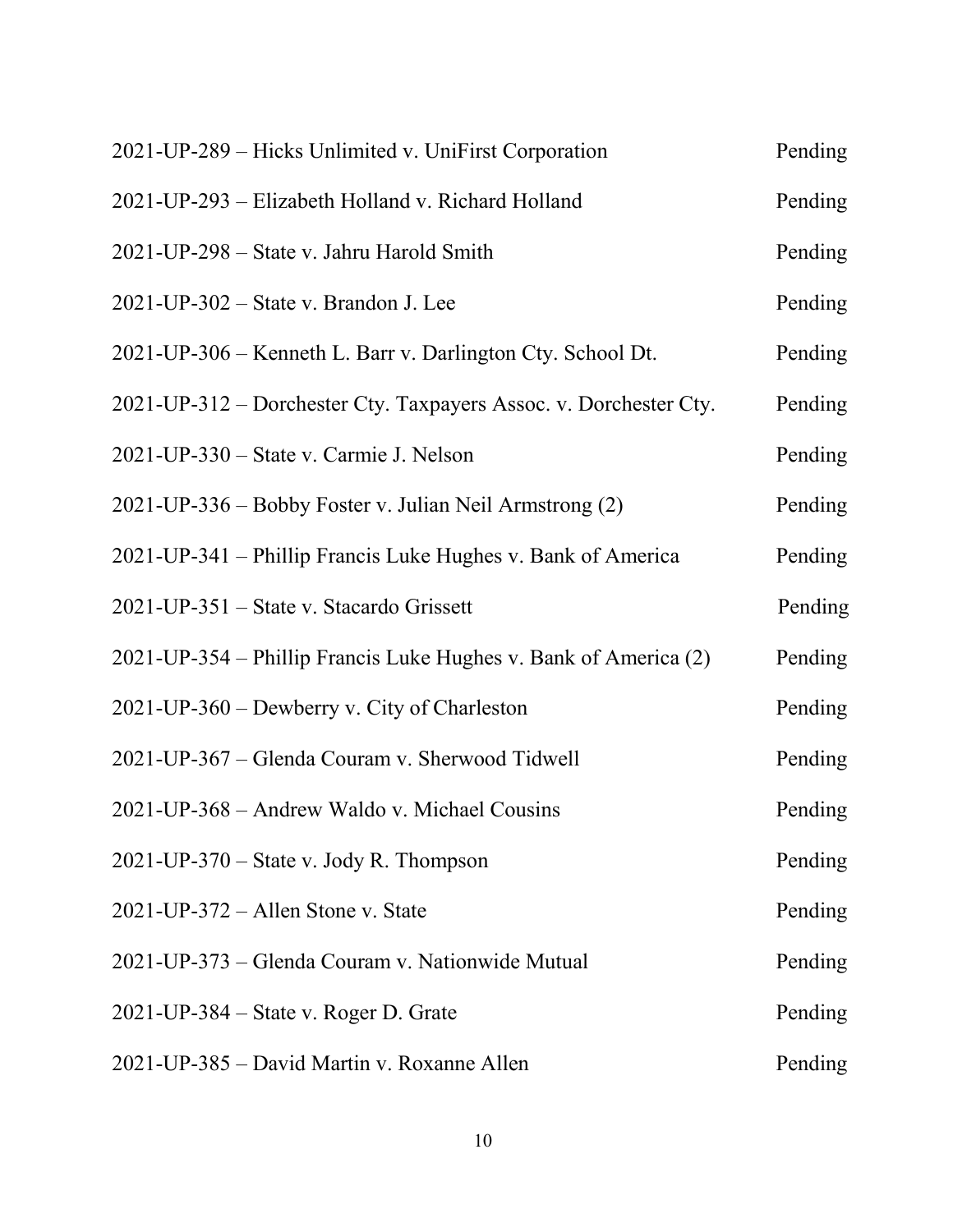| 2021-UP-395 – State v. Byron L. Rivers                                 | Pending |
|------------------------------------------------------------------------|---------|
| 2021-UP-396 – State v. Matthew J. Bryant                               | Pending |
| 2021-UP-399 - Henry Still, V v. Barbara Vaughn                         | Pending |
| 2021-UP-400 – Rita Brooks v. Velocity Powersports, LLC                 | Pending |
| 2021-UP-405 – Christopher E. Russell v. State                          | Pending |
| 2021-UP-408 – State v. Allen A. Fields                                 | Pending |
| 2021-UP-418 - Jami Powell (Encore) v. Clear Touch Interactive          | Pending |
| 2021-UP-422 – Timothy Howe v. Air & Liquid Systems<br>(Cleaver-Brooks) | Pending |
| 2021-UP-429 – State v. Jeffery J. Williams                             | Pending |
| 2021-UP-436 - Winston Shell v. Nathaniel Shell                         | Pending |
| 2021-UP-437 – State v. Malik J. Singleton                              | Pending |
| 2021-UP-447 – Jakarta Young #276572 v. SCDC                            | Pending |
| 2021-UP-454 – K.A. Diehl and Assoc. Inc. v. James Perkins              | Pending |
| 2022-UP-003 – Kevin Granatino v. Calvin Williams                       | Pending |
| 2022-UP-021 – State v. Justin Bradley Cameron                          | Pending |
| 2022-UP-022 – H. Hughes Andrews v. Quentin S. Broom, Jr.               | Pending |
| 2022-UP-023 - Desa Ballard v. Redding Jones, PLLC                      | Pending |
| 2022-UP-025 – Nathenia Rossington v. Julio Rossington                  | Pending |
| 2022-UP-028 – Demetrius Mack v. Leon Lott (2)                          | Pending |
| $2022$ -UP-033 – E.G. and J.J. v. SCDSS                                | Pending |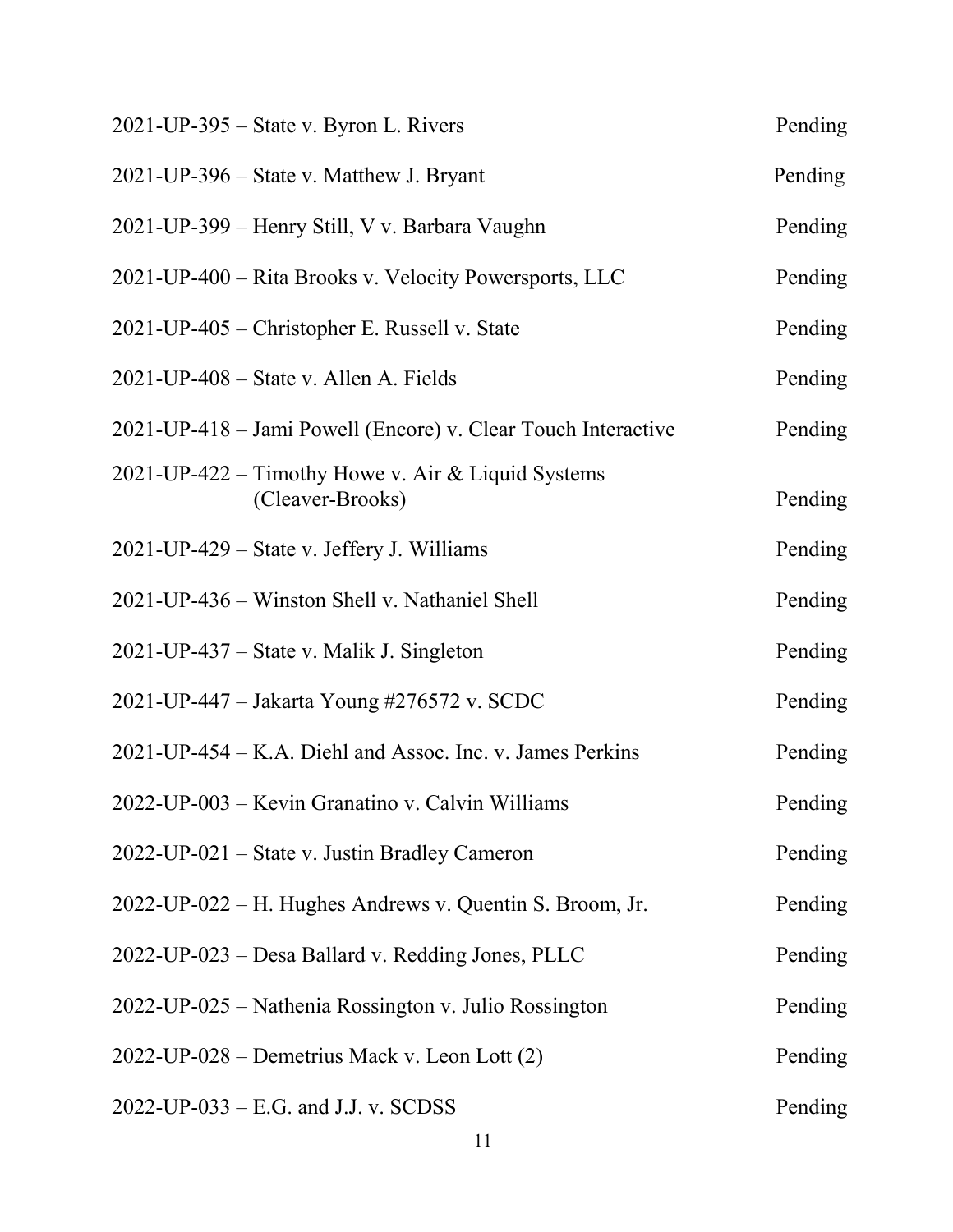| 2022-UP-036 - John Burgess v. Katherine Hunter                 | Pending |
|----------------------------------------------------------------|---------|
| $2022$ -UP-051 – Ronald Paul v. SCDOT (2)                      | Pending |
| 2022-UP-059 – James Primus #252315 v. SCDC                     | Pending |
| 2022-UP-063 – Rebecca Rowe v. Family Health Centers, Inc.      | Pending |
| $2022$ -UP-075 – James A. Johnson v. State                     | Pending |
| $2022$ -UP-081 – Gena Davis v. SCDC                            | Pending |
| 2022-UP-085 – Richard Ciampanella v. City of Myrtle Beach      | Pending |
| 2022-UP-089 – Elizabeth Lofton v. Berkeley Electric Coop. Inc. | Pending |
| 2022-UP-097 – State v. Brandon K. Moore                        | Pending |
| 2022-UP-119 – Merilee Landano v. Norman Landano                | Pending |
| 2022-UP-146 – M & T Bank v. Tyrone Davis                       | Pending |
| 2022-UP-163 – Debi Brookshire v. Community First Bank          | Pending |
| 2022-UP-170 – Tony Young v. Greenwood Cty. Sheriff's Office    | Pending |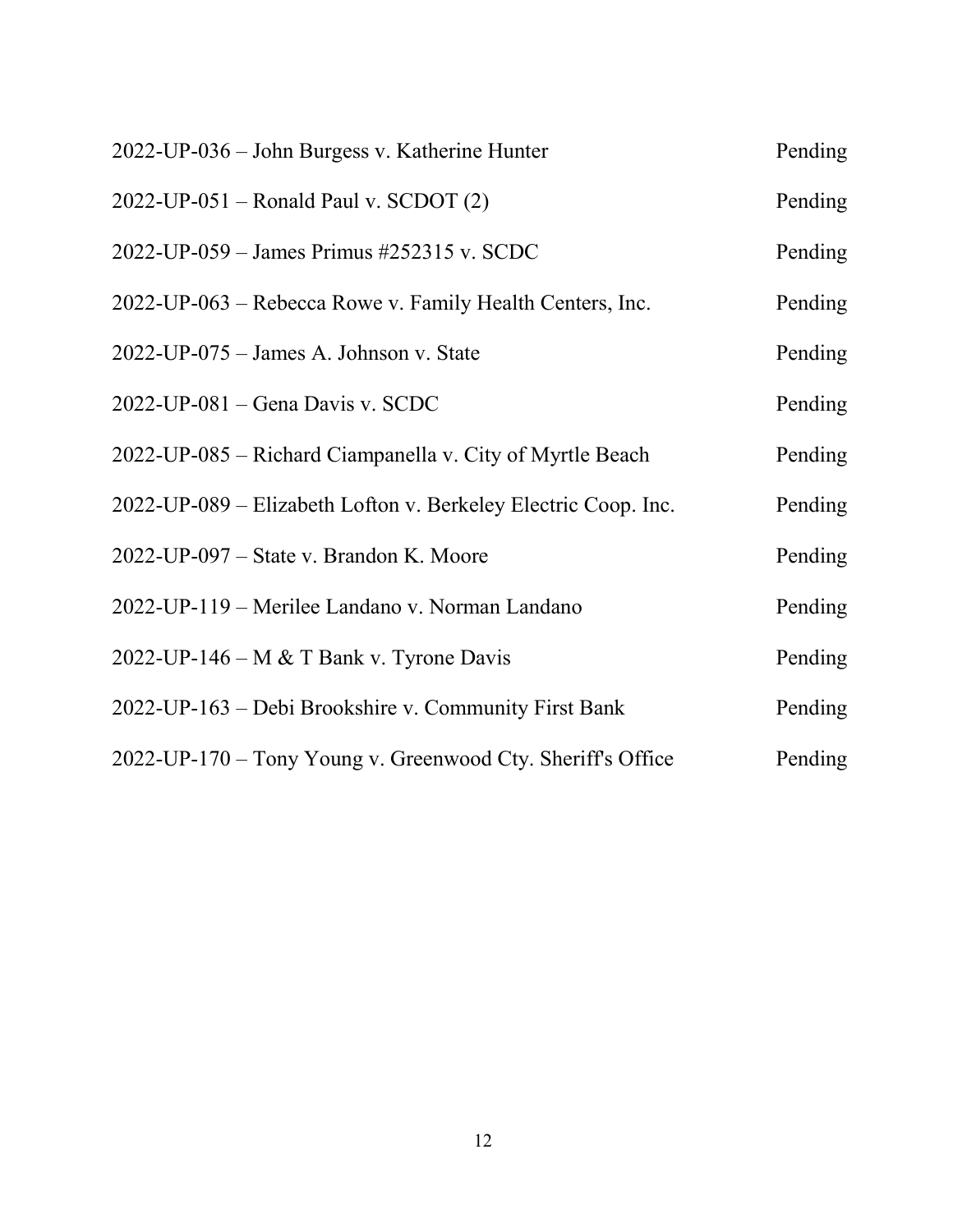# <span id="page-12-0"></span>The Supreme Court of South Carolina

In the Matter of Richard Alexander Murdaugh, Respondent.

Appellate Case No. 2022-000812

#### ORDER

On September 7, 2021, the Office of Disciplinary Counsel (ODC) requested this Court place Respondent Richard Alexander Murdaugh on interim suspension based upon information indicating Respondent had stolen funds from the law firm that employed him. Respondent consented to the relief and on September 8, 2021, this Court issued an order suspending Respondent from the practice of law. *In re Murdaugh*, 434 S.C. 233, 863 S.E.2d 335 (2021).

On September 16, 2021, Respondent was arrested and charged with Attempted Insurance Fraud and Filing a False Police Report. The false report was related to an attempted assisted suicide that Respondent reported as an attempted murder because he believed his life insurance policy contained an enforceable suicide exclusion.

On September 16, 2021, December 13, 2021, and January 10, 2022, Respondent appeared at bond hearings and, through counsel, admitted in court that he had, in fact, engineered the events that supported the arrest. On November 22, 2021, Respondent filed an Emergency Motion for a Gag Order in *Satterfield v. Murdaugh*, Case No. 2021-CP-25-00298, in which Respondent admitted to misconduct related to the theft of money from the law firm that employed him. Over the course of several months, Respondent was indicted and charged with over seventy criminal counts involving the theft of funds from various clients, including the Satterfield plaintiffs. On May 27, 2022, Respondent signed a Confession of Judgment and Stipulation in the amount of \$4,305,000.00, admitting liability for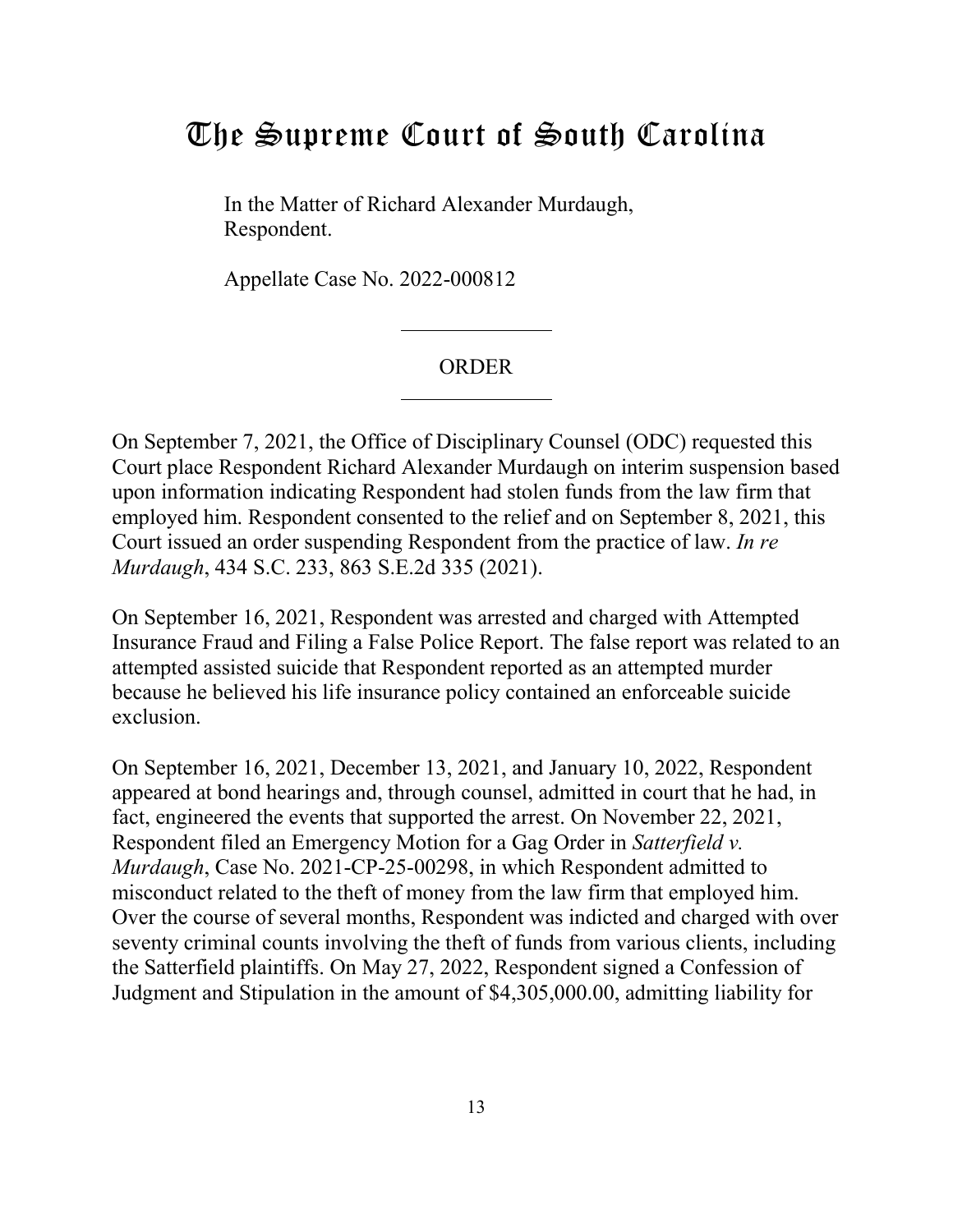the theft of settlement funds in the *Satterfield* matter in which Respondent was the named defendant. $<sup>1</sup>$  $<sup>1</sup>$  $<sup>1</sup>$ </sup>

The South Carolina Constitution "commits to this Court the duty to regulate the practice of law in South Carolina." *See In re Unauthorized Practice of Law*, 309 S.C. 304, 305, 422 S.E.2d 123, 124 (1992) (*citing* S.C. Const. art. V. § 4); *see also Kirven v. Sec'y of Bd. of Comm'rs on Grievances & Discipline*, 271 S.C. 194, 197, 246 S.E.2d 857, 858 (1978) ("The jurisdiction of this Court to discipline attorneys for acts of professional misconduct is exclusive."). This constitutional duty includes the duty and the authority to remove unfit persons from the legal profession for the protection of the public and the administration of justice, and to do so through disbarment. *In re Jordan*, 421 S.C. 594, 809 S.E.2d 409 (2017).

As an officer of the Court, an attorney is at all times subject to the Court's control, and the attorney's admission to practice carries with it the imprimatur of this Court. *State v. Jennings,* 161 S.C. 263, 272, 159 S.E. 627, 631 (1931). Disciplinary matters call into question whether a lawyer is no longer worthy to bear the Court's imprimatur. *Id.* at 272, 159 S.E. at 631.

Disciplinary proceedings ordinarily follow a course of investigation, pleading, limited discovery, and a contested hearing before the Commission on Lawyer Conduct. The Commission then submits a report to this Court with findings of fact, conclusions of law, and recommendations for disposition. Rule 26(d), RLDE, Rule 413, SCACR. This Court then reviews those findings and issues a decision accepting, rejecting, or modifying in whole or in part the Commission's findings, conclusions, and recommendations. Rule 27(e), RLDE, Rule 413, SCACR. These procedures ensure that ODC carries its burden of establishing allegations of misconduct by clear and convincing evidence. *See* Rule 8, RLDE, Rule 413, SCACR (stating, "[c]harges of misconduct . . . shall be established by clear and convincing evidence, and the burden of proof of the charges shall be on the disciplinary counsel").

However, here, Respondent has admitted to conduct that amounts to clear and convincing evidence of dishonesty in violation of the Rules of Professional Conduct. *See* Rule 8.4(d), RPC, Rule 407, SCACR (prohibiting conduct involving

<span id="page-13-0"></span><sup>&</sup>lt;sup>1</sup> The Court obtained this information from the public records in Hampton County, South Carolina, and from the transcripts of the bond hearings.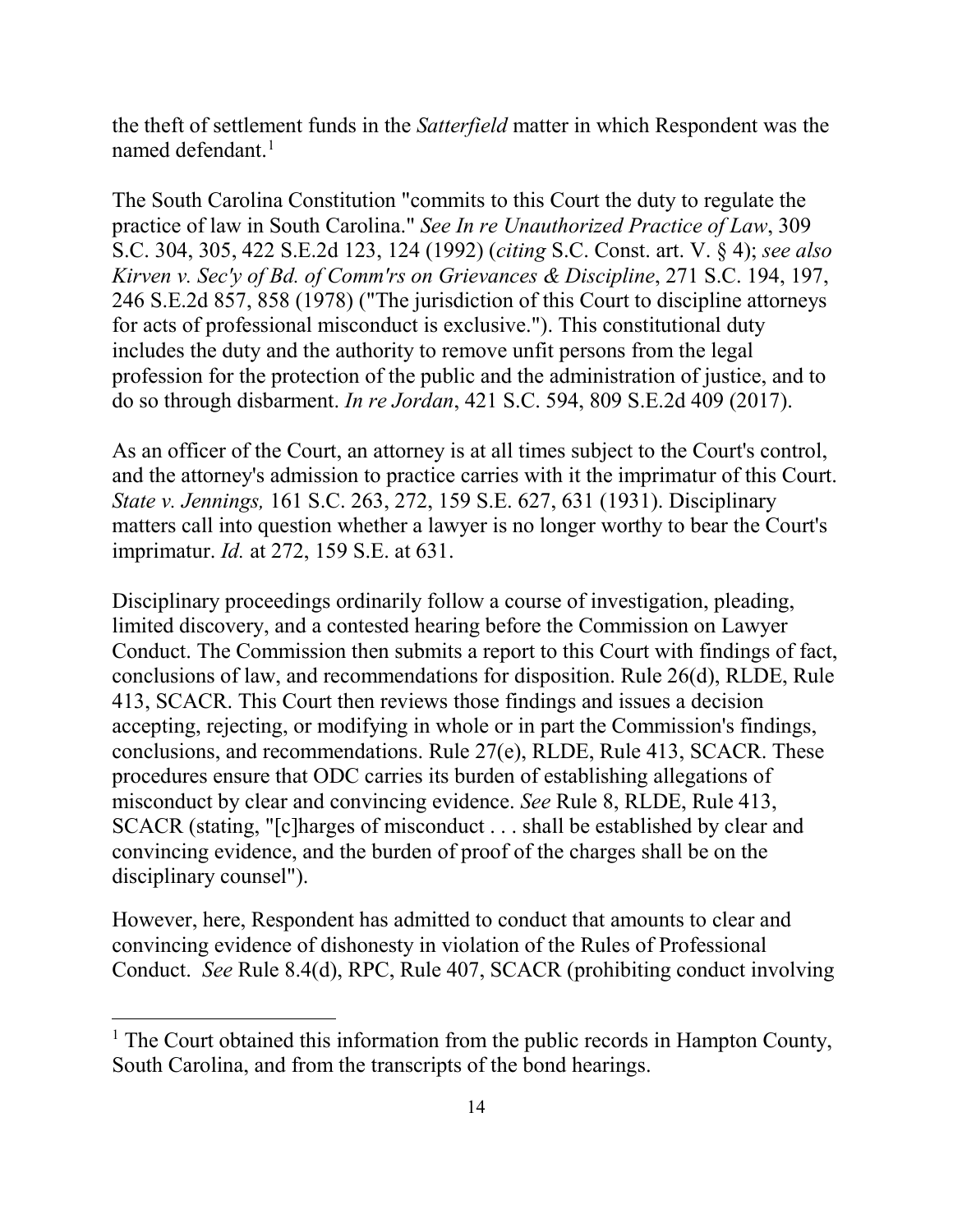dishonesty, fraud, deceit, or misrepresentation); Rule 7(a)(1), RLDE, Rule 413, SCACR (providing a violation of the Rules of Professional Conduct is grounds for discipline). Respondent is bound by the admissions contained in the documents he filed in the *Satterfield* case. *See Johnson v. Alexander*, 413 S.C. 196, 202, 775 S.E.2d 697, 700 (2015) ("Parties are generally bound by their pleadings and are precluded from advancing arguments or submitting evidence contrary to those assertions."); *Hayne Fed. Credit Union v. Bailey*, 327 S.C. 242, 251–52, 489 S.E.2d 472, 477 (1997) (establishing that a party may not adopt a factual position in conflict with one taken in the same or a related action); *cf*. *Quinn v. Sharon Corp.*, 343 S.C. 411, 414–15, 540 S.E.2d 474, 476 (Ct. App. 2000) (finding litigant was judicially estopped from asserting a factual position after previously disclaiming those facts in a prior divorce action). Respondent is also bound by the statements his counsel made at the bond hearings in which counsel admitted Respondent staged a suicide attempt to appear as a murder so as to defraud the life insurance company and subsequently filed a false police report to that effect. *Cf. United States v. Blood*, 806 F.2d 1218, 1221 (4th Cir. 1986) (stating, "a clear and unambiguous admission of fact made by a party's attorney in an opening statement in a civil or criminal case is binding upon the party"); Black's Law Dictionary 58 (11th ed. 2019) (defining a judicial admission as "[a] formal waiver of proof that relieves an opposing party from having to prove the admitted fact and bars the party who made the admission from disputing it"); *Meyer v. Berkshire Life Ins. Co.*, 372 F.3d 261, 264–65 (4th Cir. 2004) ("Judicial admissions are not . . . limited to affirmative statements that a fact exists. They also include intentional and unambiguous waivers that release the opposing party from its burden to prove the facts necessary to establish the waived conclusion of law.").

Based on these admissions, there is no factual dispute about whether Respondent engaged in dishonest conduct. Respondent's admissions in the criminal proceedings that he engaged in conduct that violates the Rules of Professional Conduct satisfies ODC's burden of proving that same misconduct in connection with the pending disciplinary proceedings. Thus, an evidentiary hearing before the Commission is unnecessary for disposition of the pending discipline, as the only remaining issue to be decided is the legal question of determining the appropriate sanction, a matter left to the discretion of this Court under the Constitution.

In this unique case, Respondent's admissions in the public record lead to only one conclusion—that Respondent's egregious ethical misconduct subjects him to the most significant sanction available—disbarment. Accordingly, we find there is no need to expend additional resources to proceed through the normal disciplinary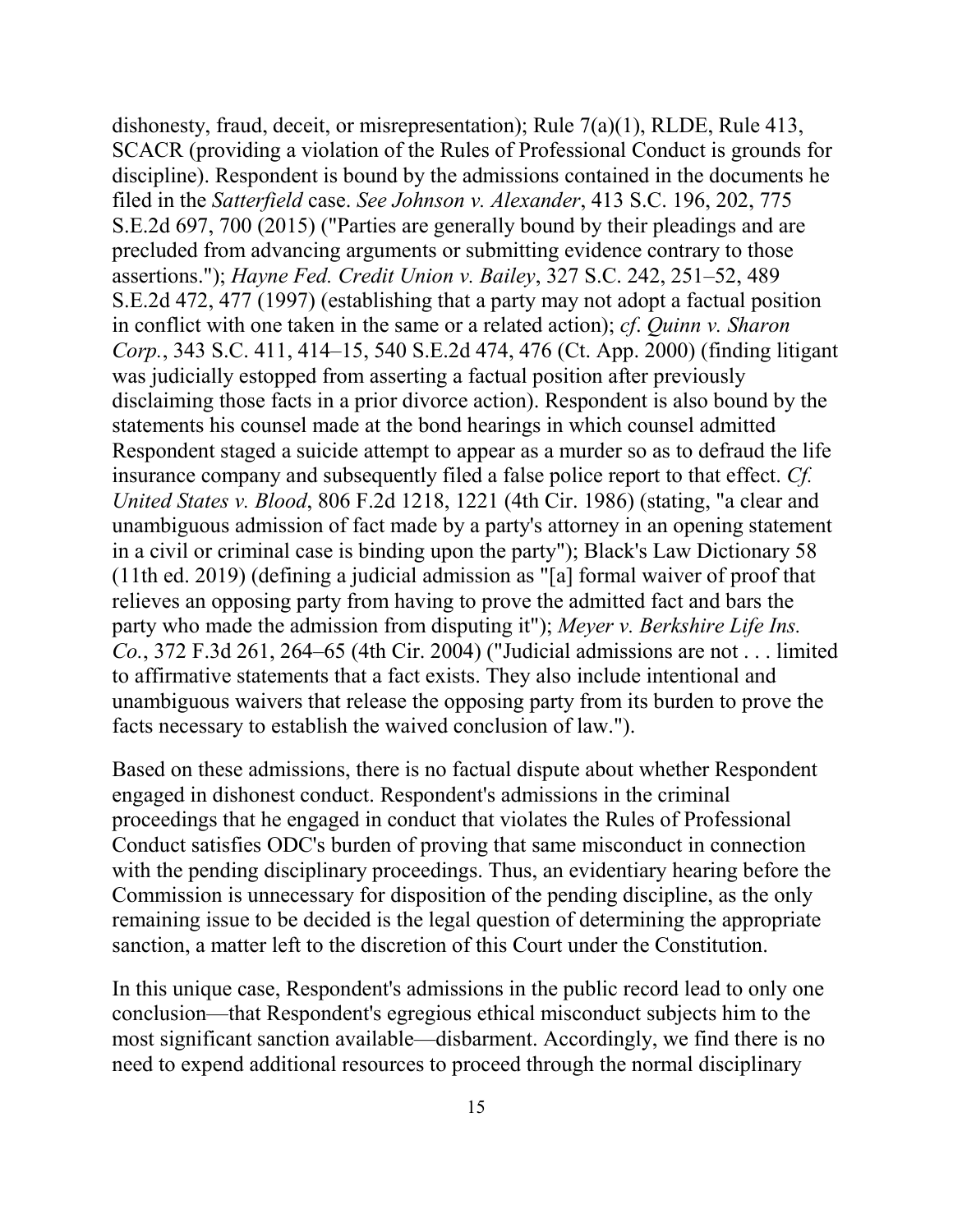process. Instead, this Court may act under the Court's constitutional authority to regulate the practice of law in South Carolina and may remove an unfit lawyer from the practice of law to ensure the public, and the administration of justice, are protected.<sup>[2](#page-15-0)</sup>

Therefore, we dispense with further proceedings before the Commission. Respondent shall appear in the Supreme Court Courtroom at 11:00 a.m. on June 22, 2022, to present legal argument on the question of whether this Court should disbar Respondent from the practice of law.

> s\Donald W. Beatty C.J. FOR THE COURT

Columbia, South Carolina June 16, 2022

<span id="page-15-0"></span> $2$  This procedure is limited to the facts and circumstances of this case.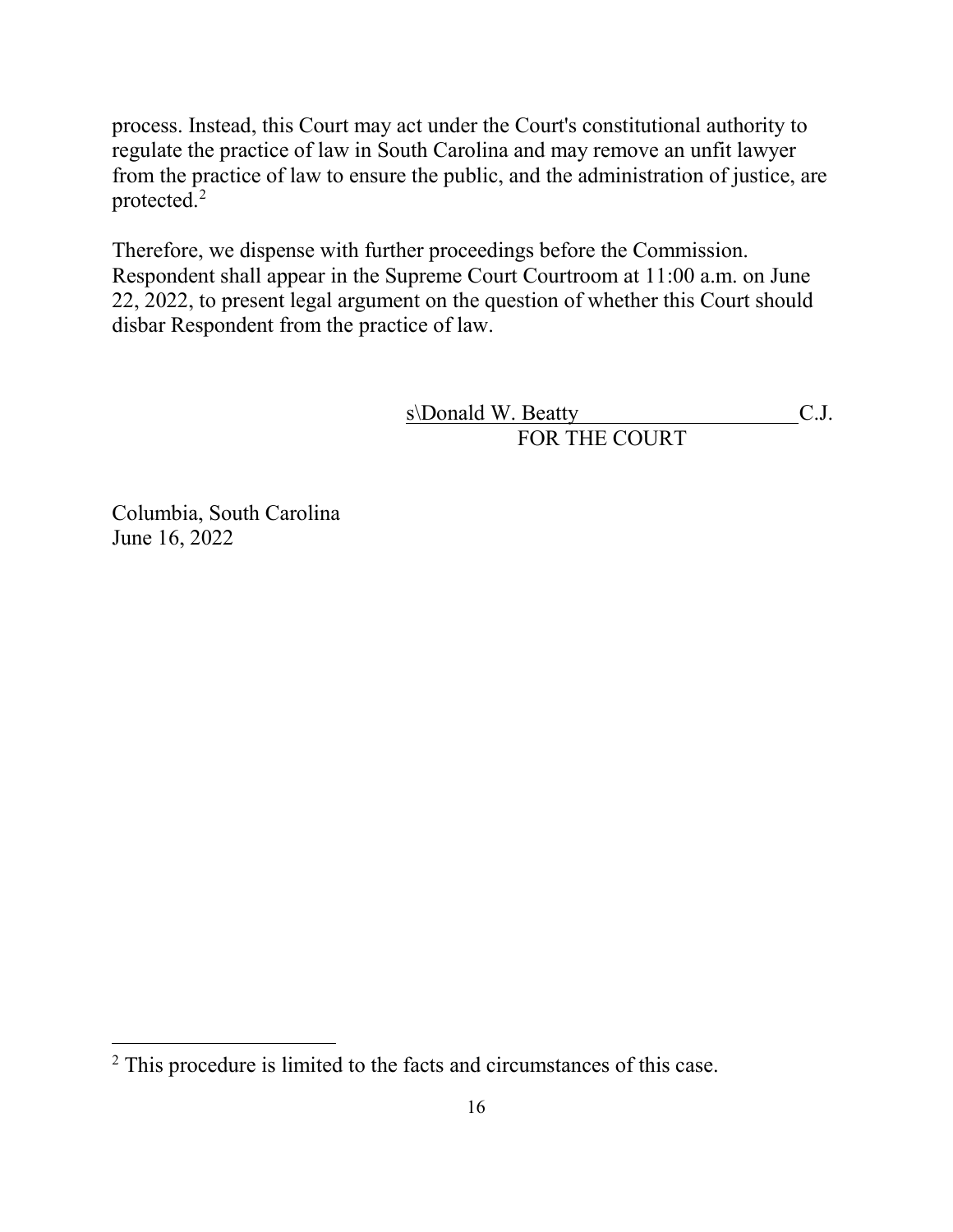# **THE STATE OF SOUTH CAROLINA In The Court of Appeals**

<span id="page-16-0"></span>Larry Tyler, Petitioner,

v.

State of South Carolina, Respondent.

Appellate Case No. 2016-002364

# **ON WRIT OF CERTIORARI**

Appeal From Darlington County G. Thomas Cooper, Jr., Circuit Court Judge

Opinion No. 5902 Heard November 4, 2020 – Filed March 16, 2022 Withdrawn, Substituted, and Refiled June 22, 2022

# **AFFIRMED IN PART, REVERSED IN PART, AND REMANDED**

Appellate Defender Victor R. Seeger and Appellate Defender Laura Mary Caudy, both of Columbia, for Petitioner.

Attorney General Alan McCrory Wilson, Senior Assistant Deputy Attorney General Megan Harrigan Jameson, and Assistant Attorney General Johnny Ellis James, Jr., all of Columbia, for Respondent.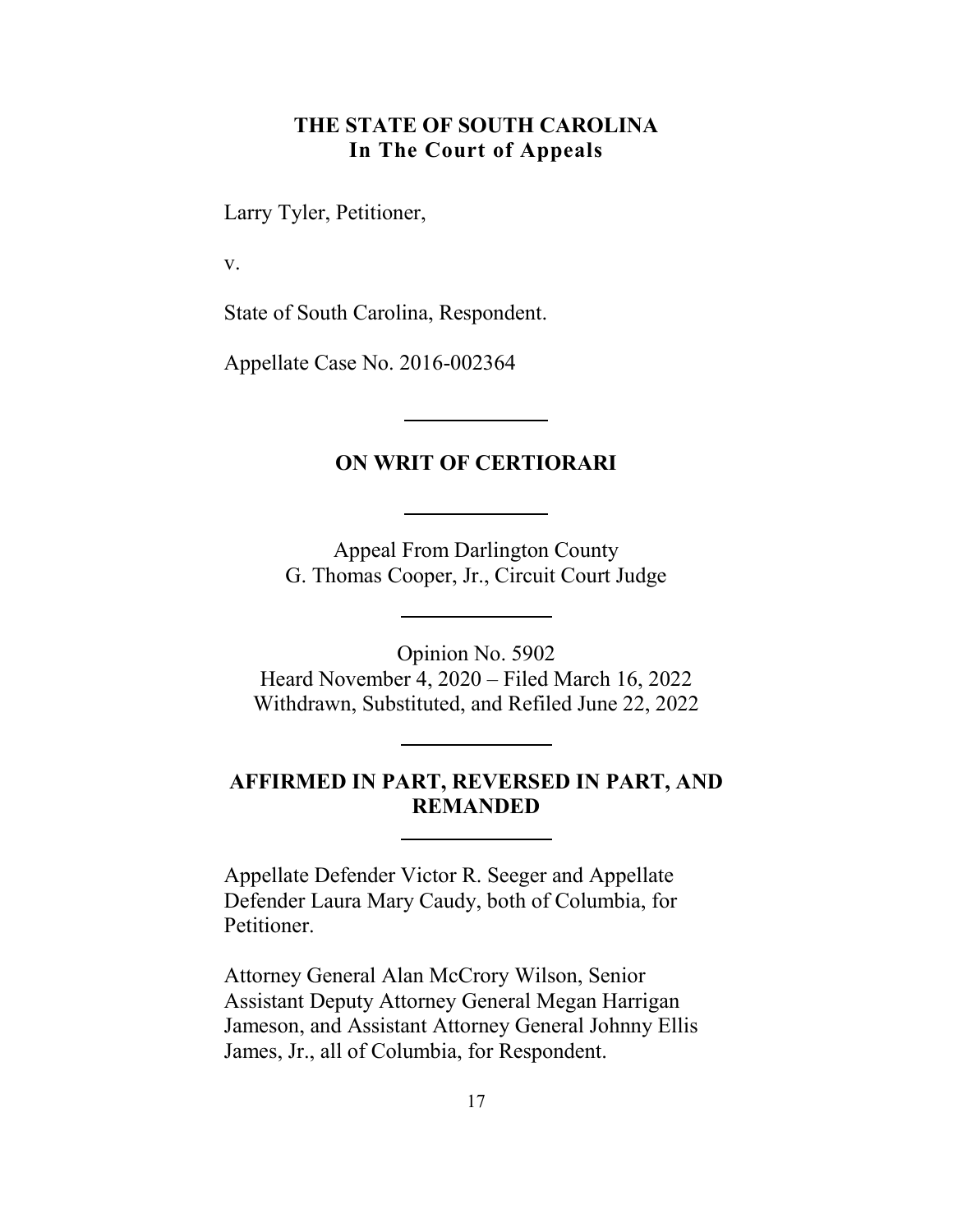**MCDONALD:** In this action for post-conviction relief (PCR), Larry James Tyler argues his trial counsel provided ineffective assistance by failing to move to sever the trial of his charge for second-degree sexual exploitation of a minor from the trial of his remaining indictments. The PCR court found trial counsel was "not deficient in any manner" and dismissed Tyler's application. We affirm in part, reverse in part, and remand.

### **Facts and Procedural History**

A Darlington County Grand Jury indicted Tyler for second-degree sexual exploitation of a minor, criminal solicitation of a minor, contributing to the delinquency of a minor, and disseminating harmful material to a minor. Tyler pled not guilty to these charges.

At Tyler's trial, the State's first witness, Dorris Brown, testified she occasionally took her granddaughters (Child and Sister) to visit Tyler's mother, who lived with him. On one of these visits, Tyler gave the children a cell phone. According to Dorris, "when they got in the car they said, 'Grandma, he gave us a phone and . . . [there are] naked men on there.'" The children tried to show Dorris the cell phone, but she did not see any "naked pictures" and told them they needed to give the phone back to Tyler. Within "about ten minutes," Dorris had returned the phone to Tyler's house. On cross-examination, trial counsel asked, "Now, you said that they said there was a picture of a naked lady on the phone. Did you see that picture?" Dorris replied, "Yeah, I glanced and quickly turned my head. . . . [Then, I g]ot the phone from them and [carried] it back in the house."

Child, who was twelve years old at the time of trial, also testified about the cell phone. She had the phone for about ten minutes before the group left Tyler's house. Child saw some pictures of a girl wearing bikinis and another of Tyler wearing blue underwear. On cross-examination, Child confirmed she did not read any of the text messages on the phone and explained on redirect, "We just looked at the pictures."

Sister was ten years old at the time of trial. Sister testified the pictures on the phone were of "[s]ome girls with bathing suits on." One of the pictures was of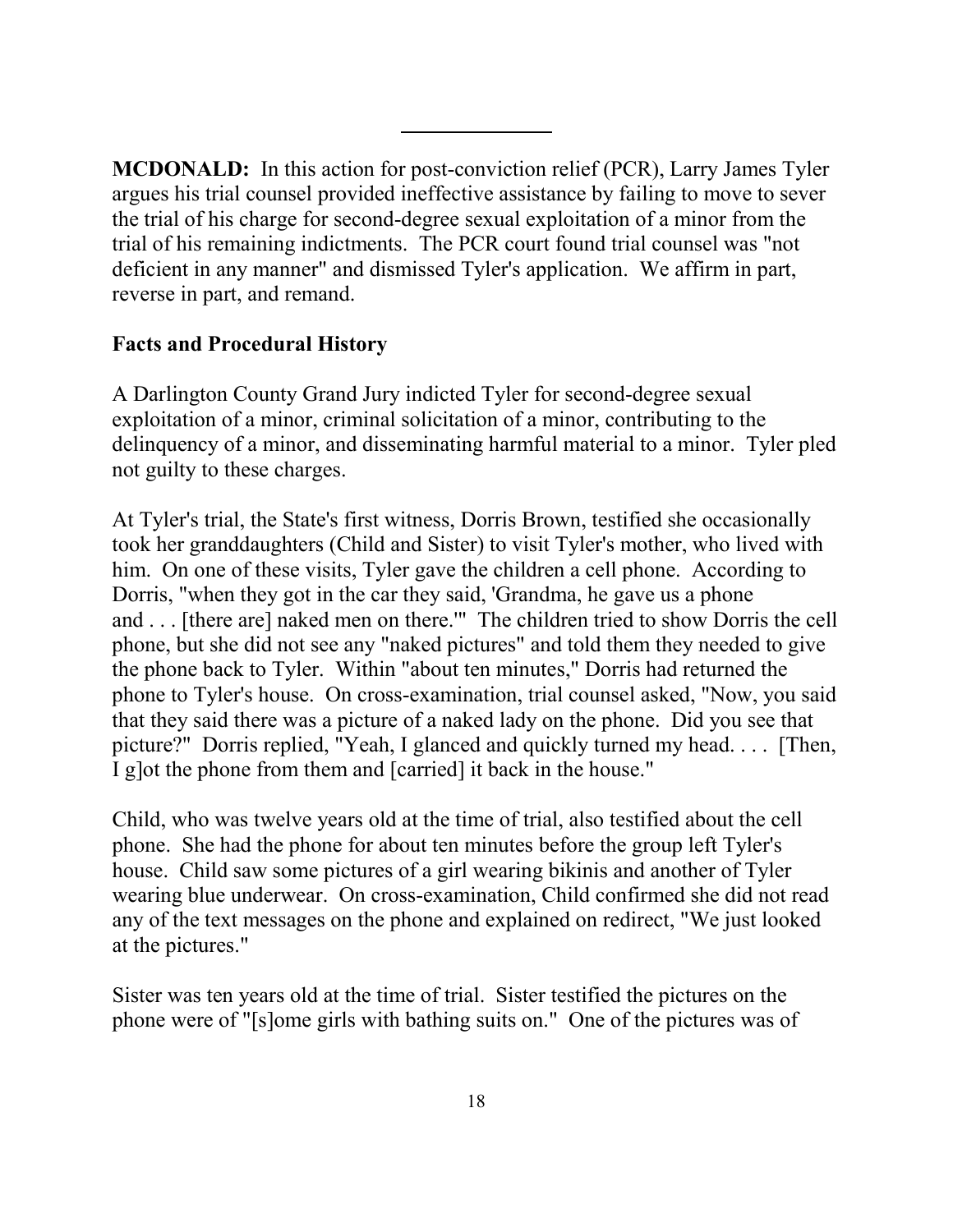Tyler "with some blue drawers on." Neither Child nor Sister read any of the text messages on the phone.

Child's twenty-one-year-old cousin, Tyquan Brown, testified Tyler later gave his mother the cell phone and she gave it to Tyquan to use. As Tyquan began "going through the phone cleaning it out," he saw several pictures, including one of Tyler "in a blue Speedo." Tyquan added, "I think I [saw] a picture of a kid, another kid, or something in there." "But I deleted most of them because I just thought it was just some—that dude had just had a whole bunch of crazy stuff on his phone." However, Tyquan also noticed several text messages on the phone "saved as drafts" that appeared to be intended for Child. He explained,

> At the same time I'm thinking like maybe it's another [redacted first name]. Maybe he's not talking about my cousin. Then I [saw] where he was like, "I know this is wrong because you're a little girl" and all type of stuff like that saying that—talking about he want her in his bed and that she a kid. But what really stood out to me was when he was like, "Don't tell [Sister] because you know she will tell" or something like that.

Tyquan immediately called Child's mother (Mother) and gave her the phone. Mother reviewed the pictures on the phone, including one of Tyler "with just a blue like Speedo on, and he didn't have on any over clothes." Mother called the police after reading the draft text messages on the phone.

Deputy Eric Hodges, a lieutenant in the criminal investigation division of the Darlington County Sheriff's Office, met with Mother and then began to investigate Tyler. Upon learning Tyler was driving with a suspended license, Deputy Hodges initiated a traffic stop and arrested Tyler on the license violation. Hodges advised Tyler of his *Miranda* rights,<sup>[1](#page-18-0)</sup> and Tyler agreed "to answer some questions."<sup>[2](#page-18-1)</sup> Deputy Hodges obtained a search warrant for Tyler's home and vehicle, and law enforcement recovered pictures from Tyler's computer and "some other phones."

<span id="page-18-0"></span><sup>1</sup> *Miranda v. Arizona*, 384 U.S. 436 (1966).

<span id="page-18-1"></span><sup>&</sup>lt;sup>2</sup> The trial court admitted Tyler's recorded statement into evidence, and the State published it to the jury.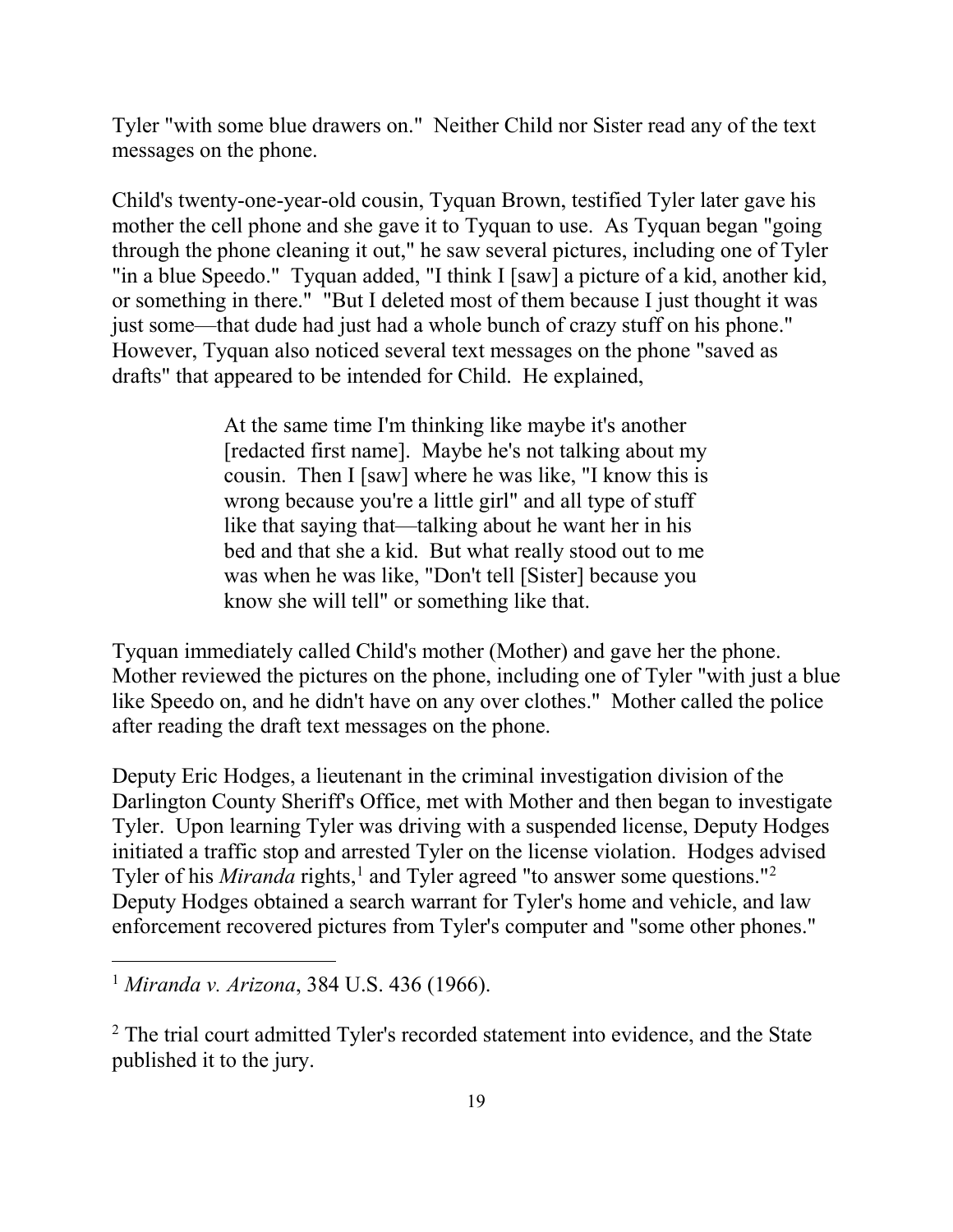Deputy Russell Harrell, a forensic investigator for the Darlington County Sheriff's Office, testified that he recovered the text message drafts from the cell phone but was unable to recover any pictures from it. He then read the unsent text messages to the jury. The first draft message stated, "[Child] . . . to fall in love with a little girl as young as you are, but I can't stop my heart from loving you, girl. I wish I had another hour alone with you and nobody knew." The second read, "Me in trouble. Please, [Child] especially don't tell [Sister]. She will surely tell someone. This is just between you and me, my love." The third stated, "Never want to be apart from each other ever again. I love you, little angle [sic]. Wish I could make you my wife. If I could you—if I could you would be in my bed tonight. Don't get me." The fourth stated, "Where we were. I would [tell] you how much I love you, [Child] by holding you close to me and plant a kiss on your lovely lips so powerful that we both would never." Finally, Deputy Harrell read, "[Child] you were so beautiful. Please don't tell anyone what I am telling you. First time I ever saw you; [Child] I fell for you. I know a man should not suppose."

Deputy Harrell then described the images pulled from Tyler's computer and email account, and the State entered these images into evidence without objection.<sup>[3](#page-19-0)</sup> He testified the photos are "predominantly of girls that are below the age of ten. . . . They're posed in unnatural positions, and scant[i]ly clad. Some with bare butts." The most graphic of the photos is an image of "a young girl in a kneeling position, and anal sex is being performed."

In its instructions to the jury, the trial court explained "there are four different charges here, so you will have to take up each of the charges separately in your deliberations and reach separate verdicts on each and every charge." The jury found Tyler guilty as indicted, and the trial court imposed concurrent sentences of three years' imprisonment for contributing to the delinquency of a minor and eight years' imprisonment for each of the other charges. Tyler filed a direct appeal, and this court affirmed his convictions. *State v. Tyler*, Op. No. 2015-UP-025 (S.C. Ct. App. filed Jan. 14, 2015) (finding the case was properly submitted to the jury because Tyler gave Child and Sister a cell phone containing a picture of Tyler in

<span id="page-19-0"></span><sup>&</sup>lt;sup>3</sup> None of the photographs recovered from Tyler's computer and email account depict Child or Sister, and the record contains no evidence that the two minor children saw these photos.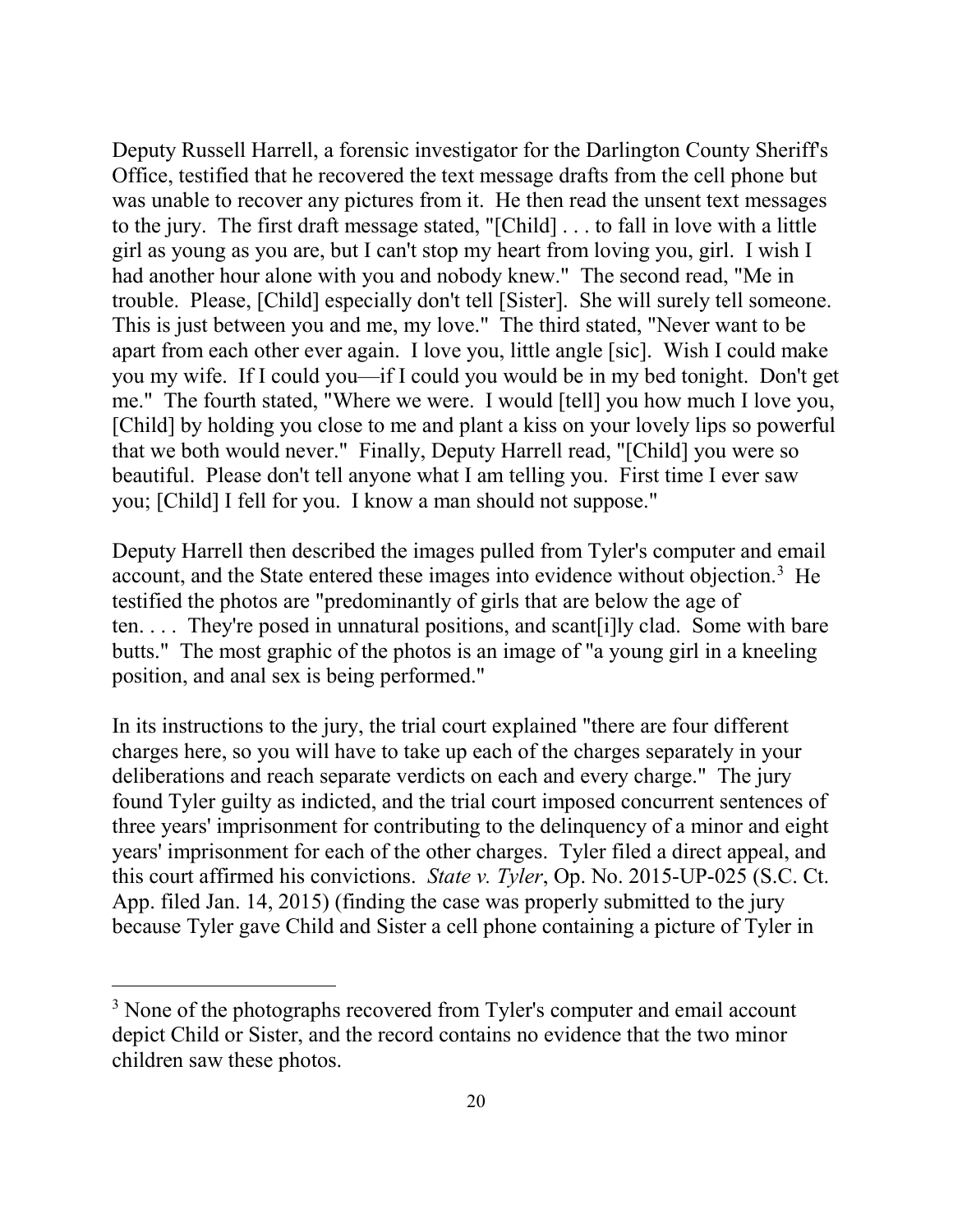his underwear and draft text messages indicating his desire to have Child in his bed; the evidence further showed Tyler employed "grooming" tactics with Child).

Tyler subsequently filed this action for post-conviction relief, arguing trial counsel was ineffective in failing to object to the consolidated trial of the four offenses because his charge for second-degree sexual exploitation of a minor should have been tried separately from the charges of criminal solicitation of a minor, contributing to the delinquency of a minor, and disseminating harmful material to a minor. Tyler contends that if the charges had been tried separately, the highly prejudicial photograph relevant to the sexual exploitation charge would not have been admissible as to the other three charges; thus, the trial of all four charges in one proceeding prejudiced him.

At his evidentiary hearing before the PCR court, Tyler testified he wrote trial counsel several times asking to sever the charges, but trial counsel never made a motion for separate trials. Tyler argued the consolidated trial of the four charges was prejudicial because the jury likely considered his guilt on the sexual exploitation charge as indicative that he was guilty of the other offenses as well.

Trial counsel testified his strategy was to show the information on Tyler's phone was not actually disseminated to the girls. Counsel explained that Tyler's draft texts "were thoughts that were not meant to be shared with anybody and just inadvertently got discovered" by their cousin.[4](#page-20-0) Trial counsel saw no reason to seek a separate trial of the sexual exploitation charge, explaining, "[B]ased on the theory that we had developed, first of all, the information we felt had not been sufficiently communicated to the young lady on the four [sic] charges dealing with her. And the exploitation, the pictures, except for one, we felt we could minimize."

On cross-examination, trial counsel reiterated his strategy was, "Number One, the pictures, except for one, were not bad. And, Number Two, there was very little if any communication of his thoughts in his e-mails and pictures and otherwise with the young ladies or the young lady specifically." Trial counsel confirmed he never filed a motion to sever or objected to the consolidated trial of Tyler's four indictments.

PCR counsel then asked trial counsel:

<span id="page-20-0"></span><sup>&</sup>lt;sup>4</sup> Tyquan was at least nineteen when Tyler gave his mother the cell phone to use.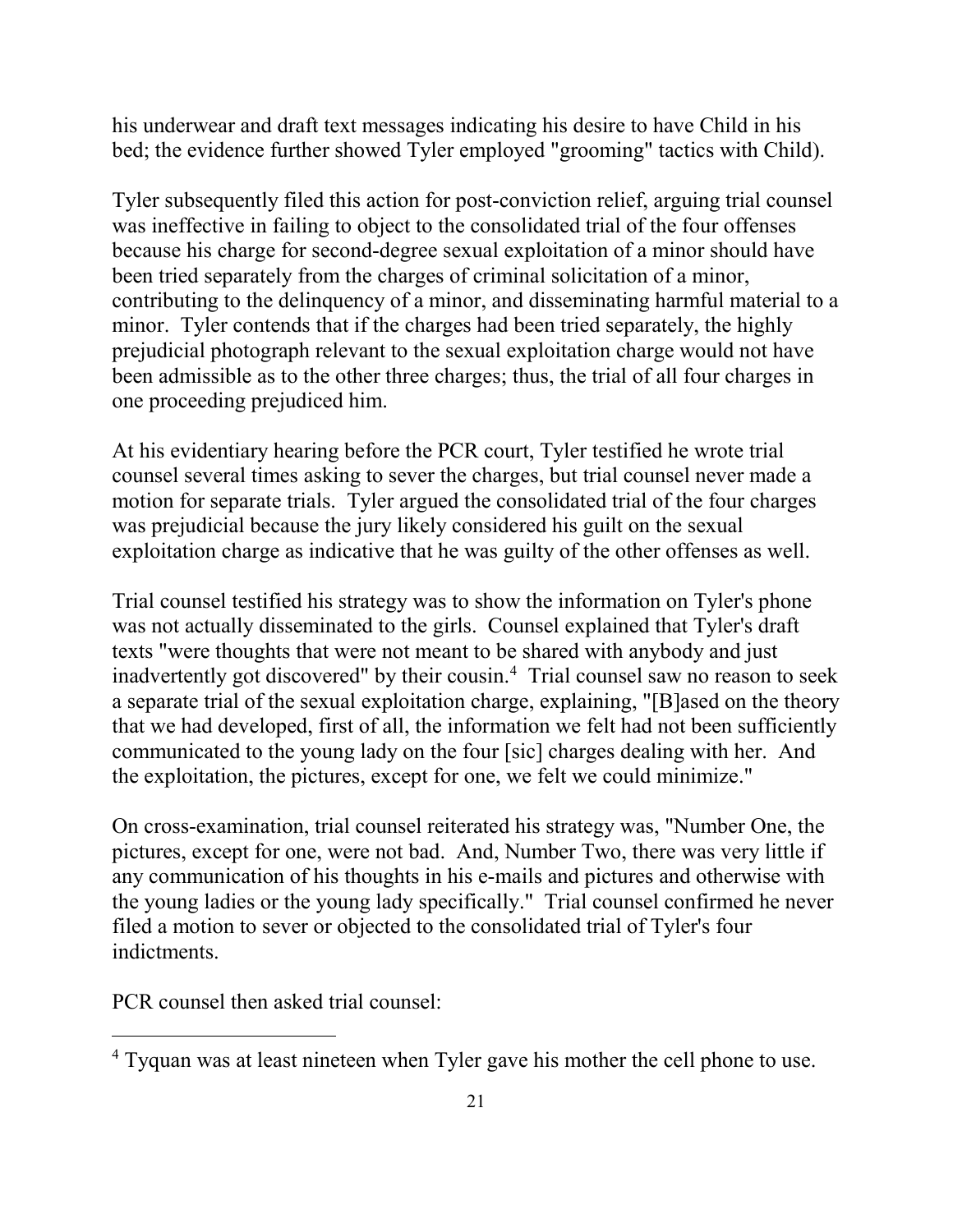- Q: Do you think that with these two incidents or separate charges that there would have been a reason to make that motion [to sever]?
- A: Perhaps. I don't remember that being an issue that we discussed in detail. No.
- Q: Going along with that, perhaps, I guess what would your reason, looking at it, what would it be to make that request?
- A: Well, as [Tyler] says, you know, perhaps one would lead the jury to believe the other.
- Q: Do you think that that could have been the case in this case?
- A: I didn't see it. No.

There is some confusion in the transcript about who speaks next, but it appears the State asked trial counsel whether the reason he did not see the need for a motion to sever was based on his experience and the facts of the case. Trial counsel's response: "And the development of the trial strategy with Mr. Tyler, yes."

The PCR court then inquired:

- Q: Just how could you have separated [the four different indictments]? . . . .
- A: Three dealt with his attempted communication with the young lady, and one dealt with the picture.
- Q: We've got disseminating, contributing.
- A: And the solicitation of a minor.
- Q: Exploitation.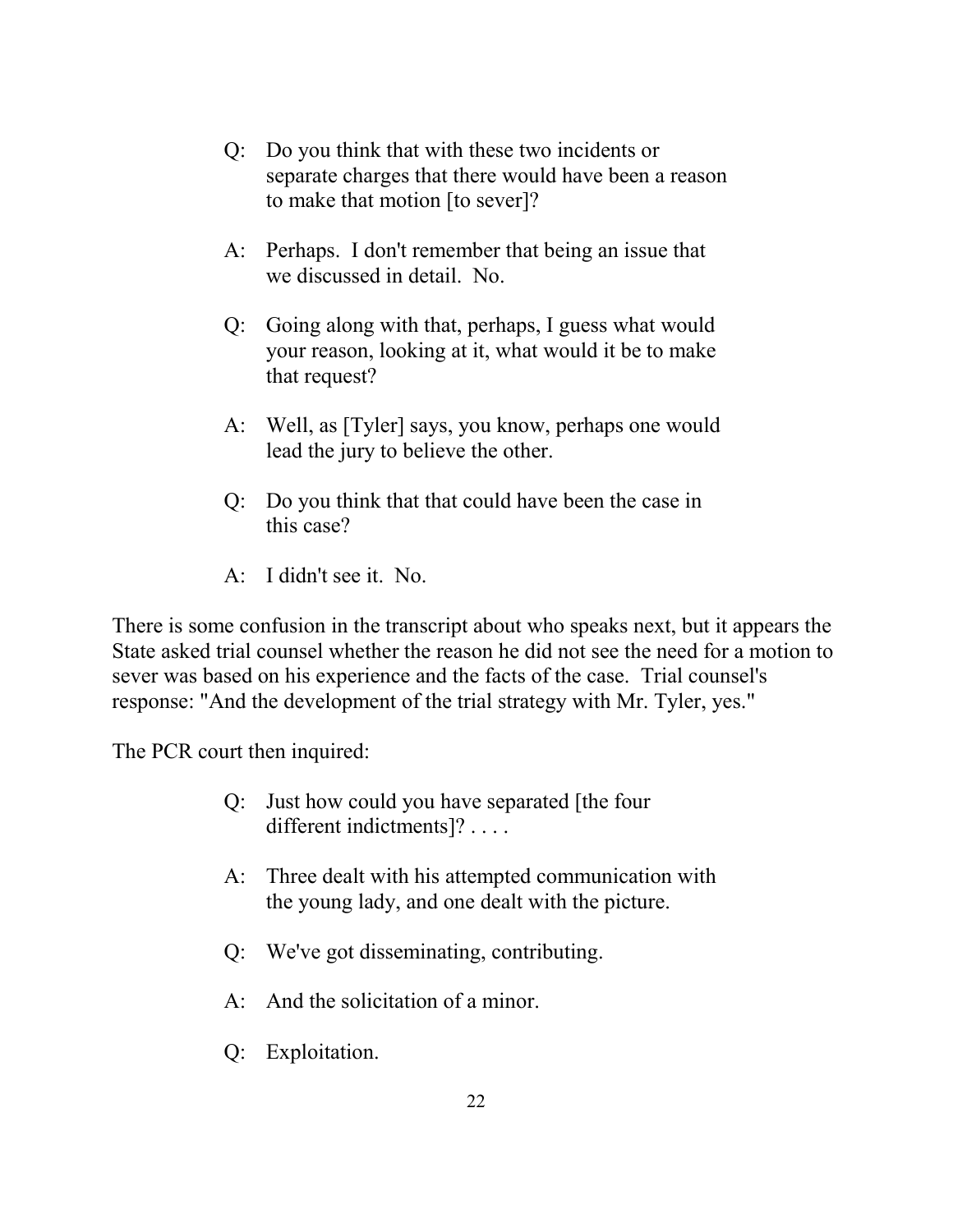- A: In my mind the exploitation dealt with the picture of the young lady involved in a sexual act. The disseminating, the solicitation of a minor and contributing all dealt with [Child].
- Q: So there is some distinction there?
- A: There is some distinction there, yes, sir.
- Q: Okay. But in your mind was it a significant enough distinction on which a Court could separate these?
- A: I did not think so, Your Honor.

The PCR court denied relief and dismissed the application, finding Tyler's claim that trial counsel was ineffective in failing to move for a separate trial on the sexual exploitation charge was "without merit" because there was no reasonable basis upon which to make a motion for separate trials. Relying on this conclusion, the PCR court found trial counsel's representation was not deficient. The PCR court further found Tyler was not prejudiced by the trial of all four charges in a single proceeding because the trial court instructed the jury to consider each charge separately and "reach separate verdicts on each and every charge."

Tyler's PCR counsel filed a petition for a writ of certiorari pursuant to *Johnson v. State*, 294 S.C. 310, 364 S.E.2d 210 (1988), along with a motion to be relieved. Tyler filed a pro se response to the court's *Johnson* letter and several supplemental letters. This court denied counsel's request to be relieved and ordered briefing on the question of whether trial counsel was ineffective in failing to move to sever Tyler's second-degree sexual exploitation of a minor charge from the trial of his remaining charges.

#### **Standard of Review**

"Our standard of review in PCR cases depends on the specific issue before us." *Smalls v. State*, 422 S.C. 174, 180, 810 S.E.2d 836, 839 (2018). "We defer to a PCR court's findings of fact and will uphold them if there is evidence in the record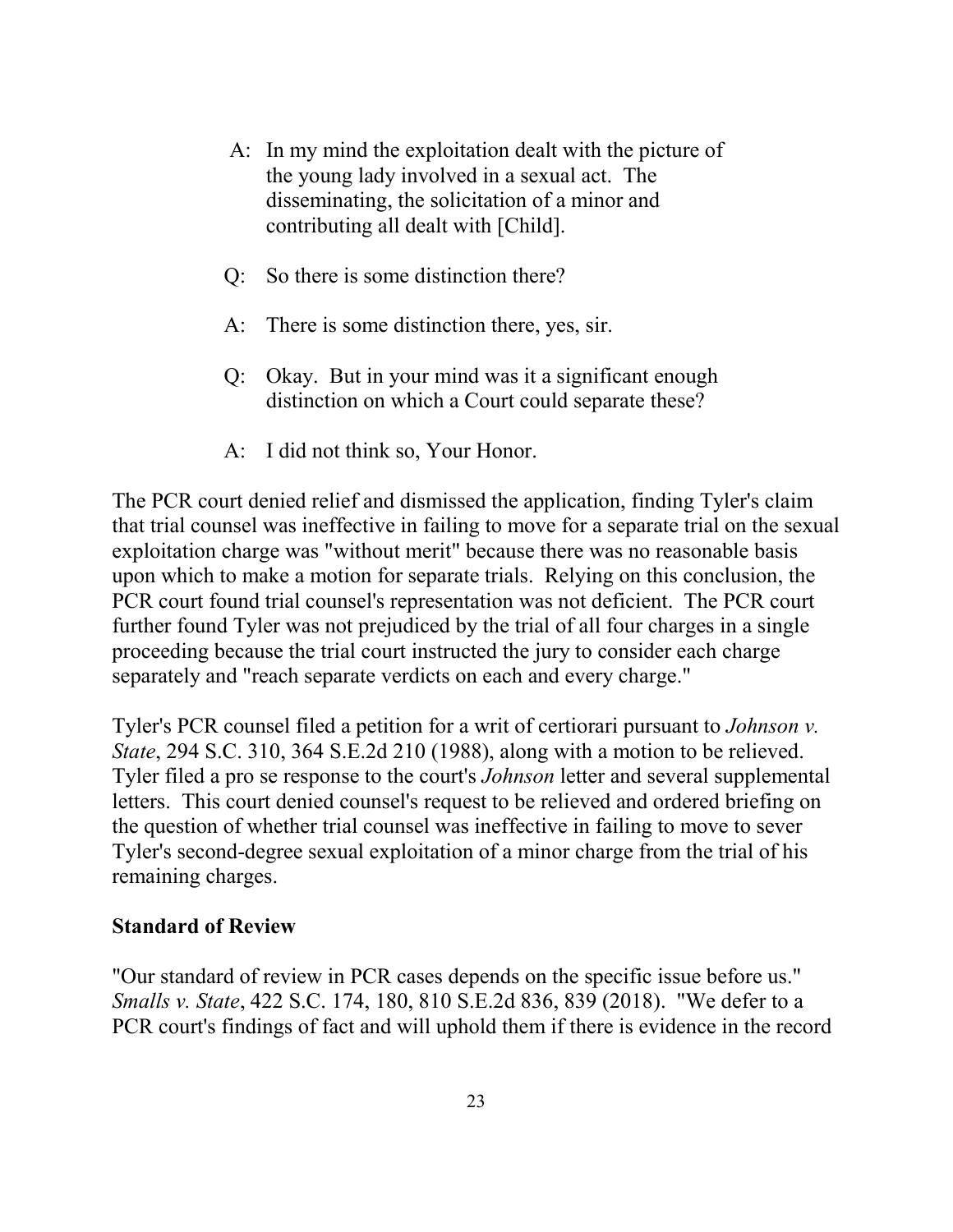to support them." *Id.* at 180. "We review questions of law de novo, with no deference to trial courts." *Id.* at 180–81, 810 S.E.2d at 839.

#### **Law and Analysis**

Tyler argues trial counsel was ineffective in failing to move for a separate trial of his charge for second-degree sexual exploitation of a minor because it was unrelated to the other charges, did not arise from the same set of circumstances, and could not be proved by the same evidence. Tyler further notes the evidence providing the basis for the sexual exploitation charge would not have been admissible in a separate trial of the three charges related to Child and the cell phone. Moreover, he contends trial counsel's failure to seek a separate trial on the sexual exploitation charge prejudiced him because the evidence relevant only to that charge—namely, the photograph of a child being anally assaulted—was improper propensity evidence and "impermissibly convinced the jury" he was guilty of the remaining charges. We agree.

The Sixth Amendment to the United States Constitution guarantees criminal defendants the right to the effective assistance of counsel. *Strickland v. Washington*, 466 U.S. 668, 687–88 (1984). To prove ineffective assistance, a petitioner must prove trial counsel's performance fell below an objective standard of reasonableness, and but for counsel's errors, there is a reasonable probability the result in his trial would have been different. *Id.* at 691–94; *Speaks v. State*, 377 S.C. 396, 399, 660 S.E.2d 512, 514 (2008) ("In order to establish a claim for ineffective assistance of counsel, the applicant must show that: (1) counsel failed to render reasonably effective assistance under prevailing professional norms, and (2) counsel's deficient performance prejudiced the applicant's case."). "A reasonable probability is a probability sufficient to undermine confidence in the outcome." *Strickland*, 466 U.S. at 694. "Failure to make the required showing of either deficient performance or sufficient prejudice defeats the ineffectiveness claim." *Id.* at 700.

"[A] court deciding an actual ineffectiveness claim must judge the reasonableness of counsel's challenged conduct on the facts of the particular case, viewed as of the time of counsel's conduct." *Id.* at 690. "A convicted defendant making a claim of ineffective assistance must identify the acts or omissions of counsel that are alleged not to have been the result of reasonable professional judgment." *Id.* In determining whether "the identified acts or omissions were outside the wide range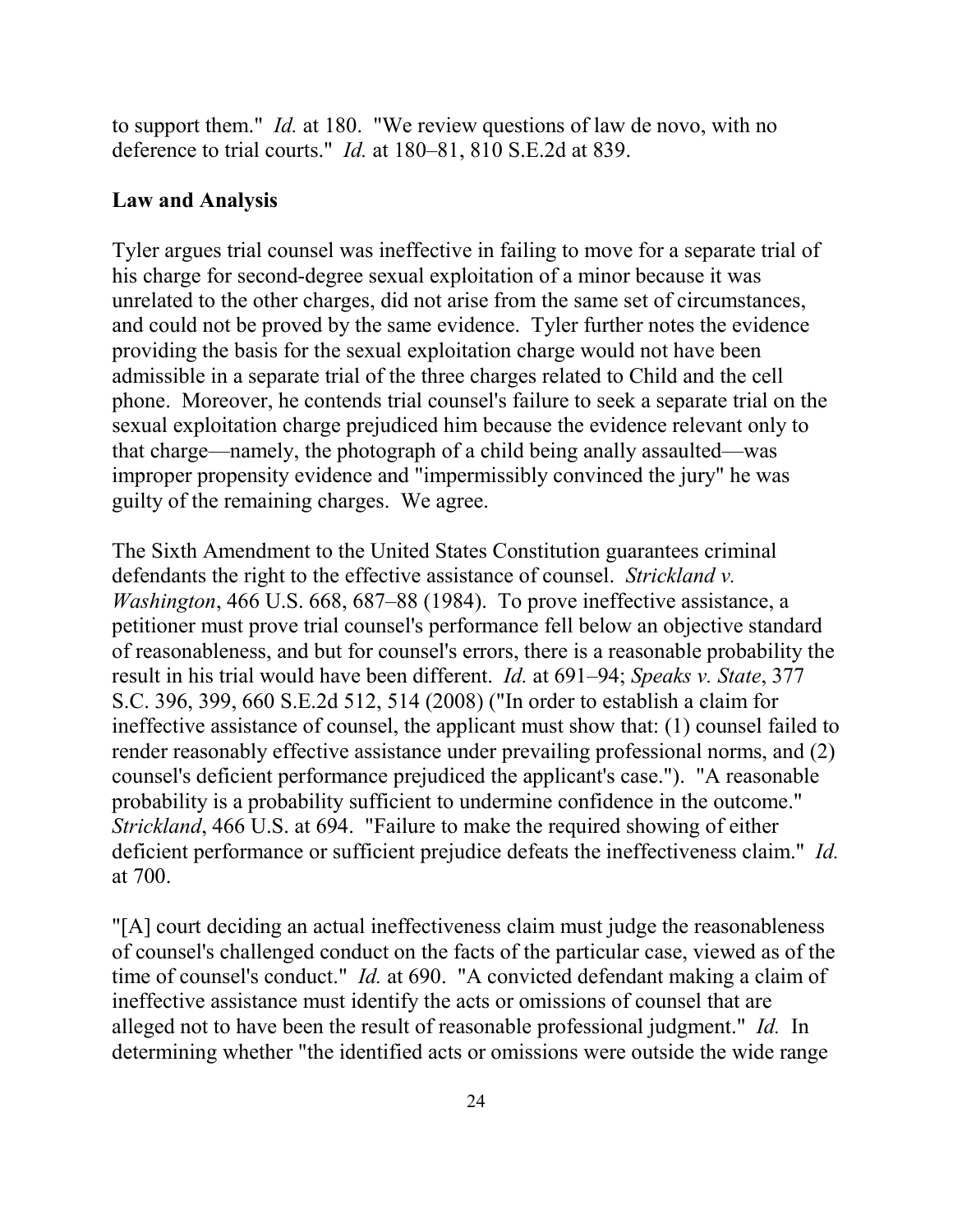of professionally competent assistance. . . . , the court should keep in mind that counsel's function, as elaborated in prevailing professional norms, is to make the adversarial testing process work in the particular case." *Id.* "At the same time, the court should recognize that counsel is strongly presumed to have rendered adequate assistance and made all significant decisions in the exercise of reasonable professional judgment." *Id.* "Accordingly, when counsel articulates a valid reason for employing a certain strategy, such conduct will not be deemed ineffective assistance of counsel." *Smith v. State*, 386 S.C. 562, 567, 689 S.E.2d 629, 632 (2010).

"Charges can be joined in the same indictment and tried together where they (1) arise out of a single chain of circumstances, (2) are proved by the same evidence, (3) are of the same general nature, and (4) no real right of the defendant has been prejudiced." *State v. Harris*, 351 S.C. 643, 652, 572 S.E.2d 267, 272 (2002). "Conversely, offenses which are of the same nature, but which do not arise out of a single chain of circumstances and are not provable by the same evidence may not properly be tried together." *State v. Simmons*, 352 S.C. 342, 350, 573 S.E.2d 856, 860 (Ct. App. 2002); *see also State v. Middleton*, 288 S.C. 21, 23, 339 S.E.2d 692, 693 (1986) (holding the defendant's charges failed to meet the requirements for consolidation because "the crimes did not arise out of a single chain of circumstances, and required different evidence for proof"); *State v. Tate*, 286 S.C. 462, 464, 334 S.E.2d 289, 290 (1985) (finding the joinder of two forgery charges of the same nature in one indictment and one trial was improper where the offenses did not arise out of a single chain of circumstances, the offenses were not provable by the same evidence, and joinder prejudiced the defendant).

Here, the PCR court erred in relying on its finding that, "Trial Counsel noted that all charges stemmed from the same events and one search warrant." The record does not support this finding. While the exploitative photos from Tyler's computer were located during the execution of a search warrant obtained as a result of the draft texts and photos reported in connection with the cell phone, no other evidence supports the statement that the exploitation charge resulting from the computer photos "stemmed from the same events." Trial counsel recognized the distinction when specifically questioned about it.

Our case law addressing trials of separate charges in consolidated proceedings demonstrates the error in Tyler's case. In *State v. McGaha*, 404 S.C. 289, 299, 744 S.E.2d 602, 607 (Ct. App. 2013), this court found the trial court properly permitted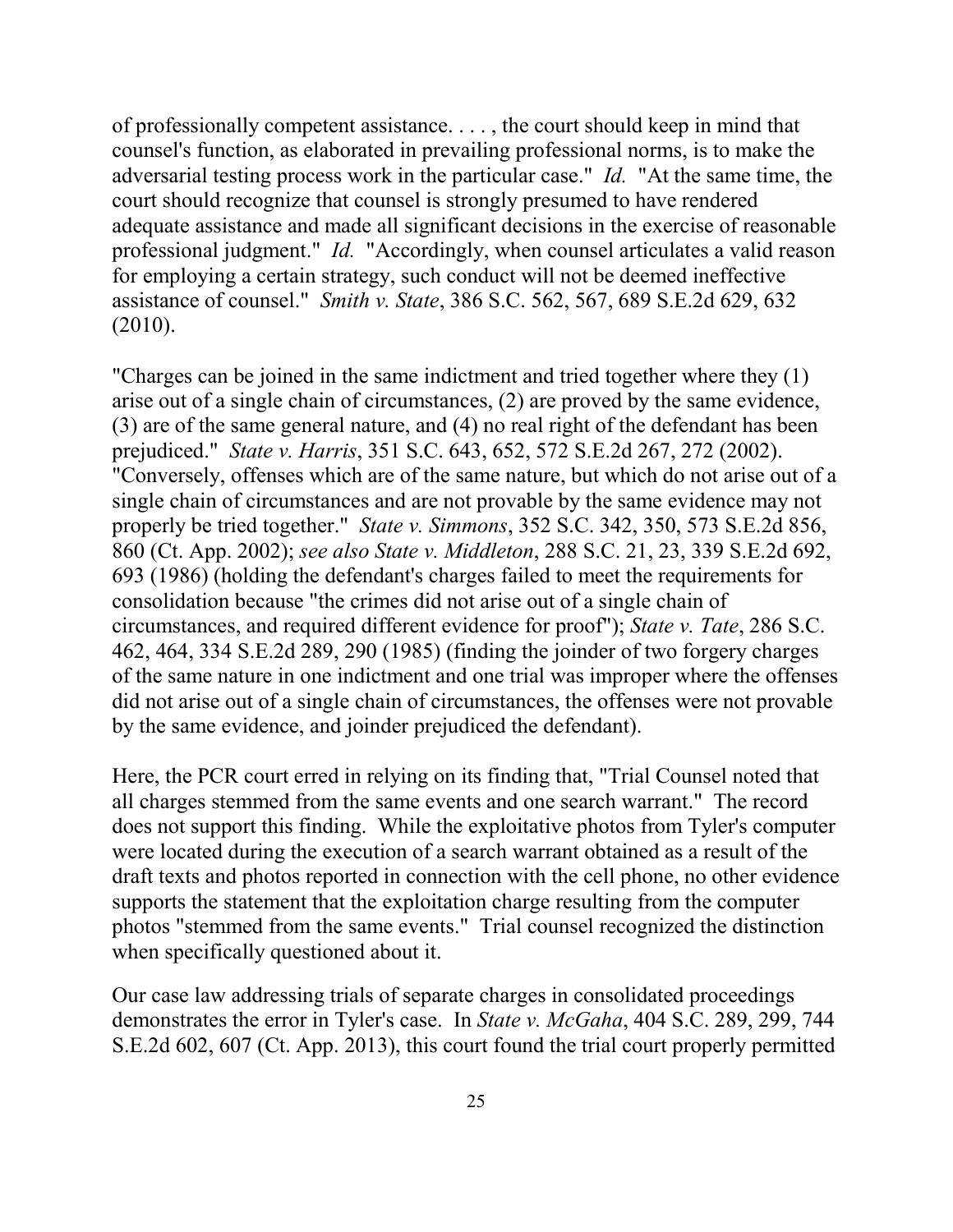the trial of McGaha's charges in a single proceeding. Examining the *Harris* test, the court reiterated that "a trial court may try separate charges together" when all four elements of the test are met. *Id.* at 293–294, 744 S.E.2d at 604. The court further recognized that our supreme court has, at times, articulated the test differently, addressing only the "fourth element from *Harris*—whether the joint trial prejudiced the defendant. It was unnecessary in those cases, therefore, for the court to consider the first three elements." *Id.* at 294 n.4, 744 S.E.2d at 604 n.4; *see also State v. Cutro*, 365 S.C. 366, 375–76, 618 S.E.2d 890, 895 (2005) (holding three offenses similar in kind, place, and character—each involving Shaken Baby Syndrome inflicted on infants at a defendant's daycare—fit within the *State v. Lyle*, 125 S.C. 406, 118 S.E. 803 (1923) exceptions for common scheme or plan or motive; thus, the charges were properly tried jointly and defendant suffered no propensity prejudice); *State v. Nelson*, 331 S.C. 1, 6–7, 501 S.E.2d 716, 719 (1998) (reversing the defendant's convictions for criminal sexual conduct (CSC) and committing lewd acts on a minor because children's toys, videos, photographs of young girls, and other evidence tending to depict him as a pedophile were improperly admitted at trial); *State v. Smith*, 322 S.C. 107, 110–11, 470 S.E.2d 364, 365–66 (1996) (reversing homicide conviction because failure to sever charges prejudiced the defendant and finding conviction for assault and battery of a high and aggravated nature would not be admissible under *Lyle* as evidence of other relevant crimes in subsequent trial on homicide charge); *Lyle*, 125 S.C. at 406, 118 S.E. at 811–13 (discussing permissible uses of bad acts evidence and noting prejudicial nature of evidence submitted solely to establish propensity).

McGaha was alleged to have committed first-degree CSC and lewd acts upon two minor sisters. *McGaha*, 404 S.C. at 291–92, 744 S.E.2d at 603. In finding the trial court properly held McGaha's abuse of both minors stemmed from a single chain of circumstances, the court noted:

> McGaha gained access to the children because the grandmother allowed him to live in their [playroom]. McGaha used this access on multiple occasions to take each child from her bed to the [playroom], where he molested her. [Child 1] was eight and [Child 2] was seven when the abuse ended. The time periods of the abuse overlapped almost precisely—McGaha abused [Child 1] between March 2009 and August 2010 and [Child 2] between May 2009 and August 2010. Their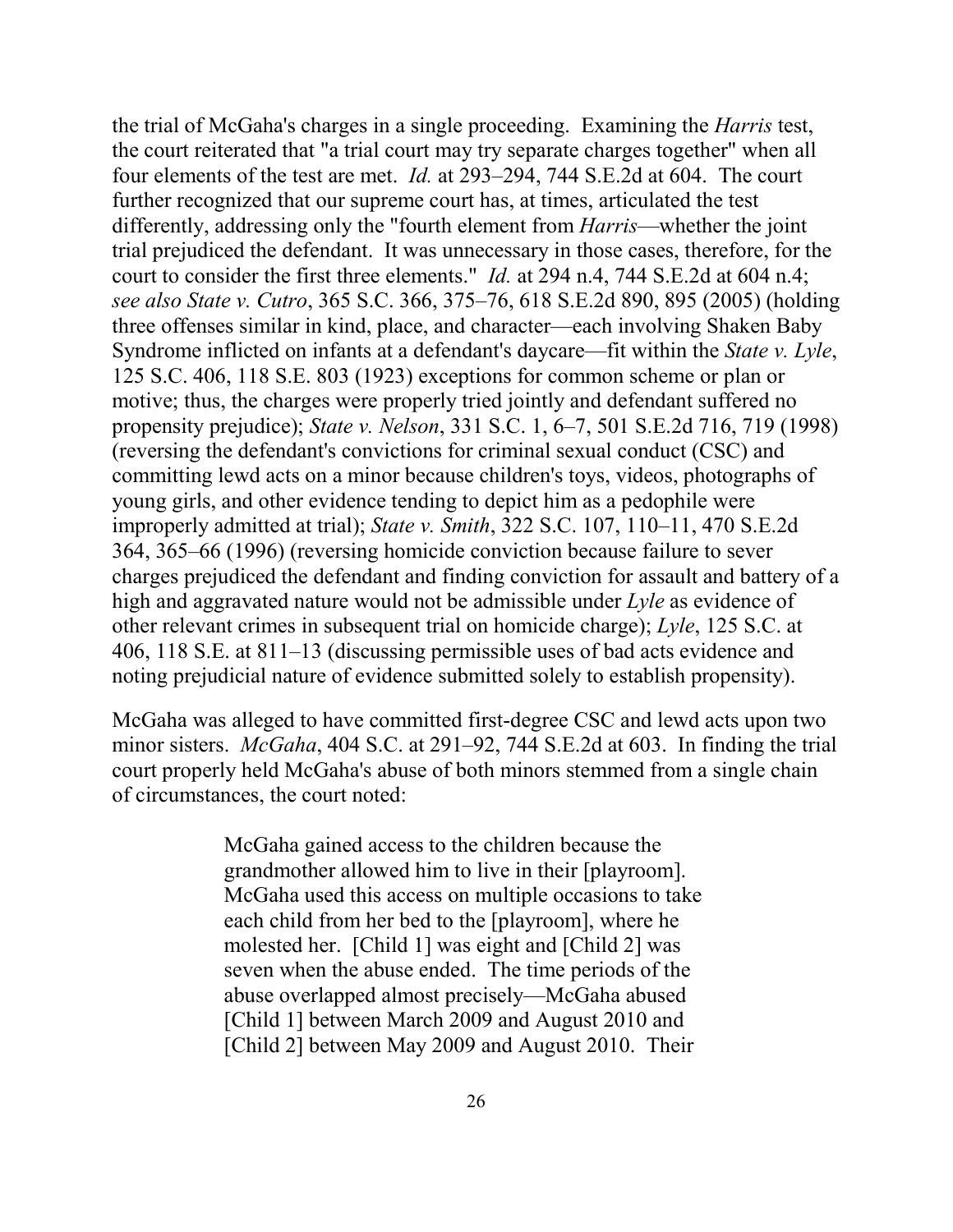similar ages and the similar duration of the abuse supports the trial court's emphasis on its finding that they "had the same relationship to" McGaha. The molestation of each child during the same time period and in the same location, accomplished through the same access to them, established a sufficiently connected chain of circumstances to satisfy this element.

#### *Id.* at 295, 744 S.E.2d at 605.

 $\overline{a}$ 

The charges in McGaha's two cases were "not merely of the same general nature they [were] identical." *Id.* at 297–98, 744 S.E.2d at 606. And it is significant that McGaha's charges were proved by the same evidence. *Id.* The court held, "a substantial portion of the testimony the State presented at trial to prove the crimes against one child was the same evidence it would have used to prove the crimes against the other." *Id.* at 297, 744 S.E.2d at 606. The State correctly argued evidence of McGaha's molestation of either child would be admissible in a separate trial as to the other under Rule 404(b), SCRE, as proof of a common scheme or plan in that there existed a logical connection between the crimes due to the showing of a "close degree of similarity." *Id.* at 298, 744 S.E.2d at 607.

In *State v. Tallent*, 430 S.C. 438, 442, 845 S.E.2d 508, 510 (Ct. App. 2020), *cert. denied*, S.C. Sup. Ct. order dated March 9, 2021, the defendant argued the circuit court erred in denying his motion to sever his charge for contributing to the delinquency of a minor from the consolidated trial of other indictments alleging he sexually abused his minor stepdaughter for several years.<sup>[5](#page-26-0)</sup> Tallent claimed the charges did not arise from the same set of circumstances and the admission of evidence that he provided drugs and alcohol to his stepdaughter and her minor brothers was unduly prejudicial and would be otherwise inadmissible in a separate trial of his CSC and lewd act charges. *Id.* at 445, 845 S.E.2d 511–12. This court rejected Tallent's arguments and affirmed his convictions because:

<span id="page-26-0"></span><sup>&</sup>lt;sup>5</sup> Tallent also argued the circuit court erred in admitting evidence of his manufacture, sale, and use of cocaine, crack cocaine, and methamphetamine in violation of Rule 403, SCRE, as the probative value of this drug evidence was substantially outweighed by its prejudicial effect. *Id.*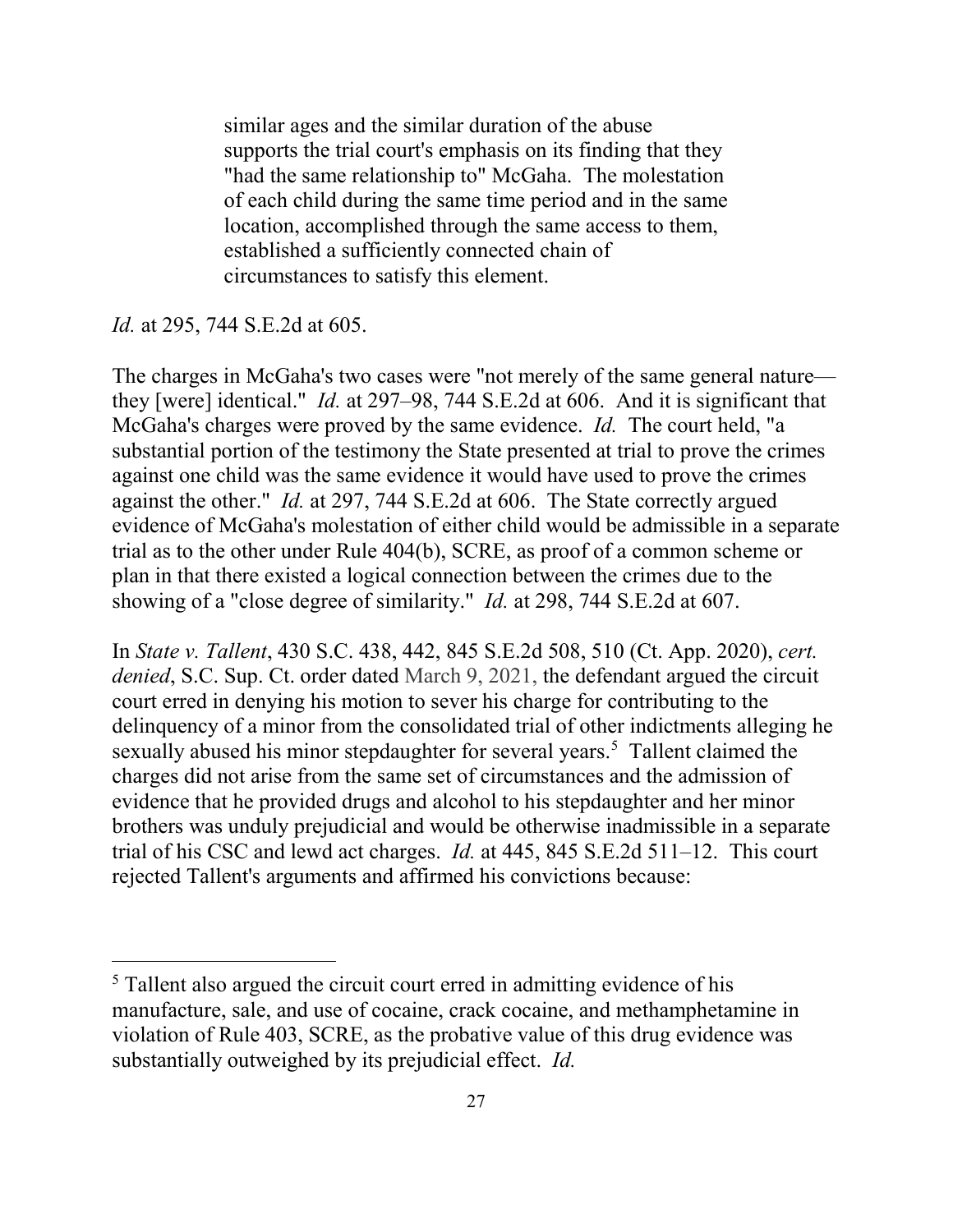First, Tallent's abuse of stepdaughter covered a period of years in various homes where the family lived. During parts of this same period, Tallent supplied stepdaughter and her brothers with illegal drugs and alcohol. He also taught the brothers how to manufacture crack cocaine during this same time period. Although the charges did not arise out of a single isolated incident, the CSC, lewd act, and contributing to the delinquency of a minor charges "arose from, in substance, a single course of conduct or connected transactions." In short, there was evidence that this improper conduct was continuous and spanned several years.

Second, the charges were proved by common evidence. All four charges were proved by the same witnesses stepdaughter and her brothers.

Third, the charges were of the same general nature. The State presented evidence showing Tallent abused stepdaughter in the same locations and during the same time periods that he supplied her and her younger brother (the only brother mentioned in the indictment) with drugs and alcohol.

The State's witnesses also testified Tallent's providing stepdaughter with marijuana and alcohol was evidence of Tallent "grooming" stepdaughter so he could abuse her. Although the charges in this case technically differ from each other in that some were sexual in nature and the contributing to the delinquency of a minor charge was drug-related, all are more broadly of the same general nature and could be fairly characterized as involving abusive conduct toward minors.

Fourth, and critically, it is hard to say the joinder of these charges caused unfair prejudice. Tallent contends he was harmed by the drug evidence because it was not relevant to the CSC and lewd act charges. But the test is not so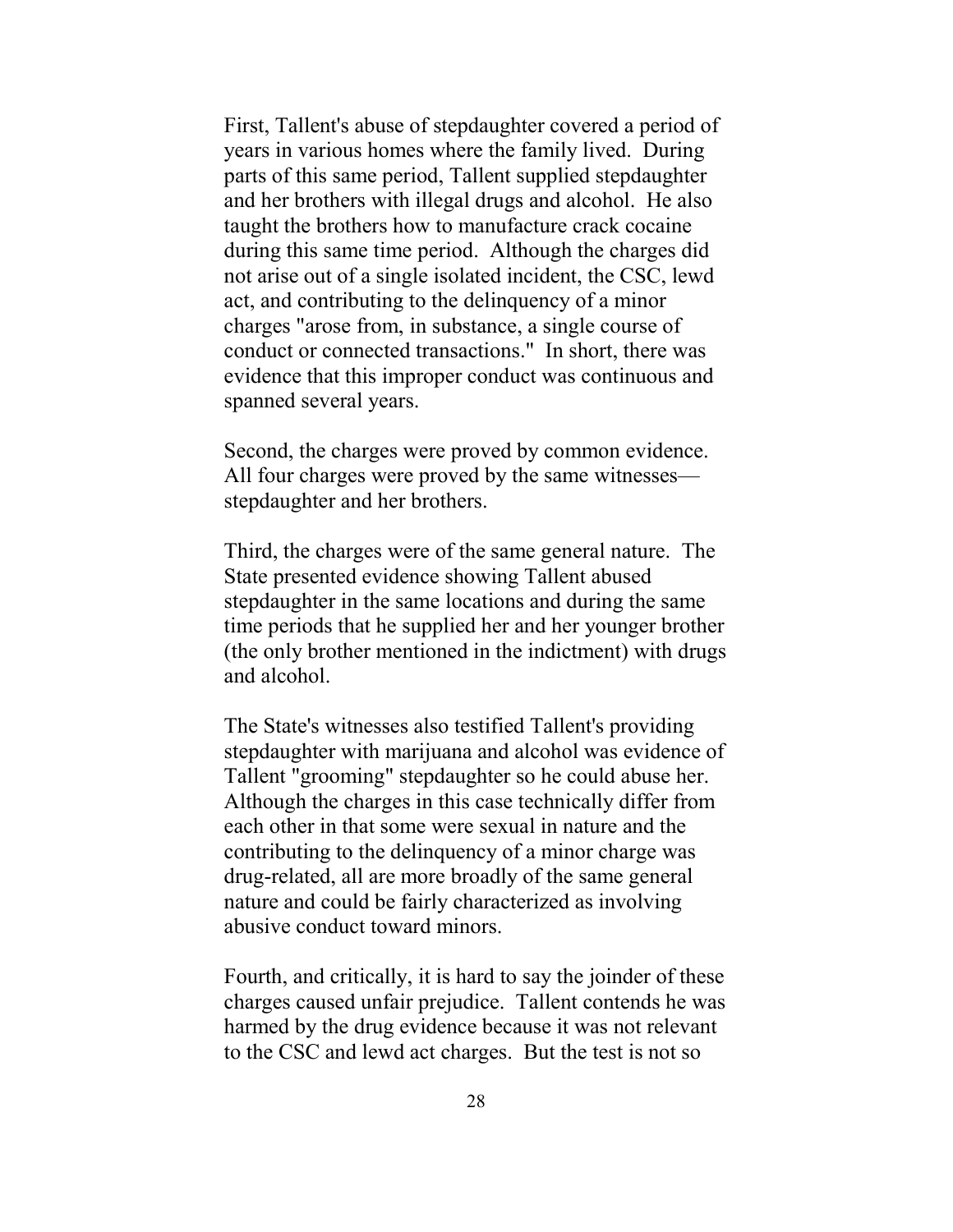narrow, and precedent says "there may be evidence that is relevant to one or more, but not all, of the charges."

*Id.* at 430 S.C. at 446–47, 845 S.E.2d at 512–13 (internal citations omitted).

Unlike the circumstances in *McGaha* and *Tallent*, Tyler's charges did not all arise from a single course of conduct, connected transactions, or a course of continuous grooming-related conduct. The charge for second-degree sexual exploitation of a minor arose from Tyler's possession of photographs, found on his computer and in connection with his email account, depicting young girls engaged in provocative poses or sexual activity. The three other indictments arose from the pictures and text messages found on the cell phone he gave Child, Sister, and Tyquan. The only connection between the sexual exploitation offense and Tyler's other three offenses was the fact that law enforcement found the exploitative pictures on his computer while executing a search warrant obtained during the investigation of the deleted photos and draft messages from the cell phone.

Additionally, the evidence the State needed to prove the exploitation offense—the photographs from the computer and email account—was distinct from that used to prove Tyler's other offenses—the text messages from the cell phone and testimony about the messages and pictures on the phone. Thus, the exploitation charge should have been tried separately, and trial counsel was deficient in failing to seek separate trials. *See Simmons*, 352 S.C. at 350, 573 S.E.2d at 860 (holding "offenses which are of the same nature, but which do not arise out of a single chain of circumstances and are not provable by the same evidence may not properly be tried together").

In the present case, Tyler took photographs of Child and her family, none of which were alleged to be criminal in nature, and drafted text messages on his phone in which he inappropriately professed his feelings for her. Such conduct was most definitely "odd" and "creepy," as described by trial counsel in his closing argument. However, the State's introduction of the photograph from Tyler's computer depicting an unrelated young girl being anally assaulted emphasized Tyler's behavior was not just "odd" or "creepy," but that of a sexual predator.

Tyler's substantive rights were violated because trying the charges together created the risk that the jury would wrongfully convict him on one set of charges based on evidence admissible only as to the other. Such prejudice could have been avoided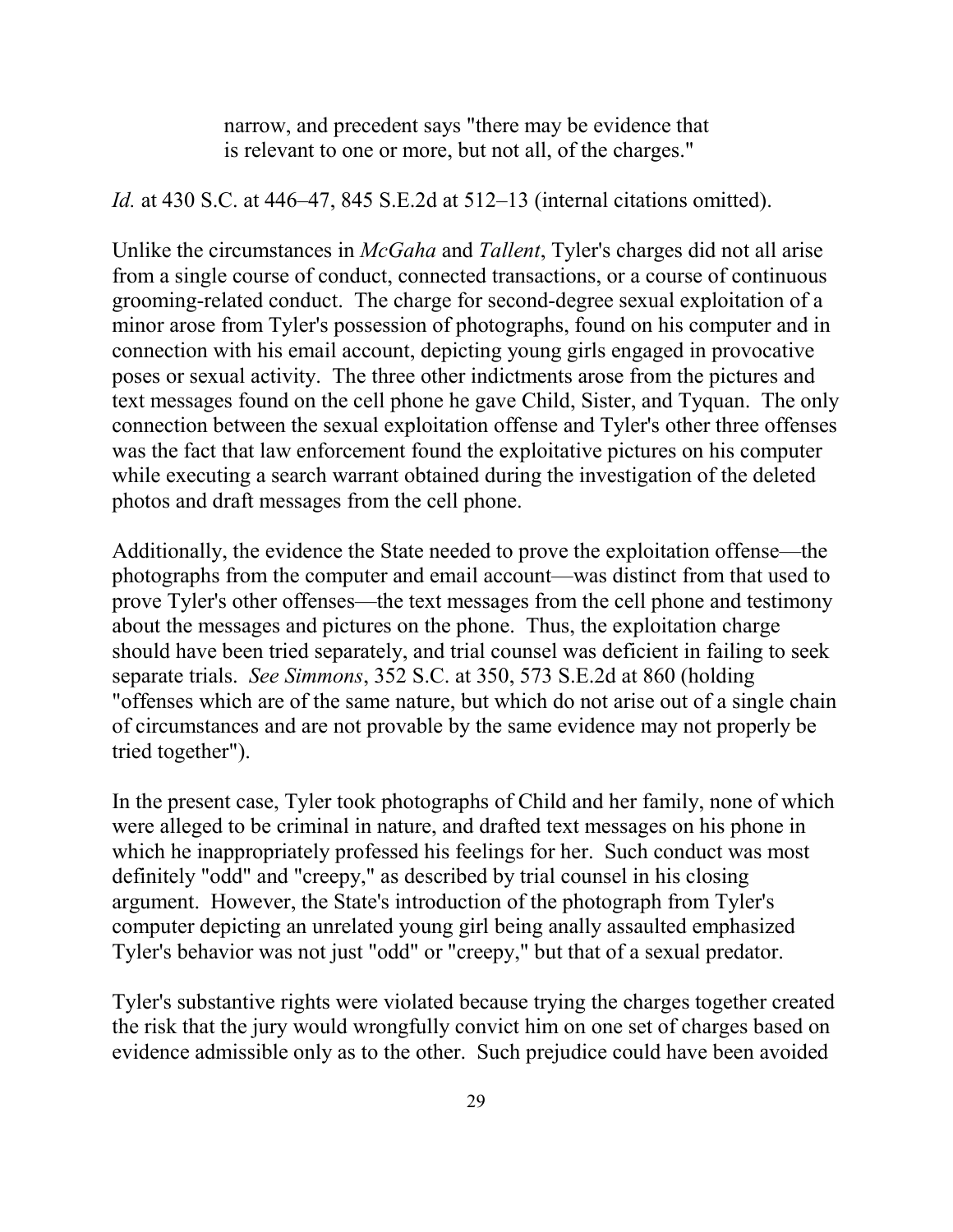had trial counsel sought a separate trial of Tyler's exploitation charge because the highly prejudicial evidence—the photo and other provocative images from Tyler's computer—would not have been admissible in a trial on the three charges related to Child and the cell phone. *See State v. Perry*, 430 S.C. 24, 37 n.6, 842 S.E.2d 654, 661 n.6 (2020) (noting that while "dissimilarities between charged crimes are not integral to the joinder analysis, the State's choice to try them together made their dissimilarity directly related to the Rule 404(b) analysis"); *McGaha*, 404 S.C. at 298, 744 S.E.2d at 606 ("In cases where the defendant argues prejudice from the admission of evidence of the other charges tried in the same case, our courts have analyzed whether evidence of one or more charges would be admissible in a trial involving only the other charge."); Rule 404(b), SCRE ("Evidence of other crimes, wrongs, or acts is not admissible to prove the character of a person in order to show action in conformity therewith. It may, however, be admissible to show motive, identity, the existence of a common scheme or plan, the absence of mistake or accident, or intent.").

At the PCR hearing, trial counsel testified he did not see any reason to seek separate trials, and no evidence supports that his analysis was related to a valid strategic decision. *Contra Smith*, 386 S.C. at 567, 689 S.E.2d at 632 ("[W]hen counsel articulates a *valid* reason for employing a certain strategy, such conduct will not be deemed ineffective assistance of counsel." (emphasis added)). Trial counsel acknowledged the unrelated photo of a young girl engaged in a sex act "was an awful picture" but did not explain how he thought he could minimize its impact or why this was a reasonable tactic. Trial counsel admitted when asked about the sexual exploitation charge in relation to the three indictments involving Child that "perhaps one would lead the jury to believe the other." He further agreed with the PCR court that there was "some distinction" between the charges, adding, "three dealt with his attempted communication with the young lady, and one dealt with the pictures. . . . In my mind the exploitation dealt with the picture of the young lady involved in a sexual act. The disseminating, the solicitation of a minor and contributing all dealt with [Child]."

While our supreme court's decision in *State v. Cross*, 427 S.C. 465, 832 S.E.2d 281 (2019), addressed bifurcation rather than a consolidated trial, we find the court's analysis instructive here. In 2013, Cross was indicted for first-degree CSC with a minor. *Id.* at 469, 832 S.E.2d at 283. As Cross had pled guilty to a previous charge of first-degree CSC with a minor in 1992, the State used the 1992 conviction as the predicate element supporting the 2013 first-degree CSC charge.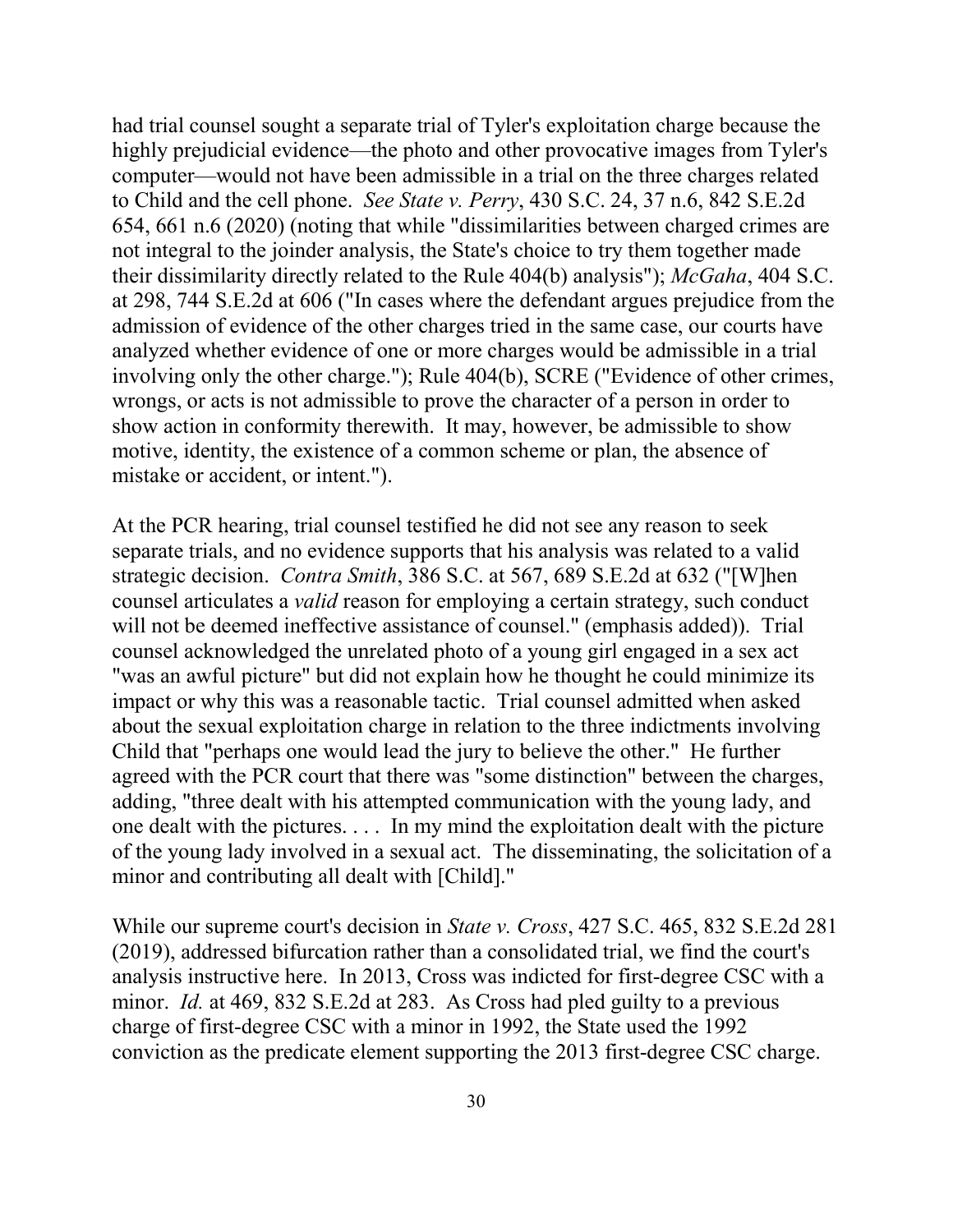*Id.* at 470, 832 S.E.2d at 283–84; s*ee* S.C. Code Ann. §16-3-655(A) (2015) ("A person is guilty of criminal sexual conduct with a minor in the first degree if:  $\dots$  (2) the actor engages in sexual battery with a victim who is less than sixteen years of age and the actor has previously been convicted of, pled guilty or nolo contendere to, or adjudicated delinquent for an offense listed in Section 23-3-430(C) or has been ordered to be included in the sex offender registry pursuant to Section 23-3-430(D).").

In a pretrial hearing, Cross moved to bifurcate the 2013 trial, requesting that the lewd act charge and sexual battery element of first degree CSC with a minor be tried first; then, if the jury concluded Cross was guilty of the sexual battery alleged in the indictment, evidence of the 1992 conviction and Cross's sex offender registry status could be introduced to prove section 16-3-655(A)(2)'s prior conviction element. *Cross*, 427 S.C. at 470, 832 S.E.2d at 284. Cross argued he would be prejudiced if the jury were to learn of his 1992 conviction and registry status in the same trial phase addressing his conduct against the minor victim in the 2013 case because the evidence of his prior conduct against another child would cement his "predilection" for such offenses. *Id.* The trial court disagreed and denied bifurcation; Cross was convicted and sentenced to an aggregate term of twenty-five years' imprisonment. *Id.* at 473, 832 S.E.2d at 285.

Our supreme court reversed and remanded for a new trial, finding the probative value of the 1992 conviction—at the point in the trial at which it was introduced was substantially outweighed by the danger of unfair prejudice and "that prejudice would have been totally eliminated had the trial been bifurcated." *Id.* at 482, 832 S.E.2d at 290. The court recognized "evidence of Cross's 1992 conviction for first-degree CSC with a minor had insurmountable probative value in proving the prior conviction element of the 2013 charge. However, evidence of the 1992 conviction was in no way probative of whether Cross committed the underlying sexual battery" at issue in the 2013 trial. *Id.* at 477, 832 S.E.2d at 287–88. The court determined the danger of the jury convicting Cross because of his 1992 conviction alone was so high, the trial court should have prevented the jury from hearing of it until the jury reached a verdict on the underlying conduct alleged in the indictment. *Id.* at 477–78, 832 S.E.2d at 288.

The same danger arose here when the highly prejudicial photo supporting Tyler's sexual exploitation charge was admitted as evidence before the same jury considering his unrelated charges involving Child. It is difficult to imagine how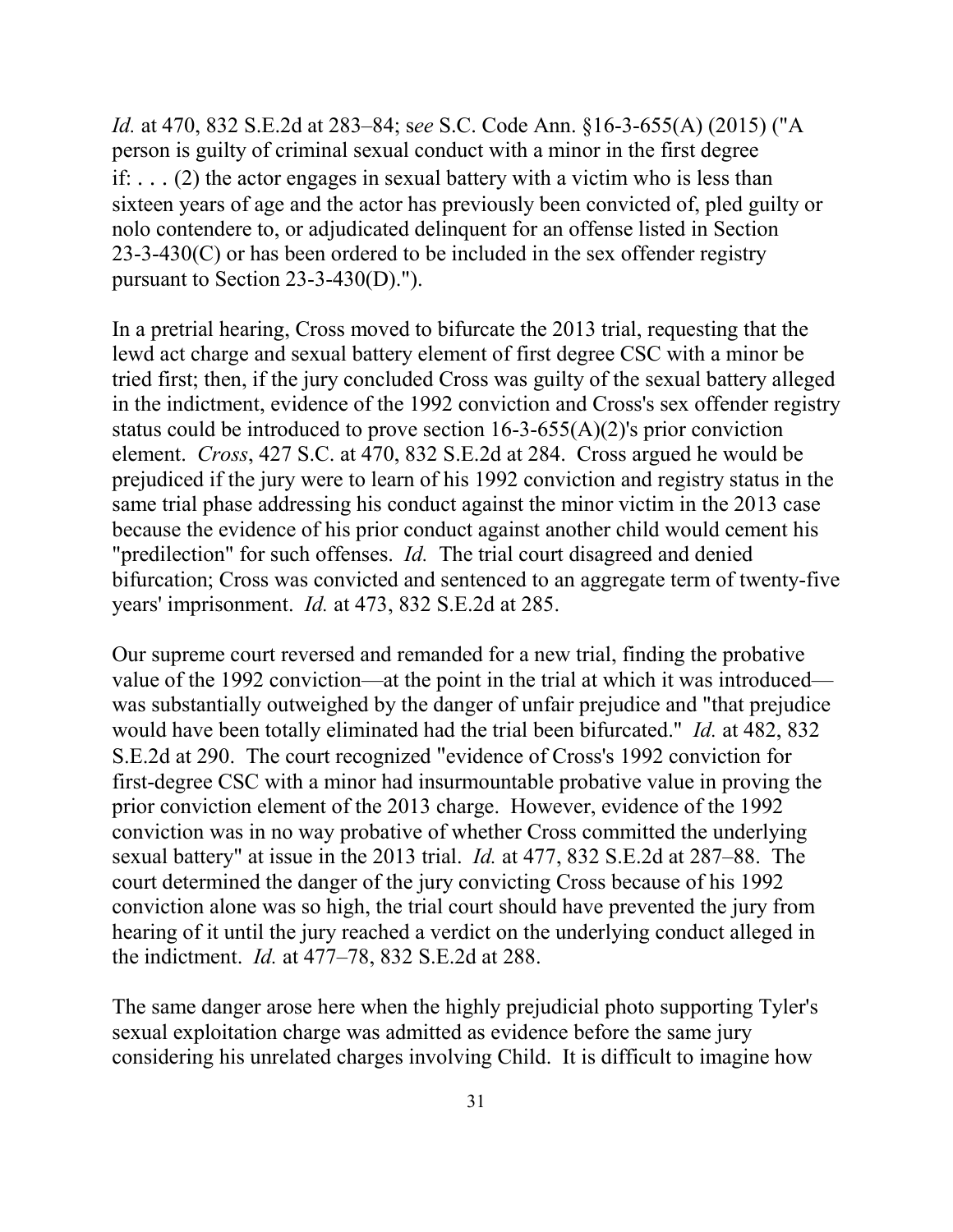such an image could *not* influence a jury, and the likelihood that the jury convicted Tyler on the three charges involving Child based on evidence inadmissible as to those charges and introduced to support only the separate sexual exploitation charge is not a danger we can ignore.

The fact that the evidence of Tyler's guilt for disseminating harmful material to a minor was marginal adds to the likelihood that Tyler was prejudiced by the trial of all four charges in one proceeding. The relevant statute provides that the minor must be exposed to "material or performance that depicts sexually explicit nudity or sexual activity." S.C. Code Ann. § 16-15-375(1) (2015). Although Child and Sister initially told Dorris there were "naked" pictures on the cell phone, they clarified at trial that the pictures were of girls wearing bikinis and Tyler wearing blue underwear. Likewise, both Tyquan and Mother testified Tyler was wearing "a blue Speedo."

We are bound by the language of the statute, and although providing a phone with bikini and Speedo pictures to the children was inappropriate, the photos did not depict "sexually explicit nudity" or "sexual activity." Thus, it appears the jury's guilty verdict on the dissemination charge was likely based on the evidence admitted on the sexual exploitation charge. At least one of the photos recovered from Tyler's computer and email account most certainly depicted "sexually explicit nudity or sexual activity," but there is no evidence that those photos were ever disseminated to Child or Sister. *See, e.g.*, *Tate*, 286 S.C. at 464, 334 S.E.2d at 290 (finding joinder prejudicial where it is likely a jury would infer criminal disposition based on evidence of one forgery and on that basis alone find defendant guilty of a separate forgery). The prejudicial impact of the computer photos likewise undermines confidence in the jury's consideration of Tyler's charges for criminal solicitation of a minor and contributing to the delinquency of a minor. For these reasons, trial counsel's failure to move for a separate trial on the sexual exploitation charge constituted deficient performance that prejudiced Tyler.

#### **Conclusion**

Based on the foregoing, we find the evidence does not support the PCR court's dismissal of Tyler's action as it relates to his charges of criminal solicitation of a minor, contributing to the delinquency of a minor, and disseminating harmful material to a minor. Thus, we reverse these three convictions and remand to the court of general sessions for a new trial. However, as the computer photographs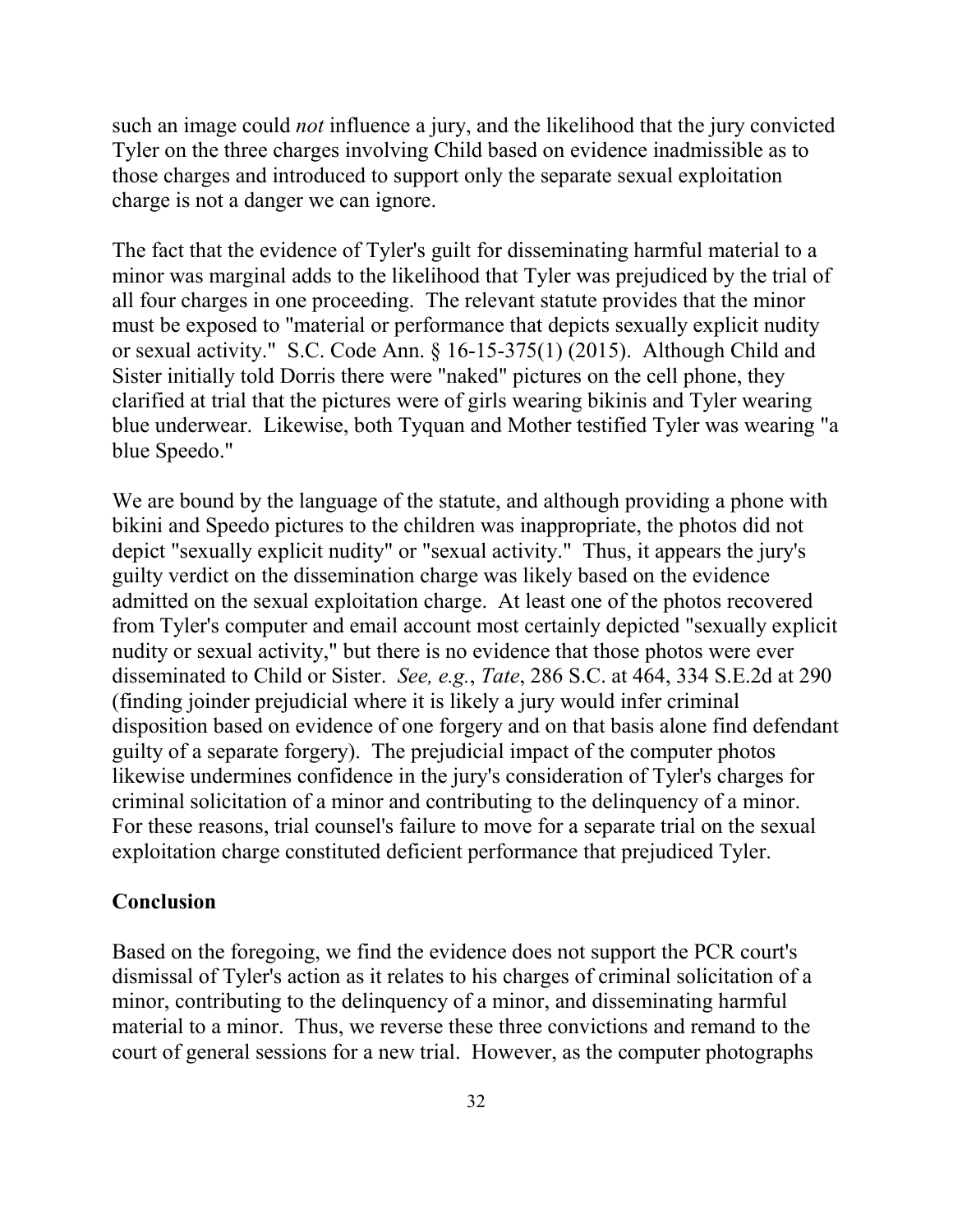were properly admitted as to the sexual exploitation charge, we affirm Tyler's conviction for second-degree sexual exploitation of a minor.

# **AFFIRMED IN PART, REVERSED IN PART, AND REMANDED.**

# **KONDUROS, J. and LOCKEMY, A.J. concur.**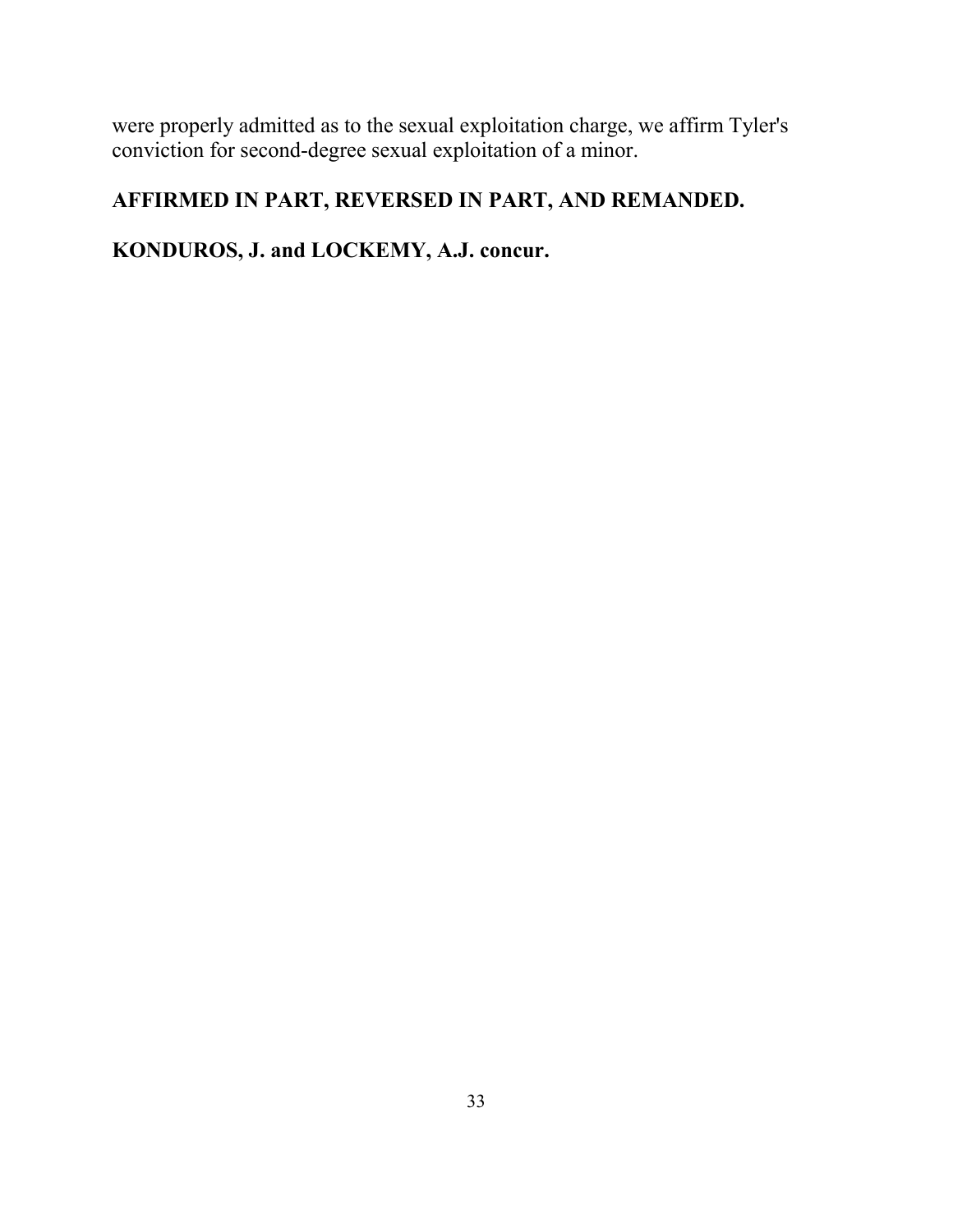### **THE STATE OF SOUTH CAROLINA In The Court of Appeals**

<span id="page-33-0"></span>The State, Respondent

v.

Zantravious Randell Hall, Appellant.

Appellate Case No. 2018-002176

Appeal From Greenwood County Donald B. Hocker, Circuit Court Judge

Opinion No. 5919 Heard December 8, 2021 – Filed June 22, 2022

#### **AFFIRMED**

Appellate Defender Susan Barber Hackett, of Columbia, for Appellant.

Attorney General Alan McCrory Wilson, Deputy Attorney General Donald J. Zelenka, Senior Assistant Deputy Attorney General Melody Jane Brown, and Senior Assistant Attorney General W. Edgar Salter, III, all of Columbia, and Solicitor David Matthew Stumbo, of Greenwood, all for Respondent.

**KONDUROS, J.:** Zantravious Randell Hall appeals his convictions for murder, attempted murder, and possession of a weapon during the commission of a violent crime. Hall contends the trial court erred by (1) failing to admit certain social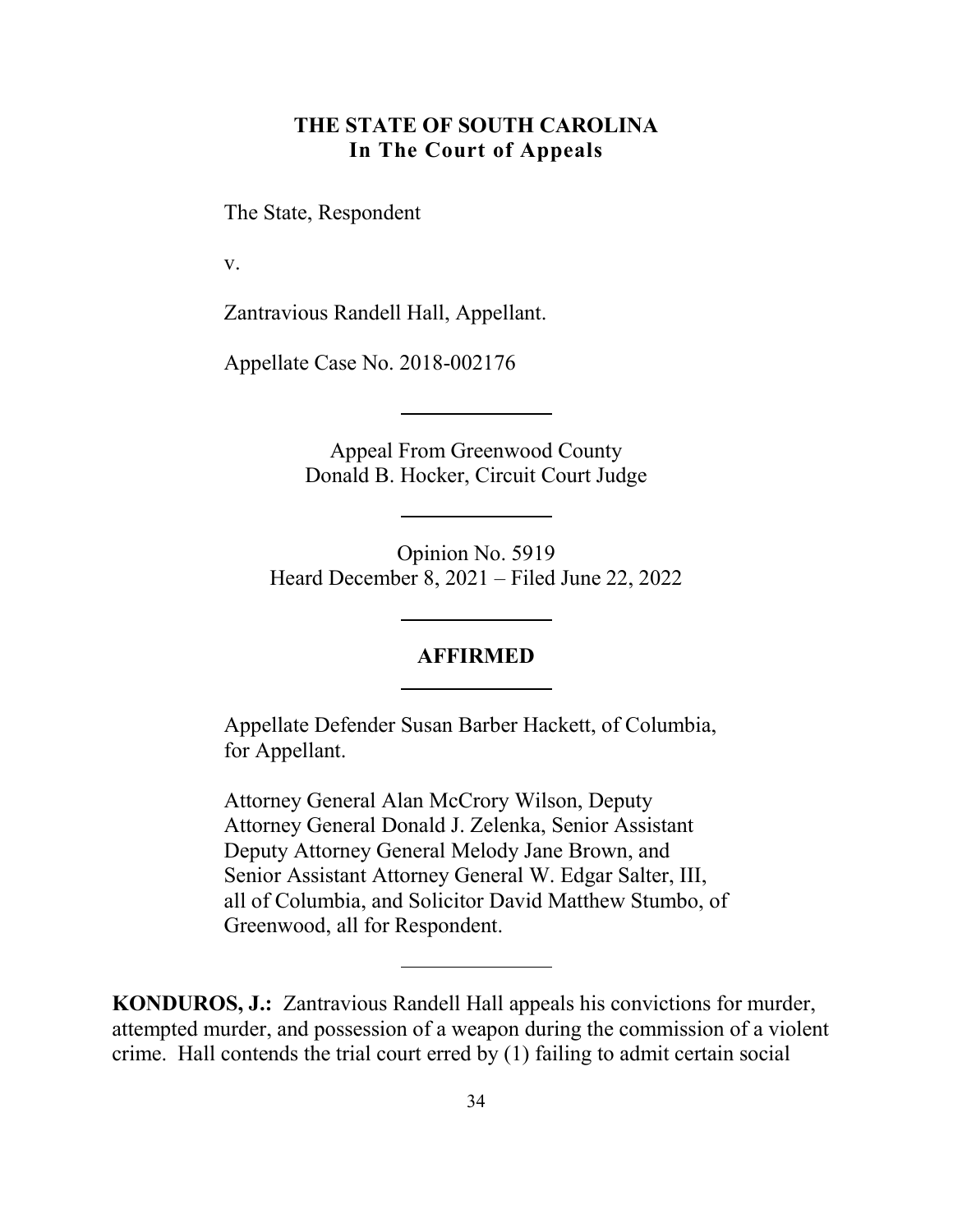media messages into evidence and (2) enhancing his sentence to life imprisonment without the possibility of parole (LWOP) pursuant to section 17-25-45 of the South Carolina Code (2014 & Supp. 2021) (the recidivist statute). We affirm.

# **FACTS**

 $\overline{a}$ 

On November 21, 2017, Michael "Luke" Lukie and Timothy Wilson were smoking marijuana across the street from Phoenix Place Apartments. Emyle "Gump" McDuffie exited his apartment, joined Lukie and Wilson, and asked Lukie if he could borrow a pair of pants. Lukie said he had a pair for McDuffie at his apartment, so he and McDuffie began walking that way without Wilson.

According to Lukie, someone in a red car pulled up to them as they were walking and called out to McDuffie. When McDuffie reached the car, Lukie saw Hall get out, ask McDuffie a question, and then start shooting a gun. Lukie got shot in his hip, but he managed to run away and get into another car with McDuffie's sister and her girlfriend, who then drove him to the hospital.

Wilson claimed he did not "see the actual shooting" but saw a red car "pull[] in and let loose." Wilson also saw McDuffie fall to the ground and watched Lukie run away. Phoenix Place Apartment residents Marisha C., [1](#page-34-0) Lakisha Bletcher, and Terrance Gilchrist all heard gunshots and rushed to the scene of the shooting, where they found McDuffie shot and lying on the ground. Bletcher and Gilchrist picked McDuffie up and put him in Gilchrist's car, and Gilchrist drove him to the hospital. Hospital personnel attempted to resuscitate McDuffie, but he was pronounced dead.

At the hospital, Lukie told officers to look for a red car with tinted windows on security cameras at a 7-Eleven convenience store located about twenty-five yards from Phoenix Place Apartments; however, Lukie did not initially tell officers that Hall was the shooter. After interviewing other witnesses<sup>[2](#page-34-1)</sup> and reviewing the

<span id="page-34-0"></span><sup>&</sup>lt;sup>1</sup> The record does not contain Marisha's surname because she was a minor when she testified.

<span id="page-34-1"></span><sup>&</sup>lt;sup>2</sup> Marisha told officers she saw McDuffie talking through the passenger window of a red car with tinted windows immediately before she heard gunshots. Bletcher told officers she saw a red car with tinted windows leave the apartment complex shortly after the shooting occurred.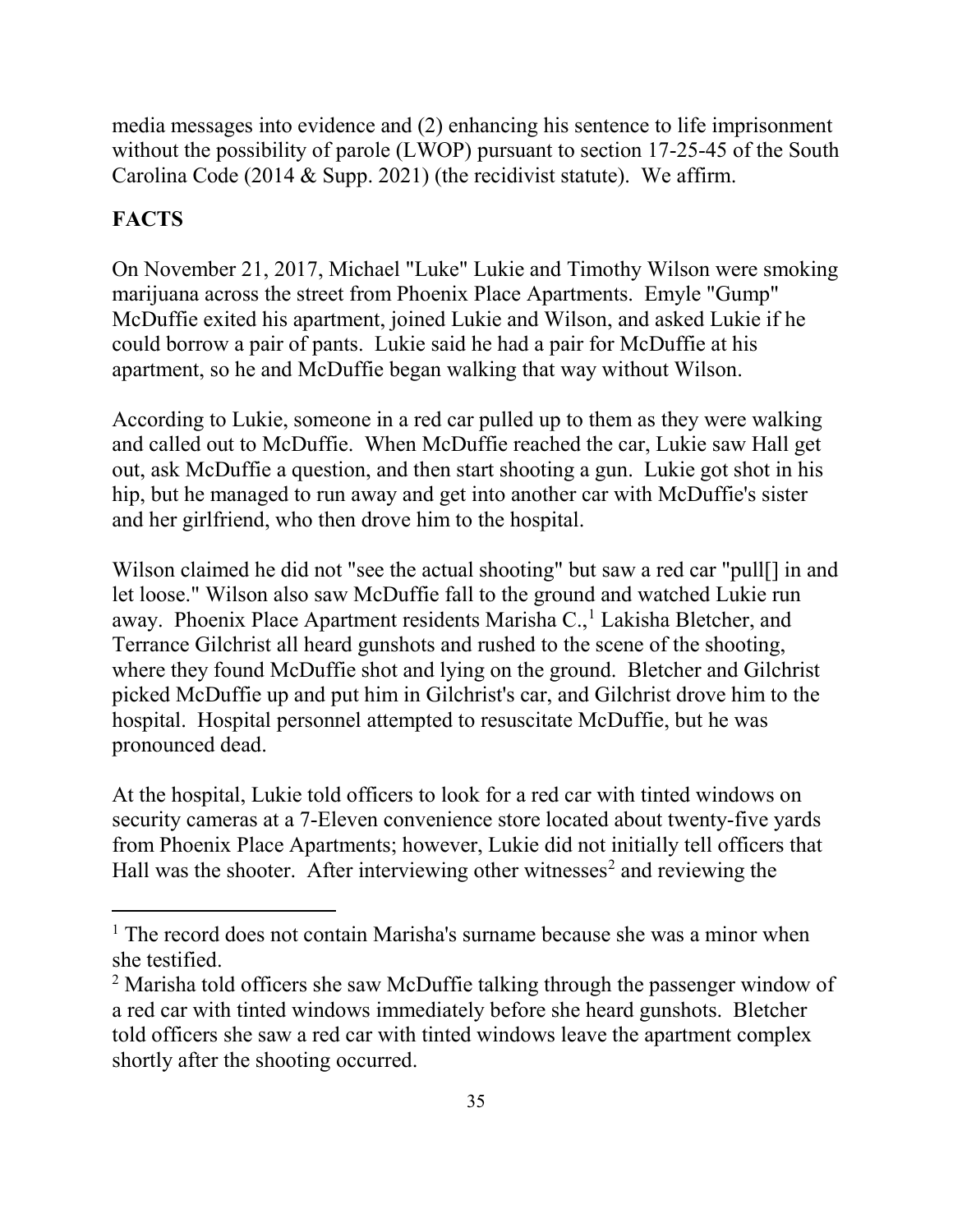7-Eleven surveillance video, officers issued a "be on the look out" alert for a red car with tinted windows. A few hours later, officers saw a car matching that description about two miles from the scene of the shooting and attempted a traffic stop; however, Hall led officers on a chase through rush-hour traffic. Eventually, Hall crashed the red car and fled on foot, but officers apprehended him.

Officers determined the car belonged to Hall's pregnant girlfriend, Miangel Clark, towed it from the crash site, and searched it pursuant to a warrant the next day. Officers recovered a 9 mm shell casing from the cowl of the car, [3](#page-35-0) and a red bandana, Hall's driver's license, and Hall's birth certificate from inside the car. Tests for fingerprints and DNA inside the car were negative or inconclusive, but the bandana tested positive for gunshot residue. At the scene of the shooting, officers recovered thirteen shell casings and removed a bullet from an apartment wall. Additionally, officers obtained bullet fragments from Lukie's hip, and McDuffie's thigh, lower leg, right foot, and clothing.

The State charged Hall with murder, attempted murder, possession of a weapon during the commission of a violent crime, and failure to stop for a blue light. The State also served notice on Hall that it was seeking LWOP for the murder and attempted murder charges pursuant to the recidivist statute. At trial, Lukie testified Hall got out of Clark's car and started shooting. Lukie explained he initially did not tell officers Hall was the shooter because he wanted to first tell McDuffie's family and he did not want to be labeled a snitch. Marisha testified she saw McDuffie walk towards Clark's car and talk to someone through the passenger side window shortly before she heard gunshots. Bletcher testified she saw Clark's car leave the apartment complex shortly after the shooting.

Officers never located the gun used at the Phoenix Place Apartments shooting, but a forensic firearms examiner for the South Carolina State Law Enforcement Division (SLED), James Green, determined a 9 mm gun had fired all but one of the recovered bullet fragments. Green testified the unidentified bullet fragment was too damaged to determine if it had been fired by a 9 mm gun, and all of the bullet fragments were too damaged to determine if they had been fired by the same 9 mm gun. Still, Green opined the same 9 mm gun had fired all fourteen 9 mm shell casings officers recovered. Additionally, the forensic pathologist who performed

<span id="page-35-0"></span><sup>&</sup>lt;sup>3</sup> The cowl is immediately below the windshield wipers and separates the windshield from the hood.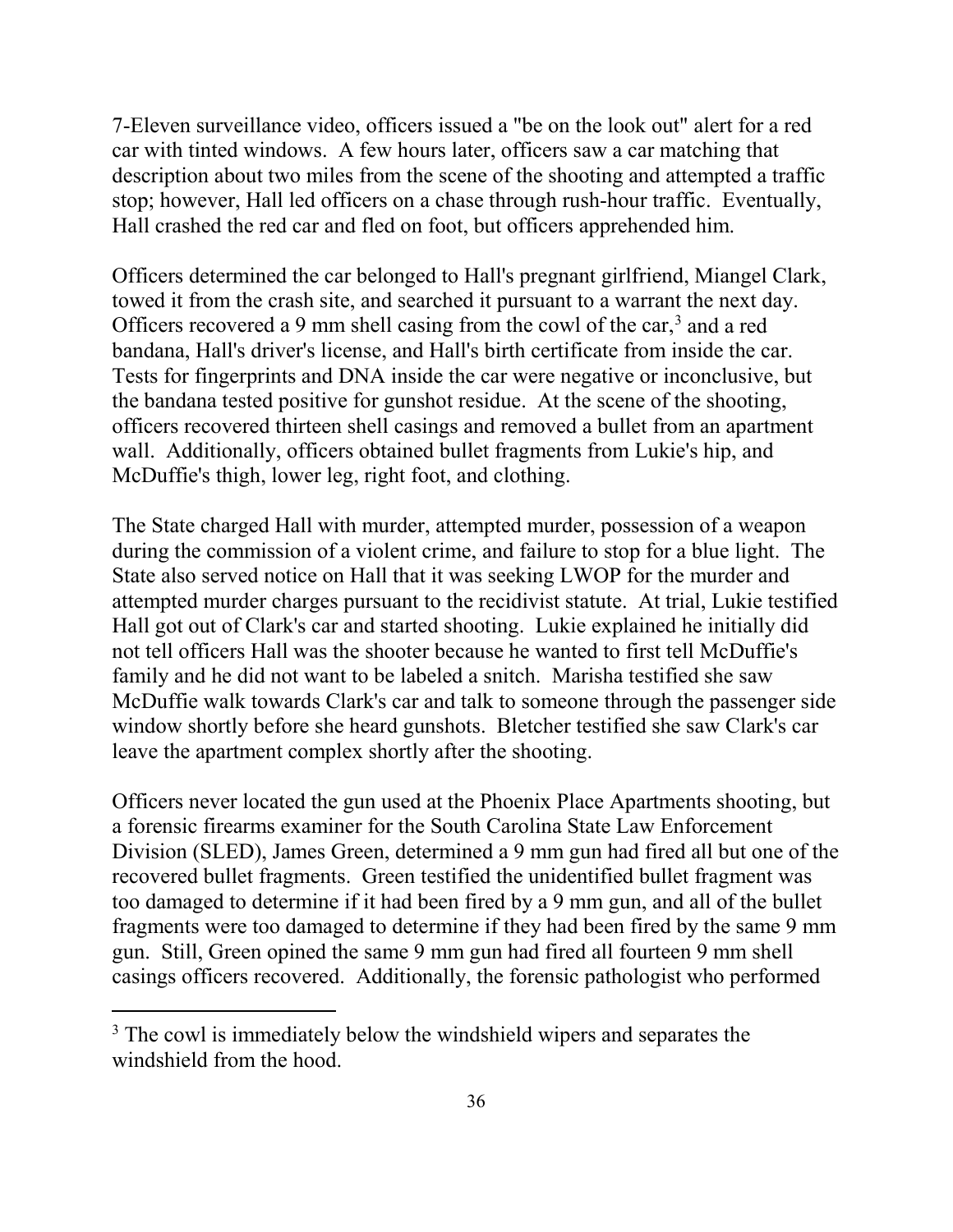McDuffie's autopsy testified he had been shot nine times and opined the gunshot wound to his back was clearly the fatal shot.

The State also introduced recordings of three telephone conversations Hall initiated while detained in the Greenwood County Detention Center. During a November 23, 2017 conversation, the recipient of Hall's call said there was a rumor that Hall was mad at McDuffie because McDuffie and Clark had been having sex and McDuffie was probably the father of Clark's unborn child.Hall denied the rumor and said McDuffie and Clark could not have been having sex because Hall had been sleeping with Clark every night for three months. Hall said he had Clark's car "24/7" and explained he drove Clark to and from work every day. Hall claimed no one had seen Clark drive her car since he began "talking to her." During a November 30, 2017 conversation, the recipient of Hall's call claimed officers had found fingerprints in Clark's car. Hall asked "who's fingerprints," said he had "wiped that mother fucker down," and laughed. Finally, during a December 4, 2017 conversation, Hall's mother told him to "talk in code" before they talked about cleaning and disposing of his shoes.

The State also charged Cedric Elmore and Kemad White for murder and attempted murder based at least in part on Joseph Holland's statement to officers that he saw Elmore and White shoot McDuffie after they got out of a red car driven by Hall. However, Hall was tried alone. During Hall's case-in-chief, Holland claimed he had told officers what he had heard from others rather than what he had seen. Holland testified he saw gunshots coming from a red car but could not see the shooter.

Additionally, Hall sought to introduce evidence from Snapchat<sup>[4](#page-36-0)</sup> and present Elmore's girlfriend, Raven Jackson, as a witness. According to Hall's attorney,

<span id="page-36-0"></span><sup>&</sup>lt;sup>4</sup> Snapchat is a popular social media platform for cell phones that allows users to send modifiable photographs, videos, and text messages that are only visible for a limited time after the recipient opens them. *Explainer: What is Snapchat?*, Webwise, https://www.webwise.ie/parents/explainer-what-is-snapchat-2/ (last visited June 15, 2022).Users can send messages directly to another user with a timer of 1-10 seconds; alternatively, users can send messages without a timer, and the messages disappear after the recipient's initial viewing. *Id.* Additionally, users can post messages to their "story," which allows their friends to view them multiple times for twenty-four hours. *Id.* However, message senders can save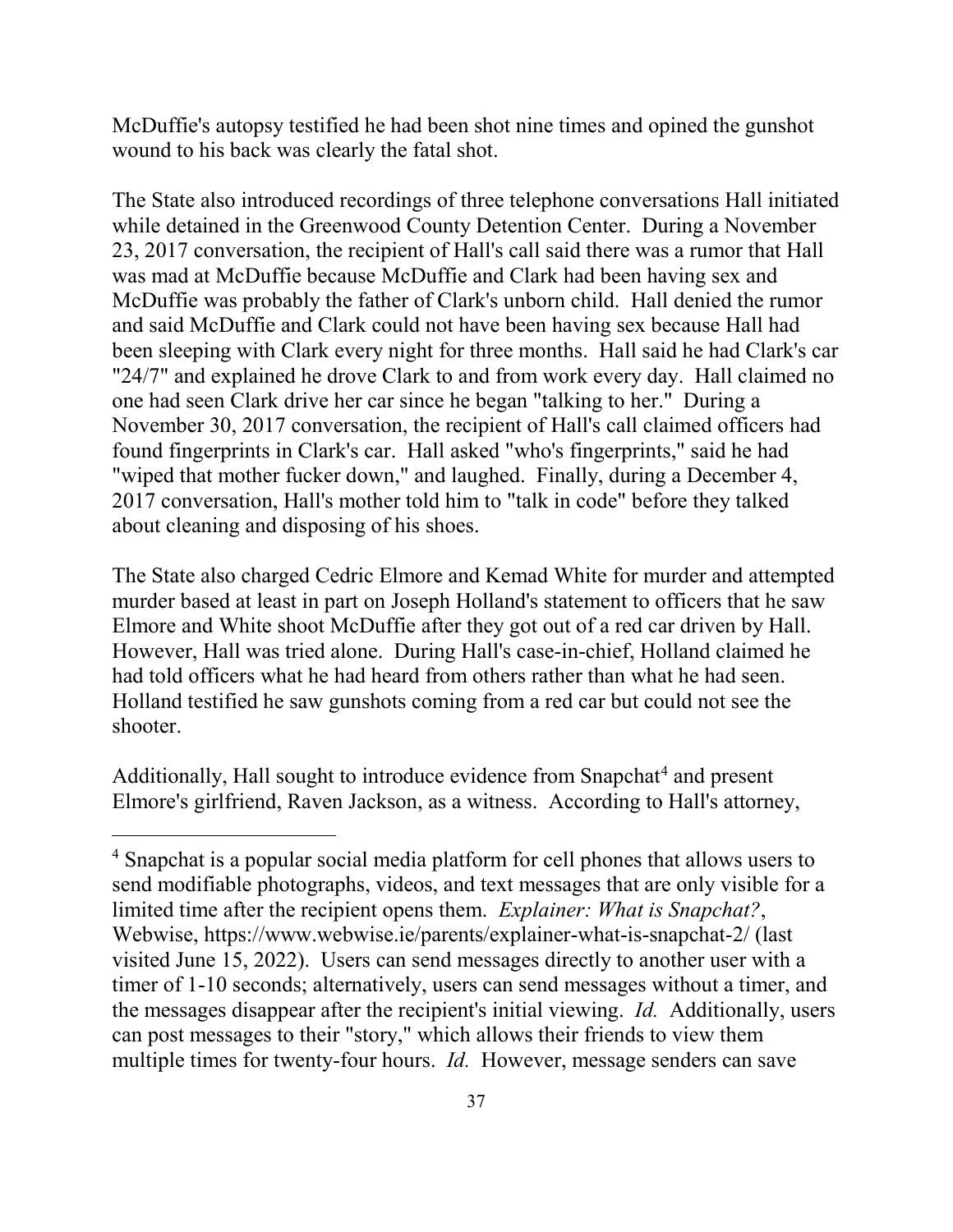Jackson was prepared to testify Elmore sent her video messages via Snapchat that placed him at their apartment when the Phoenix Place Apartments shooting occurred.<sup>[5](#page-37-0)</sup> However, the trial court prohibited the Snapchat evidence due to concern the material's date and time stamp had been manipulated in some way. Hall maintained Jackson could authenticate the evidence and submitted court exhibits but declined to proffer her testimony.

Ultimately, the jury found Hall guilty of murder, attempted murder, and possession of a weapon during the commission of a violent crime. [6](#page-37-1) The trial court deferred sentencing to consider Hall's memorandum in opposition to sentencing pursuant to the recidivist statute. When Hall was fifteen years old, the State charged him with assault and battery with intent to kill (ABWIK). The family court transferred Hall's case to general sessions court, and he pled guilty on December 7, 2011.

The State argued Hall's murder and attempted murder sentences should be enhanced to LWOP pursuant to the recidivist statute because they were considered most serious offenses, and Hall's ABWIK conviction was also a most serious offense. Hall argued his ABWIK conviction should not enhance his sentences under the recidivist statute because he was a juvenile when he committed that offense and the family court failed to make adequate findings of fact pursuant to *In* 

messages before sending them, and message recipients can save messages by taking a screenshot of their phone or using their screen recorder before the message disappears. *How To Screenshot On Snapchat Without The Sender Knowing (2022)*, Alphr, https://www.alphr.com/social-media/1007983/how-to-screenshoton-snapchat-without-them-

knowing/#:~:text=Swipe%2C%20locate%2C%20and%20select%20the,screenshot %20alert%20will%20not%20appear (last visited June 15, 2022).

<span id="page-37-0"></span><sup>5</sup> Hall was attempting to use the Snapchat messages and Jackson's testimony to further discredit Holland's initial statement that he saw Elmore and White shoot McDuffie after they got out of a red car driven by Hall.<br><sup>6</sup> During the State's case-in-chief, Hall pled guilty to failure to stop for a blue light.

<span id="page-37-1"></span>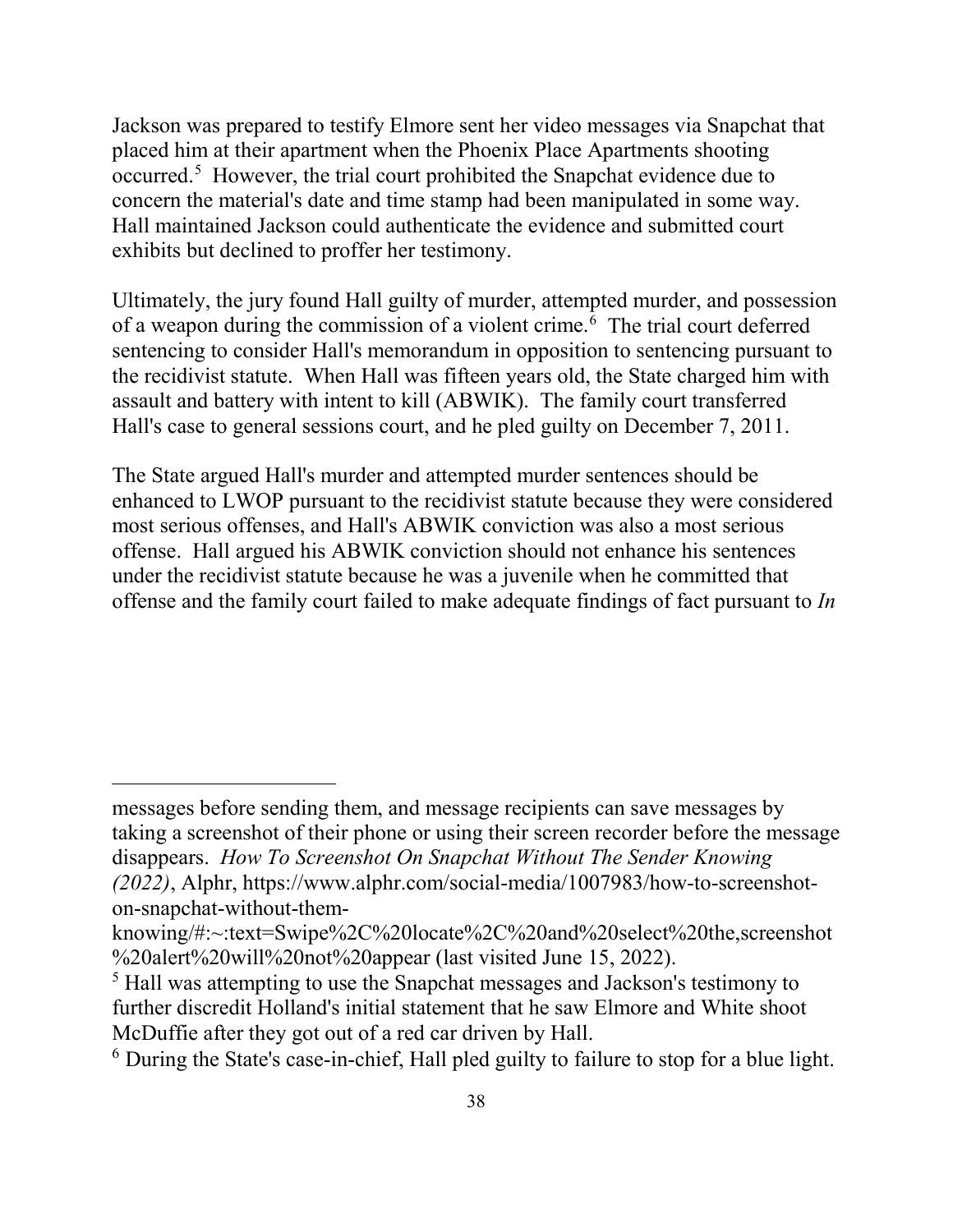*re Sullivan*[7](#page-38-0) before it transferred that case to general sessions court. [8](#page-38-1) Alternatively, Hall asserted his mandatory LWOP sentence enhancements due to his ABWIK conviction violated the Eight Amendment's prohibition on cruel and unusual punishment because he was a juvenile when he committed that offense. The trial court denied Hall's motion and sentenced him to LWOP for both murder and attempted murder pursuant to the recidivist statute.<sup>[9](#page-38-2)</sup> The trial court did not impose a sentence for Hall's possession of a weapon during the commission of a violent crime conviction pursuant to section 16-23-490(A) of the South Carolina Code (2015). This appeal followed.

#### **STANDARD OF REVIEW**

 $\overline{a}$ 

"In criminal cases, the appellate court sits to review errors of law only." *State v. Baccus*, 367 S.C. 41, 48, 625 S.E.2d 216, 220 (2006). "The conduct of a criminal trial is left largely to the sound discretion of the trial judge, who will not be reversed in the absence of a prejudicial abuse of discretion." *State v. Bryant*, 372 S.C. 305, 312, 642 S.E.2d 582, 586 (2007). "An abuse of discretion occurs when a trial court's decision is unsupported by the evidence or controlled by an error of law." *Id.*

<span id="page-38-0"></span><sup>7</sup> 274 S.C. 544, 548, 265 S.E.2d 527, 529 (1980) ("[I]t is the responsibility of the family court to include in its waiver of jurisdiction order a sufficient statement of reasons for, and considerations leading to, that decision. Conclusory statements, or a mere recitation of statutory requirements, without further explanation will not suffice. The order should be sufficient to demonstrate that the statutory requirement of full investigation has been met and that the question has received full and careful consideration by the family court. The salient facts upon which the order is based are to be set forth in the order.").

<span id="page-38-2"></span><span id="page-38-1"></span><sup>&</sup>lt;sup>8</sup> On October 11, 2018, while his trial for the Phoenix Place Apartments shooting was underway, Hall filed an application for post-conviction relief (PCR) challenging the ABWIK conviction for the first time. On December 14, 2021, the State filed a Return. As of the date of this writing, that action is still pending. <sup>9</sup> The trial court gave Hall a time-served sentence for failure to stop for a blue light.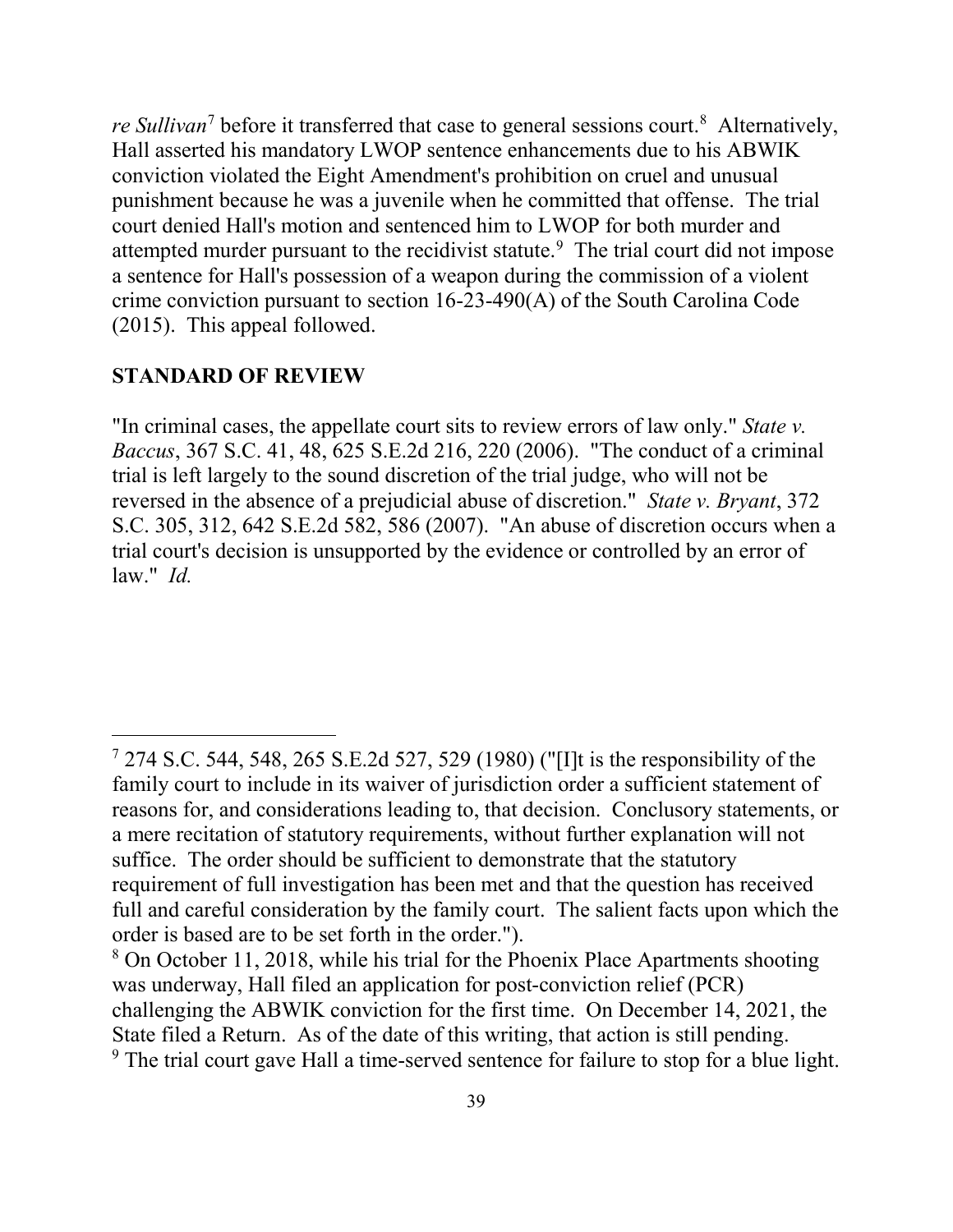#### **LAW/ANALYSIS**

#### **I. Excluded Evidence**

Hall asserts the trial court erred by failing to admit the Snapchat messages between Elmore and Jackson into evidence. Hall contends the messages were relevant because they were evidence of an alibi for Elmore, which discredited Holland's initial statement that placed Hall and Elmore together at the scene of the shooting. Hall maintains the messages could have been properly authenticated pursuant to Rule 901, SCRE, because (1) Jackson received the messages and would have testified about her personal knowledge regarding them and (2) circumstantial evidence of the messages' distinctive characteristics established the evidence was what it purported to be. We agree the trial court erred, but we find that error harmless.

"[E]vidence must be authenticated or identified in order to be admissible." *State v. Brown*, 424 S.C. 479, 488, 818 S.E.2d 735, 740 (2018). "The authentication standard is not high, and a party need not rule out any possibility the evidence is not authentic." *State v. Green*, 427 S.C. 223, 230, 830 S.E.2d 711, 714 (Ct. App. 2019) (citation omitted), *aff'd as modified*, 432 S.C. 97, 851 S.E.2d 440 (2020). "The trial judge acts as the authentication gatekeeper, and a party may open the gate by laying a foundation from which a reasonable juror could find the evidence is what the party claims." *Id.* "The admission or exclusion of evidence is a matter addressed to the sound discretion of the trial court[,] and its ruling will not be disturbed in the absence of a manifest abuse of discretion accompanied by probable prejudice." *State v. Cartwright*, 425 S.C. 81, 89, 819 S.E.2d 756, 760 (2018) (quoting *State v. Douglas*, 369 S.C. 424, 429, 632 S.E.2d 845, 847-48 (2006)).

"Social media messages and content are writings, and evidence law has always viewed the authorship of writings with a skeptical eye." *Green*, 427 S.C. at 230, 830 S.E.2d at 714. "The requirement of authentication cannot be met by merely offering the writing on its own. Something more must be set forth connecting the writing to the person the proponent claims the author to be." *Id.* at 231, 830 S.E.2d at 714 (citation omitted). "Rule 901(b), SCRE, lists ten non-exclusive methods of authentication." *Id.* at 231, 830 S.E.2d at 715. "Rule 901, SCRE, does not care what form the writing takes,  $\dots$  [a] that matters is whether it can be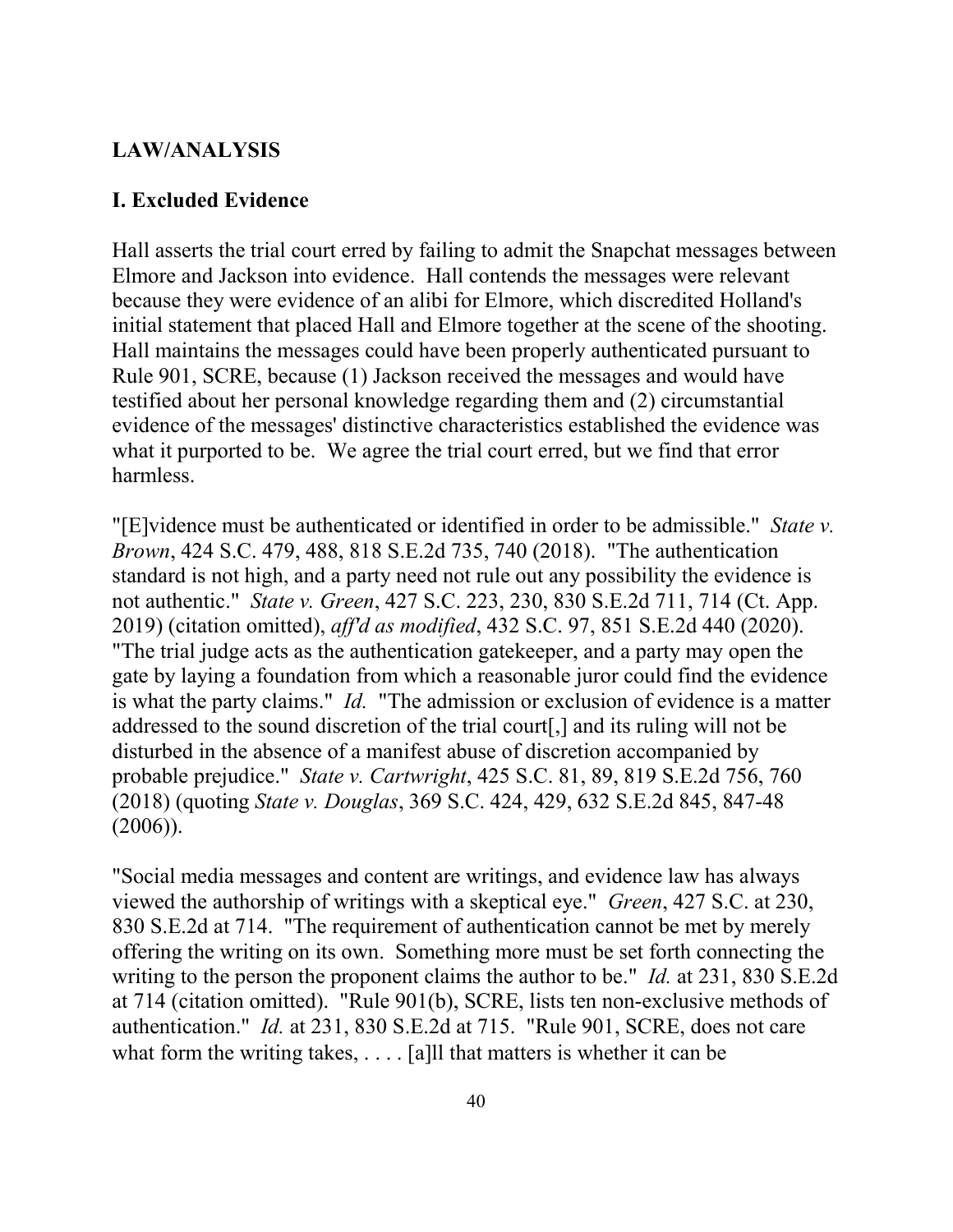authenticated, for the rule was put in place to deter fraud." *Id.* at 231, 830 S.E.2d at 714.

Under Rule 901(b)(1), SCRE, evidence may be authenticated by "having someone with personal knowledge about the writing testify the matter is what it is claimed to be." *Id.* at 231, 830 S.E.2d at 715. "This method may be accomplished by testimony from a person who sent or received the writing." *Id.* Additionally, "[o]ne who witnessed the creation or signing of the writing also has the personal knowledge Rule 901(b)(1), SCRE, demands." *Id.* "As long as a witness with personal knowledge testifies that an exhibit accurately portrays what it depicts, that should be sufficient to establish its authenticity." 3 Barbara E. Bergman et al., *Wharton's Criminal Evidence* § 14:2 (15th ed. 2021).

Alternatively, "[m]ost writings meet the authenticity test through Rule 901(b)(4), SCRE, which enables authentication to be proven by: '[a]ppearance, contents, substance, internal patterns, or other distinctive characteristics, taken in conjunction with circumstances.'" *Green*, 427 S.C. at 232, 830 S.E.2d at 715 (second alteration in original) (quoting Rule 901(b)(4), SCRE). "Rule 901(b)(4), SCRE, meshes with prior South Carolina law, which has long endorsed authentication by circumstantial proof." *Id.*

Additionally, "appellate courts will not set aside convictions due to insubstantial errors not affecting the result." *State v. Brown*, 424 S.C. 479, 493, 818 S.E.2d 735, 743 (2018) (quoting *State v. Pagan*, 369 S.C. 201, 212, 631 S.E.2d 262, 267 (2006)). "Where 'guilt has been conclusively proven by competent evidence such that no other rational conclusion can be reached,' an insubstantial error that does not affect the result of the trial is considered harmless." *Id.* (quoting *State v. Byers*, 392 S.C. 438, 447, 710 S.E.2d 55, 60 (2011)). "A harmless error analysis is contextual and specific to the circumstances of the case." *Id.* (quoting *Byers,* 392 S.C. at 447-48, 710 S.E.2d at 60). "Where a review of the entire record establishes the error is harmless beyond a reasonable doubt, the conviction should not be reversed." *Id.* (quoting *State v. Price*, 368 S.C. 494, 499, 629 S.E.2d 363, 366 (2006)). "'Harmless beyond a reasonable doubt' means the reviewing court can conclude the error did not contribute to the verdict beyond a reasonable doubt." *State v. Mizzell*, 349 S.C. 326, 334, 563 S.E.2d 315, 319 (2002).

In *Green*, the defendant asserted the trial court erred by admitting into evidence Facebook messages allegedly between his codefendant and the victim because they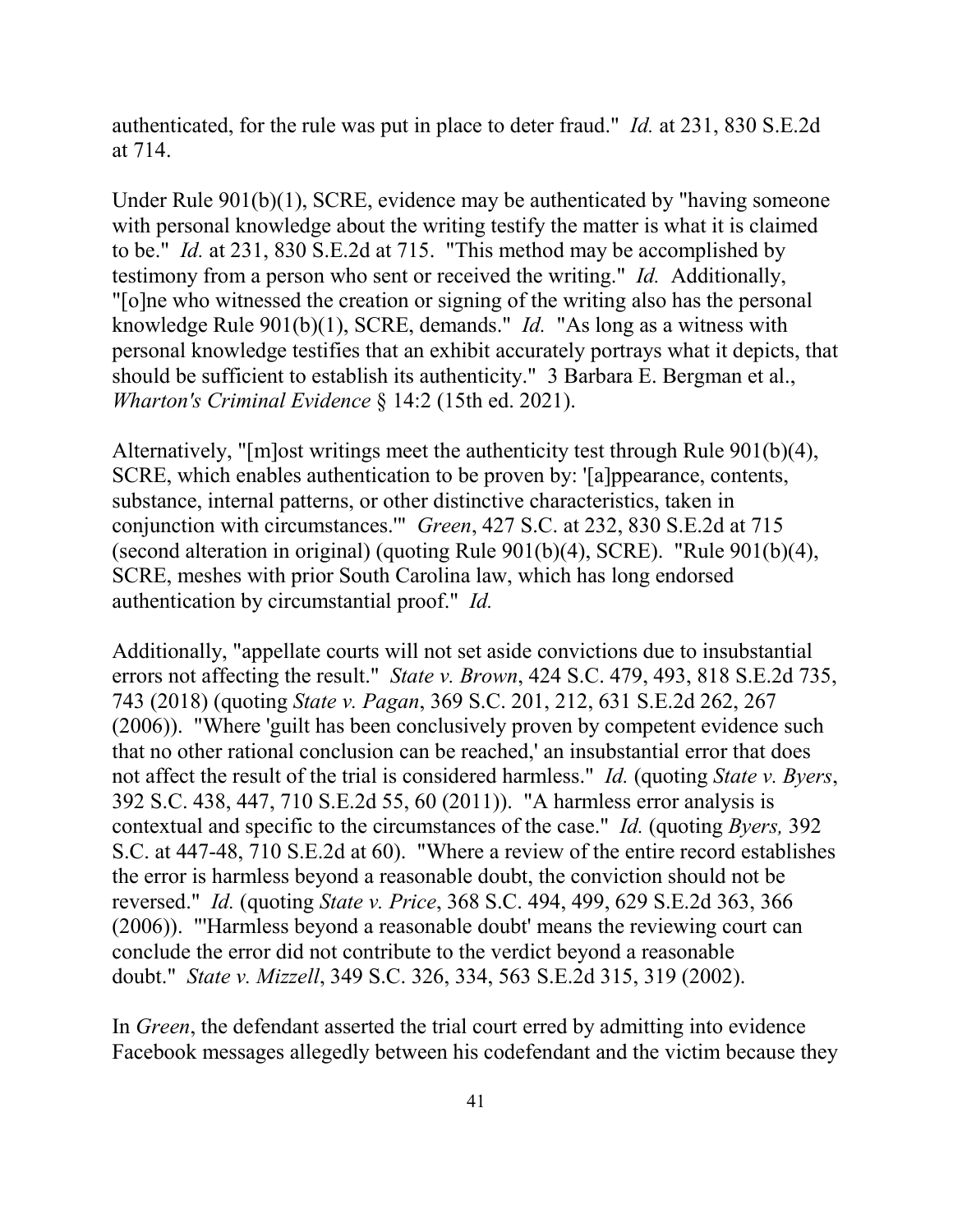were not properly authenticated. 427 S.C. at 227, 229, 830 S.E.2d at 712, 714. First, this court noted social media's seemingly unique authentication problems "dissolve against the framework of Rule 901, SCRE." *Id.* at 230, 830 S.E.2d at 714. Applying that framework, this court determined the messages could not be authenticated by personal knowledge under Rule 901(b)(1), SCRE, because the testifying witness did not send or receive the messages, nor witness their creation. *Id.* at 231, 830 S.E.2d at 715.

However, this court then applied Rule 901(b)(4), SCRE, and determined the messages had been authenticated because their content "was distinctive enough that a reasonable jury could find [his codefendant] wrote them." *Id.* at 233, 830 S.E.2d at 715. This court noted several facts linked the messages to the defendant via his codefendant and ruled that "[t]aken together, th[o]se circumstances serve[d] as sufficient authentication to meet the low bar Rule 901(b)(4), SCRE, sets." *Id.* at 233, 830 S.E.2d at 715-16. This court concluded it was "persuaded the [fraud] risk [surrounding social media] is one Rule 901, SCRE, contemplates and can contain. Lawyers can always argue case-specific facts bearing on this risk and attempt to convince the jury the writing is not genuine." *Id.* at 234, 830 S.E.2d at 716.

Here, the trial court erred by failing to admit the Snapchat video messages between Elmore and Jackson into evidence. Unlike the witness in *Green*, Jackson received the messages from Elmore; therefore, she could have authenticated the messages with personal knowledge under Rule  $901(b)(1)$ , SCRE.<sup>[10](#page-41-0)</sup> While there is a risk the video messages were not contemporaneously recorded at the time they were sent, a reasonable jury could find the messages were what Jackson said they were: videos of Elmore playing with their daughter at their home while the Phoenix Place Apartments shooting occurred. Indeed, "[t]he authentication standard is not high, and a party need not rule out any possibility the evidence is not authentic." *Green*, 427 S.C. at 230, 830 S.E.2d at 714 (citation omitted). "Lawyers can always argue

<span id="page-41-0"></span> $10$  Because we determine the messages could have been authenticated by Jackson's personal knowledge under Rule 901(b)(1), SCRE, we do not address Hall's contention that the messages could have been authenticated by circumstantial evidence under Rule 901(b)(4), SCRE. *See Futch v. McAllister Towing of Georgetown, Inc.*, 335 S.C. 598, 613, 518 S.E.2d 591, 598 (1999) (noting appellate courts do not need to address remaining issues when the determination of a prior issue is dispositive).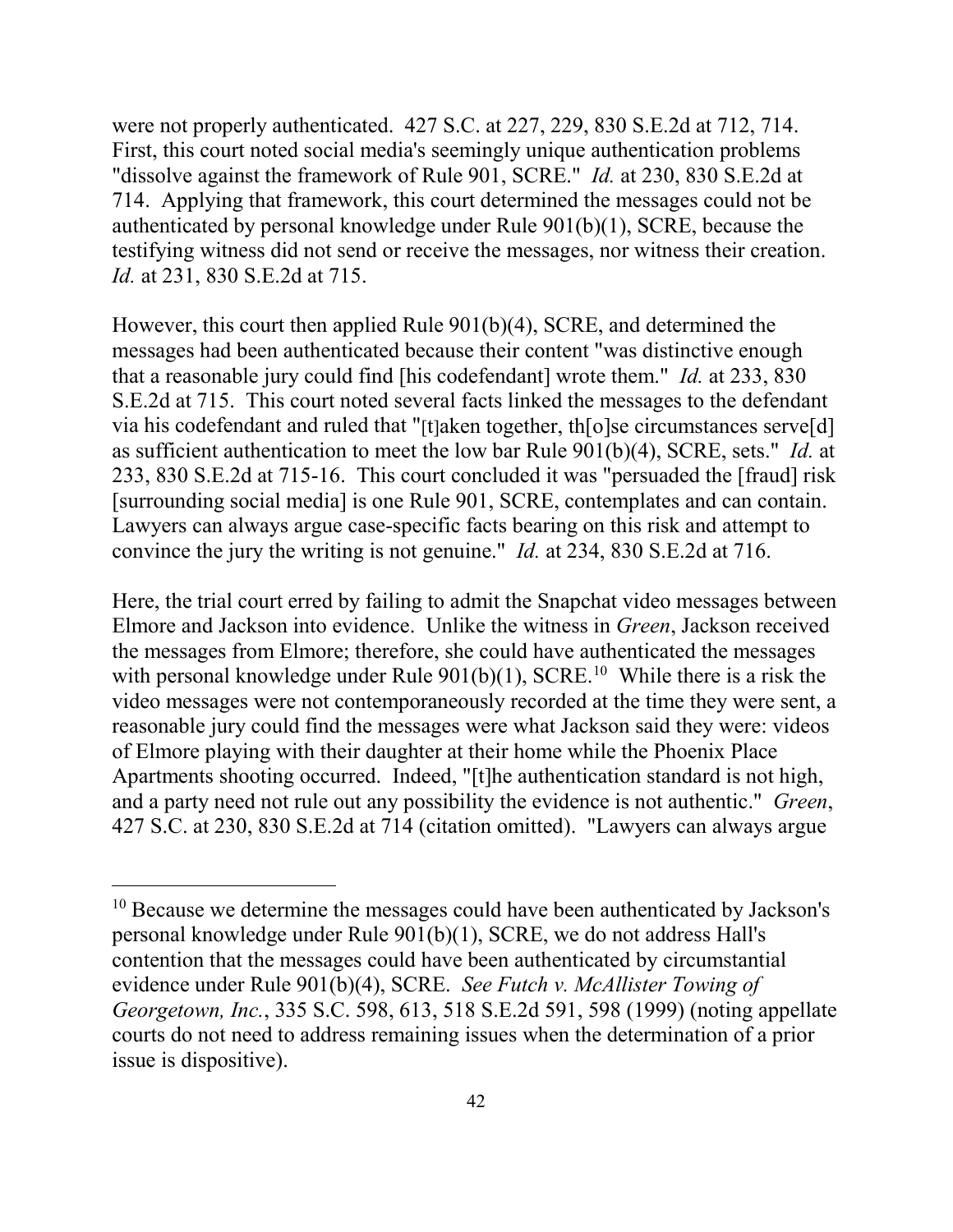case-specific facts . . . and attempt to convince the jury the writing is not genuine." *Id.* at 234, 830 S.E.2d at 716.

However, the trial court's error was harmless. First, the Snapchat messages between Elmore and Jackson had little probative value. While the excluded evidence would have contradicted Holland's initial statement that he saw Hall, Elmore, and White involved in McDuffie's shooting, Holland recanted that statement and testified at Hall's trial that he could not see those involved. More importantly, the excluded evidence provided an alibi for Elmore, not Hall.

Additionally, the record contained substantial evidence of Hall's guilt. Multiple witnesses testified the shooter was in a red car with tinted windows, and Lukie, Marisha, and Bletcher identified Clark's car as the red car they saw involved in the shooting. Moreover, Hall was in Clark's car a few hours after the shooting, and Hall did not stop when officers attempted to pull him over. Also, the State presented the following evidence that officers recovered from Clark's car: (1) a red bandana that tested positive for gunshot residue; (2) Hall's driver's license; (3) Hall's birth certificate; and (4) a 9 mm shell casing that was fired from the same gun that fired the shell casings found at the scene of the shooting. Further, the State presented several 9 mm bullet fragments that were removed from Lukie and McDuffie. Finally, the State presented incriminating statements Hall made while in jail. Hall claimed he had been in control of Clark's car "24/7" since he began "talking to her," said he had wiped down the interior of Clark's car, and talked about cleaning and disposing of shoes when his mother told him to "talk in code." We conclude beyond a reasonable doubt the trial court's error did not contribute to the jury's verdict; thus, it was harmless. Accordingly, we affirm as to this issue.

#### **II. LWOP Sentences**

Hall asserts the trial court erred by enhancing his sentences to LWOP pursuant to the recidivist statute. We address his two arguments in turn.

#### **A. Insufficiency of Transfer Order**

Hall contends his ABWIK conviction should be construed as a juvenile adjudication because the family court failed to make adequate findings of fact pursuant to *In re Sullivan* before it transferred that case to general sessions court. We disagree.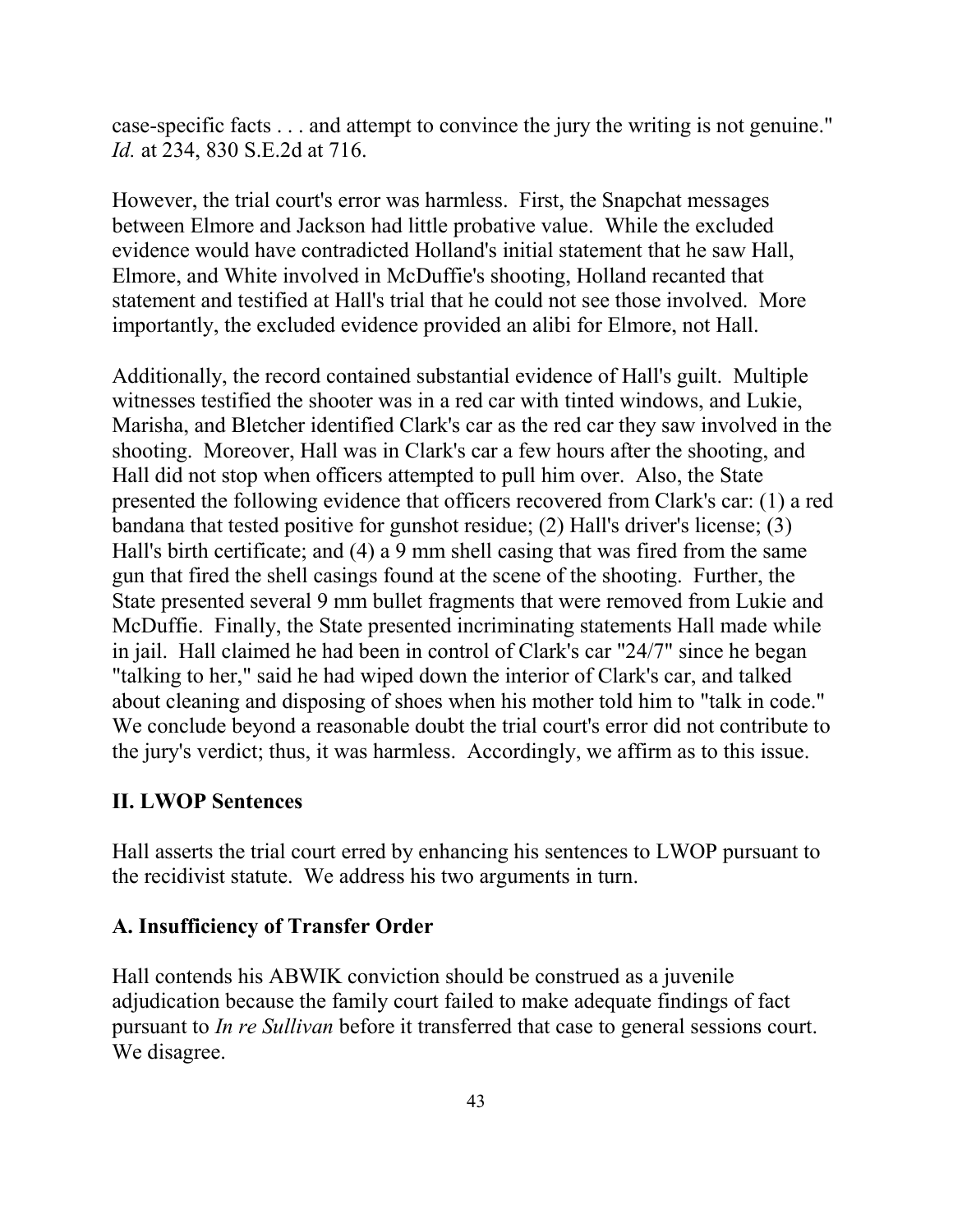Under the recidivist statute, a defendant convicted of a most serious offense must be sentenced to LWOP if that defendant was previously convicted of another most serious offense. § 17-25-45(A)(1)(a) (2014). Murder, attempted murder, and ABWIK are all statutorily defined as most serious offenses.  $\S 17-25-45(C)(1)$ (Supp. 2021). Guilty pleas are considered convictions,  $\S 17-25-45(C)(3)$  (2014), but "a juvenile adjudication is not a conviction under the mandatory LWOP provisions of the recidivist statute." *State v. Green*, 412 S.C. 65, 84, 770 S.E.2d 424, 434 (Ct. App. 2015) (citing *State v. Ellis*, 345 S.C. 175, 179, 547 S.E.2d 490, 492 (2001)).

"The family court has exclusive jurisdiction over children who are accused of criminal activity." *State v. Pittman*, 373 S.C. 527, 558, 647 S.E.2d 144, 160 (2007) (footnote omitted); *see* S.C. Code Ann. 63-3-510 (Supp. 2021). However,

> If a child fourteen, fifteen, or sixteen years of age is charged with . . . a felony which provides for a maximum term of imprisonment of fifteen years or more,  $[11]$  $[11]$  the court, after full investigation and hearing, may determine it contrary to the best interest of the child or of the public to retain jurisdiction.

S.C. Code Ann. § 63-19-1210(5) (Supp. 2021). "The court, acting as committing magistrate, may bind over the child for proper criminal proceedings to a court which would have trial jurisdiction of the offenses if committed by an adult." *Id.*  "[W]hen a juvenile is tried and adjudicated as an adult . . . in general sessions court, the guilty plea is a conviction for purposes of the recidivist statute." *Green,*  412 S.C. at 84, 770 S.E.2d at 434 (citing *State v. Standard*, 351 S.C. 199, 203, 569 S.E.2d 325, 328 (2002)).

Further, "in South Carolina, a guilty plea constitutes a waiver of nonjurisdictional defects and claims of violations of constitutional rights." *State v. Rice*, 401 S.C. 330, 331-32, 737 S.E.2d 485, 485 (2013). "[A]n error in a waiver proceeding which does not deprive the adult court of jurisdiction over criminal proceedings

<span id="page-43-0"></span><sup>&</sup>lt;sup>11</sup> ABWIK was a felony codified in section 16-3-620 of the South Carolina Code (2003) (repealed 2010) and was punishable by a maximum of twenty years' imprisonment. *State v. Fennell*, 340 S.C. 266, 275, 531 S.E.2d 512, 517 (2000).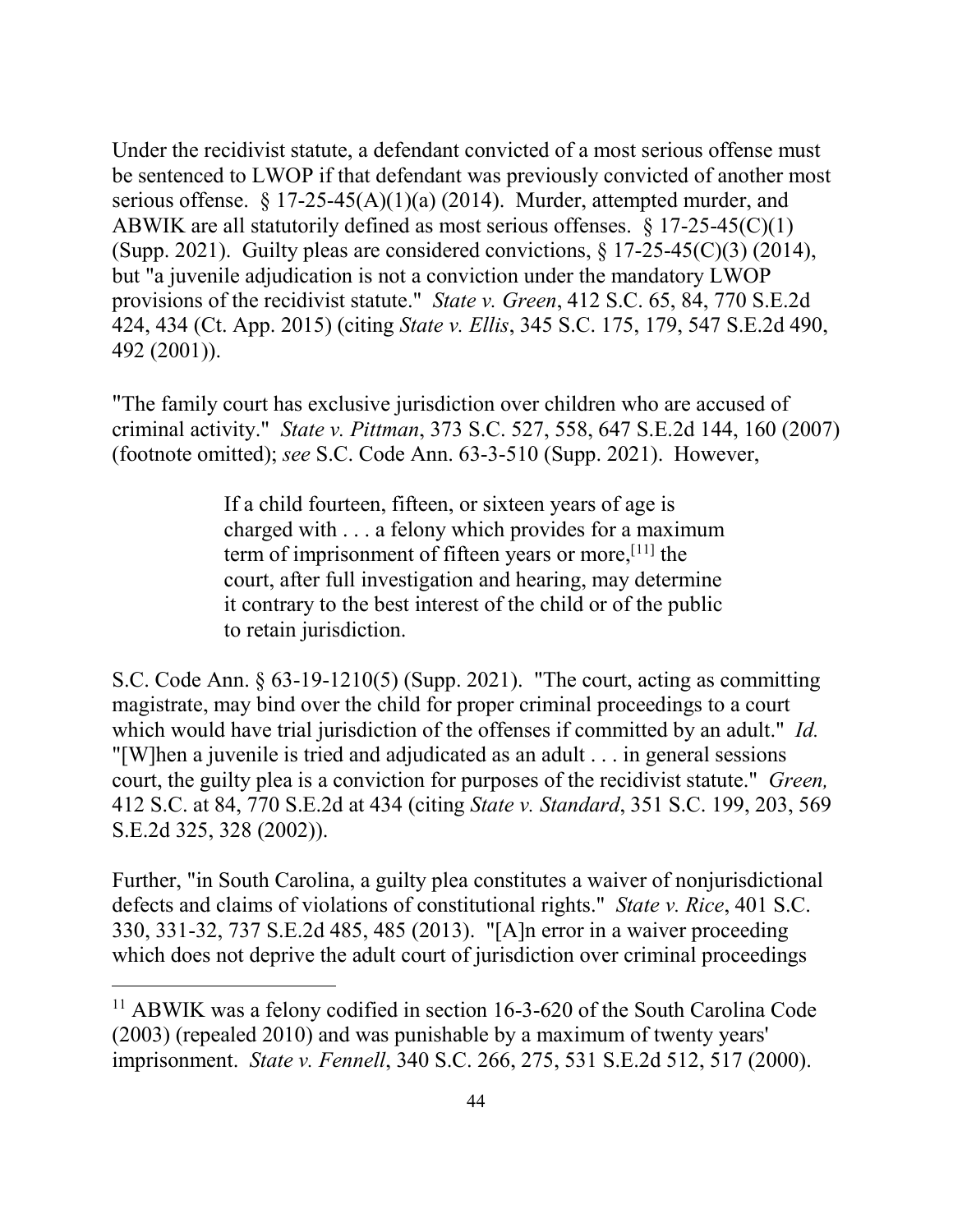involving a juvenile can be waived if the juvenile pleads guilty." *Id.* at 333, 737 S.E.2d at 486."[A]n erroneous order transferring a juvenile to general sessions court . . . [is] a judicial error—not a jurisdictional error." *Id.*

Additionally, "a party aggrieved by an order, judgment, sentence[,] or decision may appeal." Rule 201(b), SCACR. "[A]n aggrieved party is one who is injured in a legal sense . . . ." *State v. Cox*, 328 S.C. 371, 373, 492 S.E.2d 399, 400 (Ct. App. 1997). A PCR application is the exclusive method for collateral attack upon a conviction. *See* S.C. Code Ann. § 17-27-20(B) (2014).

In *State v. Atkins*, the defendant contended on his consolidated direct appeal and resentencing trial for his murder conviction that his previous murder conviction was invalid because he had received ineffective assistance of counsel. 303 S.C. 214, 216-18, 399 S.E.2d 760, 761-62 (1990). Our supreme court noted that previous murder conviction had "not been reversed or set aside" because his PCR application had been dismissed and his petition for certiorari had been denied. *Id.* at 218, 218 n.1, 399 S.E.2d at 762, 762 n.1. Our supreme court concluded the defendant's resentencing trial was not the proper forum to attack the validity of his previous conviction. *Id.* at 218, 399 S.E.2d at 762.

In *Green*, the defendant had been tried and convicted as an adult for a "most serious offense" he committed as a juvenile; he was convicted of a second "most serious offense" as an adult and received a mandatory LWOP sentence pursuant to the recidivist statute. 412 S.C. at 74-75, 85, 770 S.E.2d at 429-30, 435. This court affirmed the defendant's mandatory LWOP sentence and reasoned the defendant's previous conviction for an offense committed as a juvenile was nevertheless "a 'conviction' for purposes of [the recidivist statute]" because he "was tried and adjudicated as an adult." *Id.* at 84-85, 770 S.E.2d at 435.

Here, the trial court did not err by enhancing Hall's sentences to LWOP pursuant to the recidivist statute. First, like the defendant in *Atkins*, Hall's ABWIK conviction is still valid. In 2018, Hall filed a PCR application challenging his 2011 ABWIK guilty plea, but that action is still pending. *But see* § 17-27-45(A) (2014) ("An application for relief filed pursuant to [the Uniform Post-Conviction Procedure Act] must be filed within one year after the entry of a judgment of conviction or within one year after the sending of the remittitur to the lower court from an appeal or the filing of the final decision upon an appeal, whichever is later."). Thus, Hall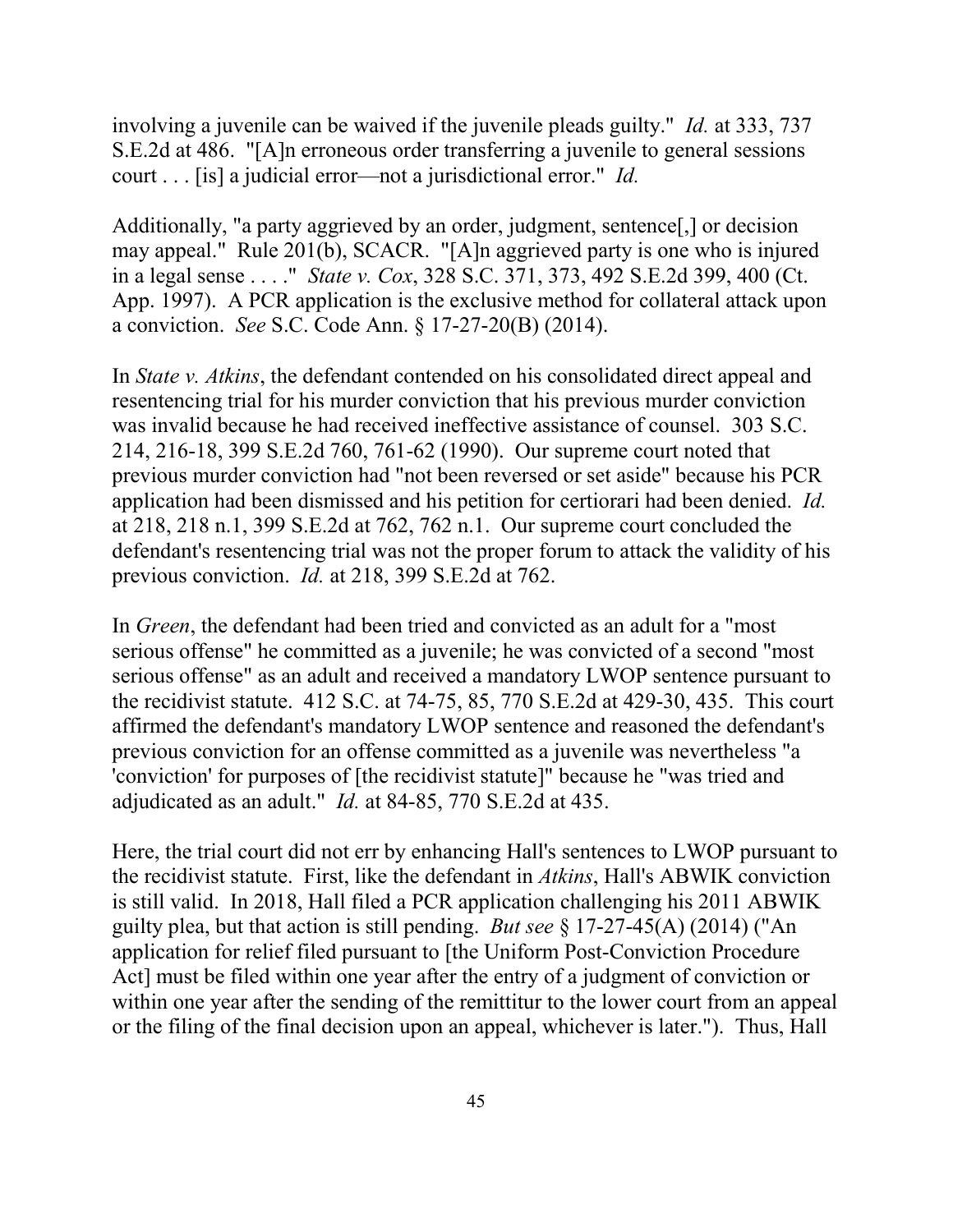cannot collaterally attack the validity of his ABWIK conviction on this appeal for his murder and attempted murder convictions.

Further, like the defendant in *Green*, Hall was tried and adjudicated as an adult for his ABWIK conviction. Because Hall was tried and adjudicated as an adult, his ABWIK conviction required LWOP sentences for his subsequent murder and attempted murder convictions under the recidivist statute. Indeed, Hall cites no authority in which a court has treated an adult conviction as a juvenile adjudication under the recidivist statute. Consequently, Hall's contention that his ABWIK conviction should be construed as a juvenile adjudication has no merit, regardless of the sufficiency of the family court order transferring him to general sessions court. *See Green*, 412 S.C. at 84, 770 S.E.2d at 434 ("[W]hen a juvenile is tried and adjudicated as an adult . . . in general sessions court, the guilty plea is a conviction for purposes of the recidivist statute."); *Atkins*, 303 S.C. at 218 n.1, 399 S.E.2d at 762 n.1 ("[T]he fact that [the defendant] may be allowed to collaterally attack the prior conviction in another forum does not entitle him to relief unless and until the conviction is invalidated."); *see also Rice*, 401 S.C. at 333, 737 S.E.2d at 486 ("[A]n error in a waiver proceeding which does not deprive the adult court of jurisdiction over criminal proceedings involving a juvenile can be waived if the juvenile pleads guilty."). Thus, the trial court properly enhanced Hall's sentences to LWOP pursuant to the recidivist statute.

# **B. Eighth Amendment Violation**

Alternatively, Hall argues his mandatory LWOP sentence enhancements due to his ABWIK conviction violate the Eighth Amendment's prohibition on cruel and unusual punishment because he was a juvenile when he committed that ABWIK offense. We disagree.

"[O]ur appellate courts have rejected the argument that it is cruel and unusual punishment to use prior convictions for offenses committed as juveniles for sentencing enhancement under [the recidivist statute]." *Green*, 412 S.C. at 86, 770 S.E.2d at 435. Accordingly, "an enhanced sentence based upon a prior most serious conviction for a crime which was committed as a juvenile does not offend evolving standards of decency so as to constitute cruel and unusual punishment." *Standard*, 351 S.C. at 206, 569 S.E.2d at 329.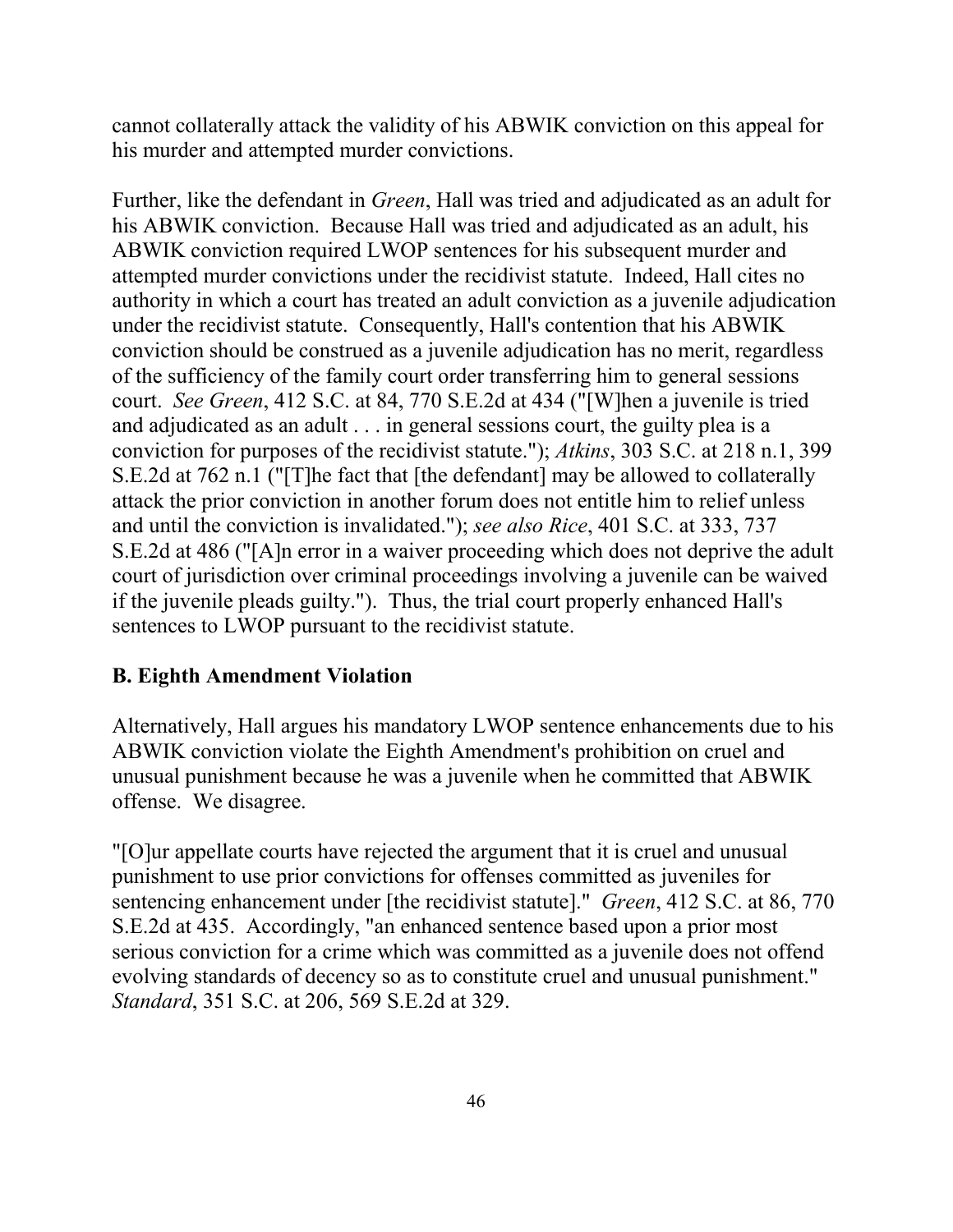In *Miller v. Alabama*, the Supreme Court held that mandatory LWOP sentences for juveniles violated the Eighth Amendment. 567 U.S. 460, 479 (2012). In *Green*, the defendant argued his mandatory LWOP sentence "would violate the Eighth Amendment's ban on cruel and unusual punishment because he was a juvenile" when he committed the offense that subsequently required his mandatory LWOP sentence. 412 S.C. at 75, 770 S.E.2d at 429. The *Green* court found the defendant's reliance on *Miller* was misplaced because, unlike the defendant in *Miller*, he was not a juvenile when he committed the offense that resulted in his mandatory LWOP sentence. *Id.* at 86-87, 770 S.E.2d at 436. This court reasoned that because "*Miller's* holding was based, in part, on the 'recklessness, impulsivity, and heedless risk-taking' of children[,] . . . the policy considerations from *Miller*  [we]re inapplicable." *Id.* at 87, 770 S.E.2d at 436.Consequently, the *Green* court ruled the defendant's mandatory LWOP sentence enhancement due to his previous conviction for an offense he committed as a juvenile did not violate the Eighth Amendment. *Id.* 

Therefore, Hall's contention that his LWOP sentence violated the Eighth Amendment has no merit. Like the defendant in *Green*, Hall was tried and adjudicated as an adult for his ABWIK conviction. Critically, like the defendant in *Green*, and unlike the defendant in *Miller*, Hall was not a juvenile when he committed the offense that resulted in his enhanced LWOP sentences. Moreover, a panel of this court cannot overrule a decision by another panel. S.C. Code Ann. § 14-8-210 (2016) ("The decisions of a panel of th[is] court . . . shall be final and not subject to further appeal, except by petition for review or by other exercise of discretionary review by the Supreme Court."). Thus, Hall's mandatory LWOP sentence enhancements due to his ABWIK conviction did not violate the Eighth Amendment. Accordingly, we affirm Hall's LWOP sentences.

#### **CONCLUSION**

The trial court erred by failing to admit into evidence the Snapchat messages between Elmore and Jackson, but that error was harmless in light of the messages' limited probative value and the overwhelming evidence of Hall's guilt. Additionally, Hall's sentences for murder and attempted murder were properly enhanced to LWOP pursuant to the recidivist statute because Hall was tried and convicted as an adult for ABWIK, that conviction is still valid, and he cannot collaterally attack the validity of that ABWIK conviction on this direct appeal for his murder and attempted murder convictions. Finally, Hall's mandatory LWOP